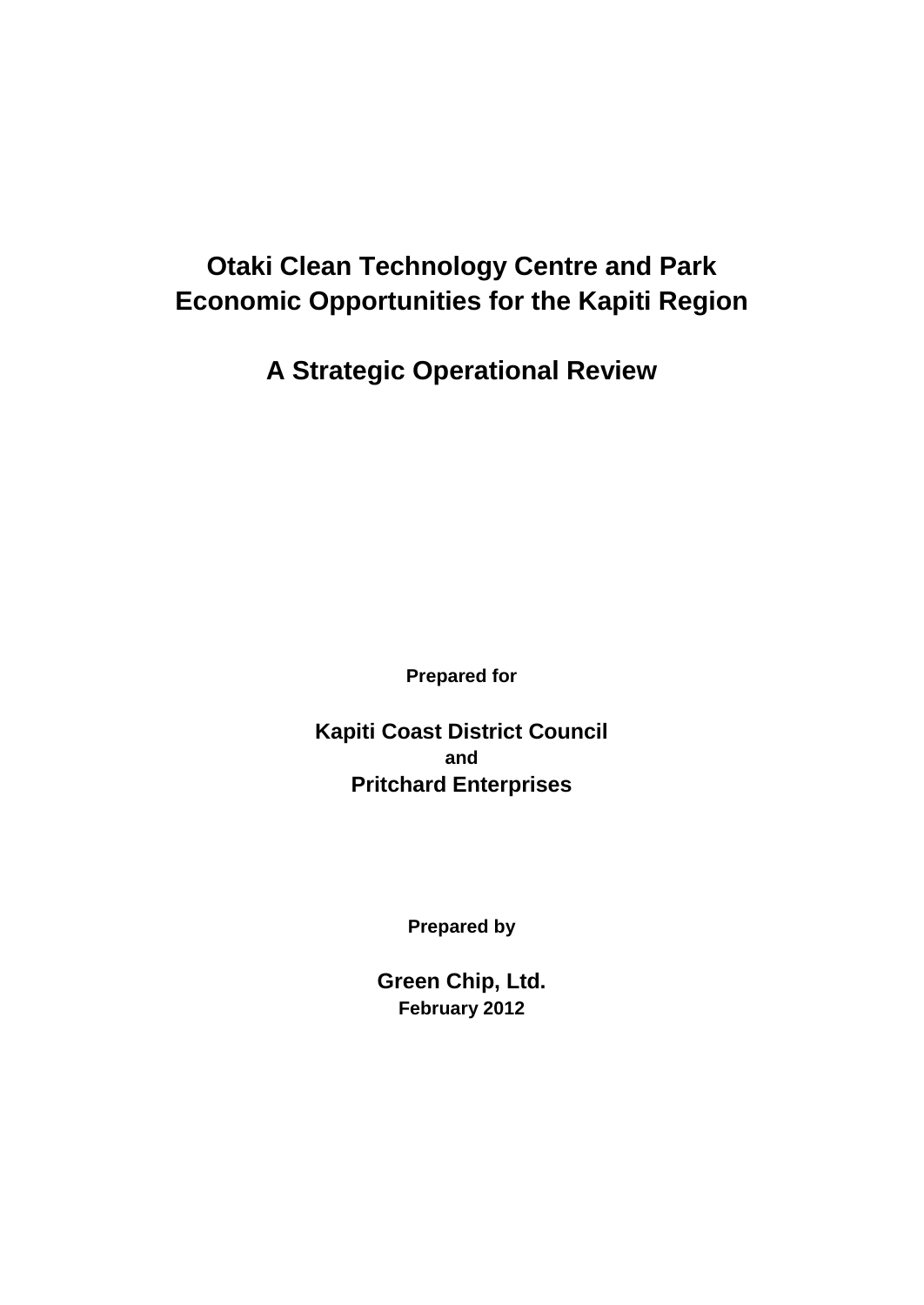#### **Project Team**

Brian Catts, Associate, Green Chip Ltd. Tucson, USA

Neil MacKay, Director, Green Chip Ltd. Wellington, NZ

*This version of the document is formatted for screen view; an alternate version has been provided that is formatted for double-sided printing.*

#### **Disclaimer**

This report has been prepared by Green Chip Limited for the Kapiti Coast District Council (KCDC) and Pritchard Enterprises. The report is a provided in accordance with the terms and conditions of the terms of reference dated 26th August 2011.

In preparing this report and forming our views, we have relied upon, and assumed the accuracy and completeness of all information available to us from persons with whom we have spoken in the course of consultation, or from public sources, or furnished to us by the clients. We have evaluated that information through analysis, inquiry and review but have not sought to verify the accuracy or completeness of any such information. We have assumed the accuracy of the information provided to us by other entities. We have not sought to independently verify this data. Neither Greenchip nor its partners, employees or agents, accept any responsibility or liability for any such information being inaccurate, incomplete, unreliable or not soundly based, or for any errors in the analysis, statements and opinions provided in this Report resulting directly or indirectly from any such circumstances, or from any assumptions upon which this Report is based proving unjustified. We will not accept responsibility to any other party other than the Kapiti Coast District Council (KCDC) and Pritchard Enterprises, to whom our report is addressed, unless specifically stated to the contrary by us in writing. We will accept no responsibility for any reliance that may be placed on our report should it be used for any purpose other than that for which it is prepared. We reserve the right, but are under no obligation, to revise or amend our report if any additional information (particularly as regards the assumptions we have relied upon) which exists on the date of our report, but was not drawn to our attention during its preparation, subsequently comes to light.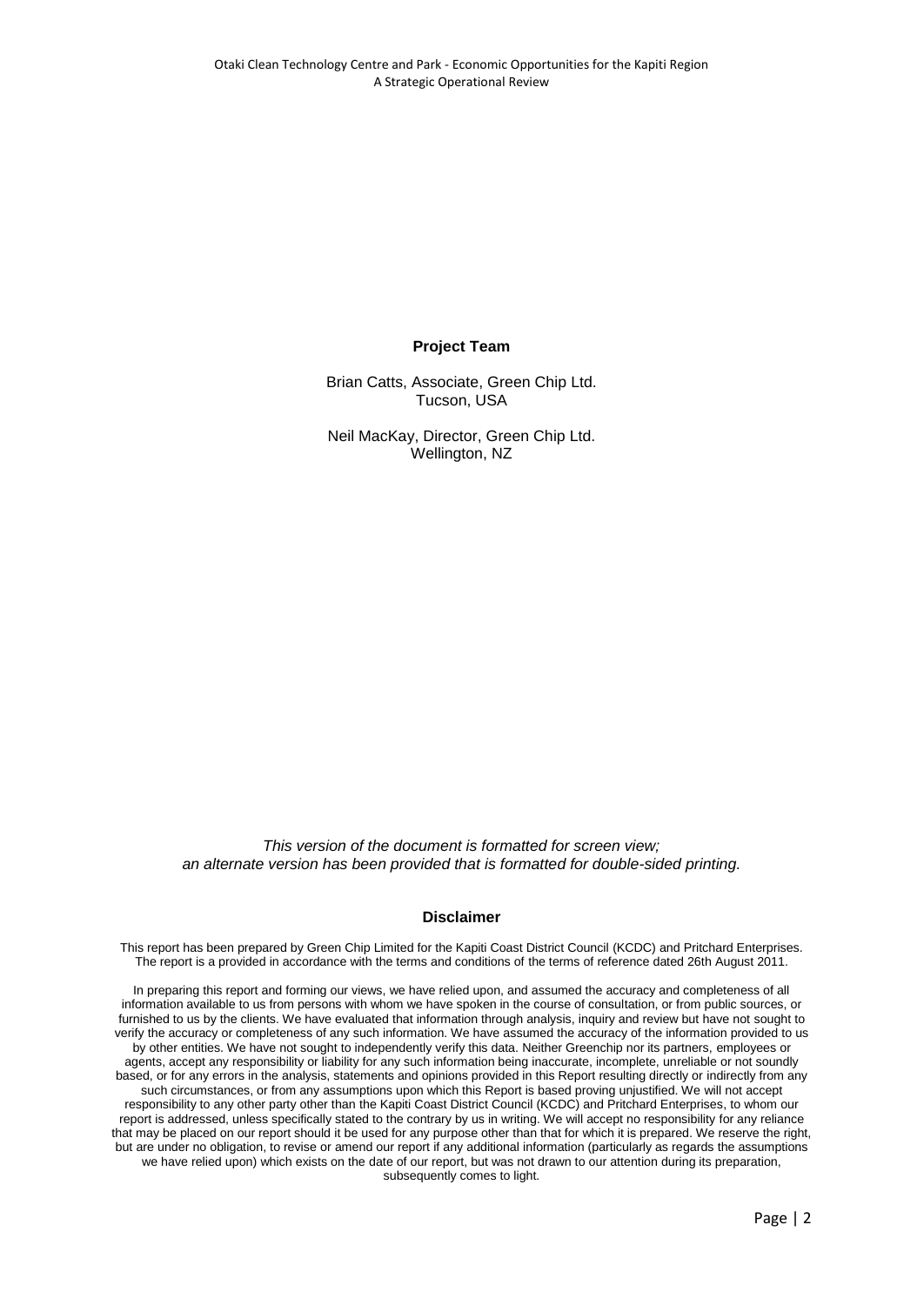# **Table of Contents**

|                                                               | 1. Introduction                                                     | 4              |  |
|---------------------------------------------------------------|---------------------------------------------------------------------|----------------|--|
|                                                               | Proposal summary                                                    | 4              |  |
|                                                               | 2. Review and assessment of progress                                | 6              |  |
|                                                               | Clean Tech Firms - CTC members and others                           | 6              |  |
|                                                               | What works                                                          | $\overline{7}$ |  |
|                                                               | What isn't working                                                  | 9              |  |
|                                                               | Company recommendations for business support services               | 13             |  |
|                                                               | Kapiti Coast District Council                                       | 16             |  |
|                                                               | <b>Pritchard Enterprises</b>                                        | 18             |  |
|                                                               | 3. Considering a Clean Tech Trust                                   | 22             |  |
|                                                               | Formation of a CT Trust                                             | 22             |  |
|                                                               | <b>Trust benefits</b>                                               | 23             |  |
|                                                               | Implementation of the CT Trust                                      | 23             |  |
|                                                               | <b>CT Trust services</b>                                            | 25             |  |
|                                                               | New partnerships                                                    | 25             |  |
|                                                               | Retention and recruitment                                           | 27             |  |
|                                                               | Collaborative projects                                              | 28             |  |
|                                                               | A Board of Champions                                                | 29             |  |
| 4.                                                            | <b>Findings and Recommendations</b>                                 | 30             |  |
|                                                               | <b>OCTC Operations</b>                                              | 30             |  |
|                                                               | <b>OCTP Operations</b>                                              | 32             |  |
|                                                               | 5. Revised Clean Tech Business Case Option                          | 35             |  |
|                                                               | Financial analysis - 3 scenarios going forward                      | 35             |  |
|                                                               | Implementation timetable                                            | 39             |  |
|                                                               | Risk assessment                                                     | 40             |  |
| 6.                                                            | <b>Benchmarking, Best Practices, and Long Term Vision</b>           | 41             |  |
|                                                               | Networking - belonging requires joining                             | 41             |  |
|                                                               | Industry development - lessons from the Danes                       | 42             |  |
|                                                               | Park operations - University of Arizona Science and Technology Park | 44             |  |
|                                                               |                                                                     |                |  |
| Appendix A - List of Study Interviewees, September 2011<br>46 |                                                                     |                |  |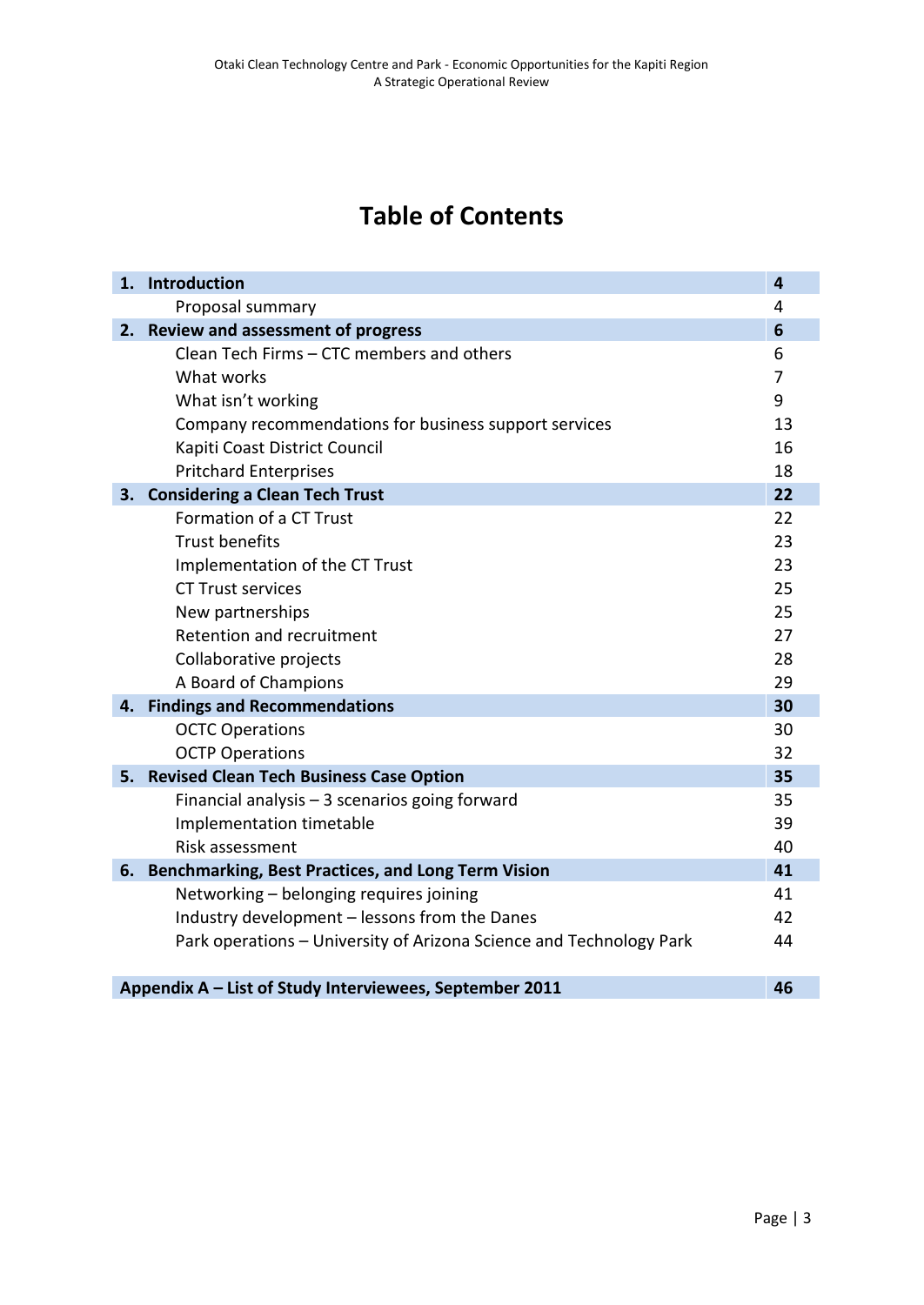# **Otaki Clean Tech Report**

## **1. Introduction**

Research and technology-focussed industrial parks like the Otaki Clean Tech Park are emerging as strong sources of entrepreneurship, talent, and economic competitiveness for regions, states, and nations. They have become a key element in the infrastructure supporting the growth of today's knowledge economy. By providing a location in which a diverse array of technology companies can interact in close proximity with other firms and prominent stakeholders from the research and tertiary sectors, technology parks create an environment that fosters collaboration and innovation and promotes the development, transfer, and commercialization of technology.

The purpose of this report/proposal is to review the current circumstances and practices of the Otaki Clean Tech Park (hereafter referred to as OCTP), and propose a revised business plan that looks ahead to operations under KCDC's strategic oversight from these perspectives:

- Assess the potential that can be achieved with anticipated funding levels from identified public and private sources;
- Determine what kind of park the CTP can become within the framework of anticipated resources, and how that is likely to evolve into the longer term; and,
- Provide recommendations for future operations that will most effectively drive the commercial success of its tenants and the region's larger Clean Tech sector at the national and international scale.

The study has been conducted on behalf of two sponsors, Kapiti Coast District Council, the hosting governmental authority, and Pritchard Enterprises, the private developer of the OCTP.

The contents of the report were derived primarily from a series of OCTP stakeholder interviews and focus group discussions that were conducted over seven days during the latter half of September 2011, and involved over 30 representatives of the Clean Tech industry and its stakeholders. With an emphasis on input from the companies, there was also consultation with regional economic development agencies, tertiary education institutions, industry associations and consultants, government and private development, all drawn from a region focused on the Kapiti Coast, extending south to Wellington City and north to Palmerston North. A list of these companies and organizations can be found in Appendix A.

## **Proposal summary**

The proposal outlined later in this report seeks establishment funding in the likely area of \$1.5m to deliver a comprehensive suite of services to retain current, attract new CT businesses into the OCTP, and to ensure both their growth. The OCTC aims to be fully financially sustainable by its fourth year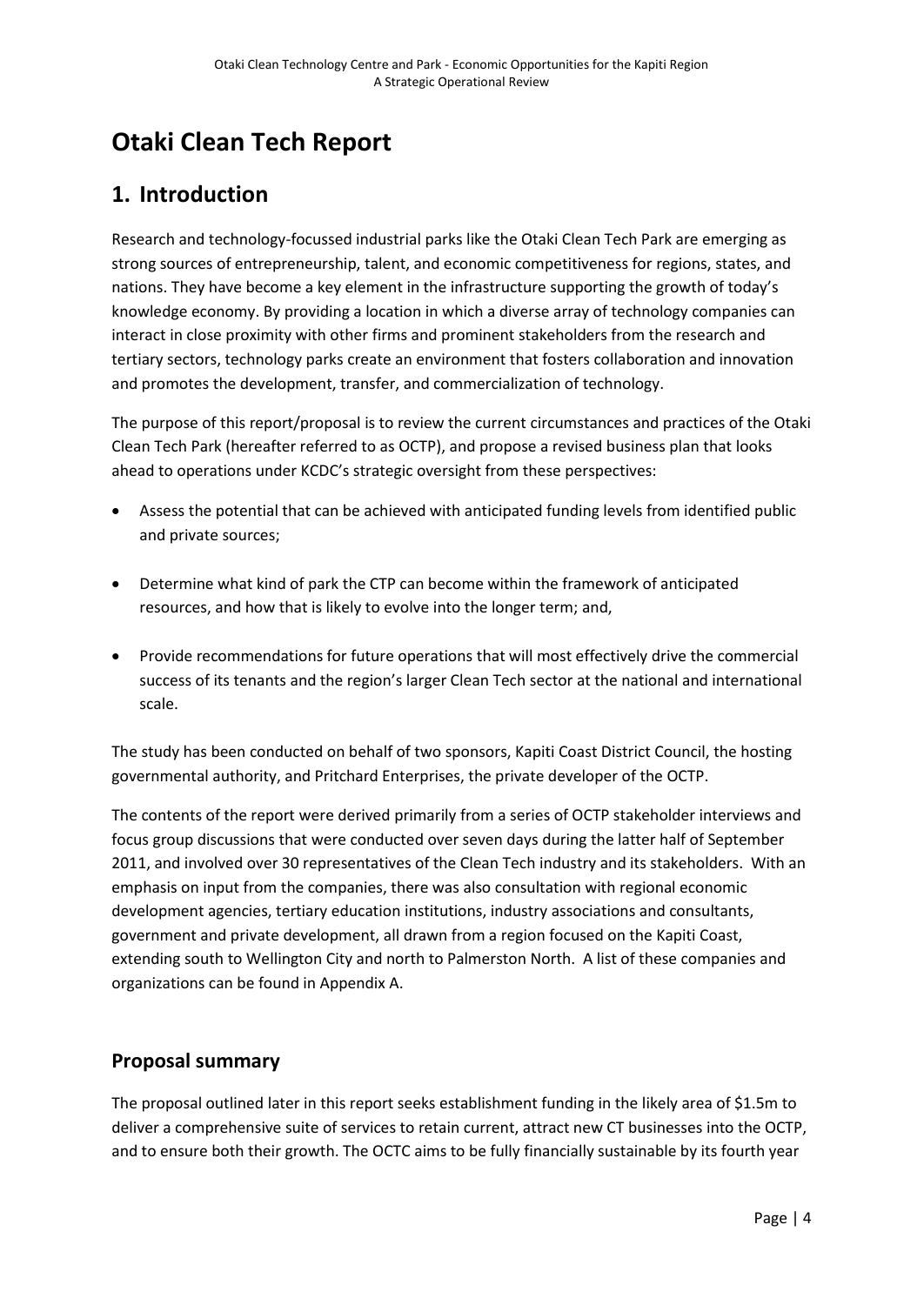going forward, generating revenues through the delivery of these services. The benefits back to the District by year 4 will be:

- 1. Net economic benefit in current CT businesses retained, and their research and development functions grown in and through the OCTP;
- 2. The attraction and growth of complementary research and development, and supporting services;
- 3. The attraction and deployment of significant technology test projects, leveraging the Energise Otaki concept and MSI funding, thereby enabling the rapid scale up of proven technologies; and,
- 4. The on-going generation of an investment seed fund to continue to invest in new technologies, buildings and the suite of professionally delivered services.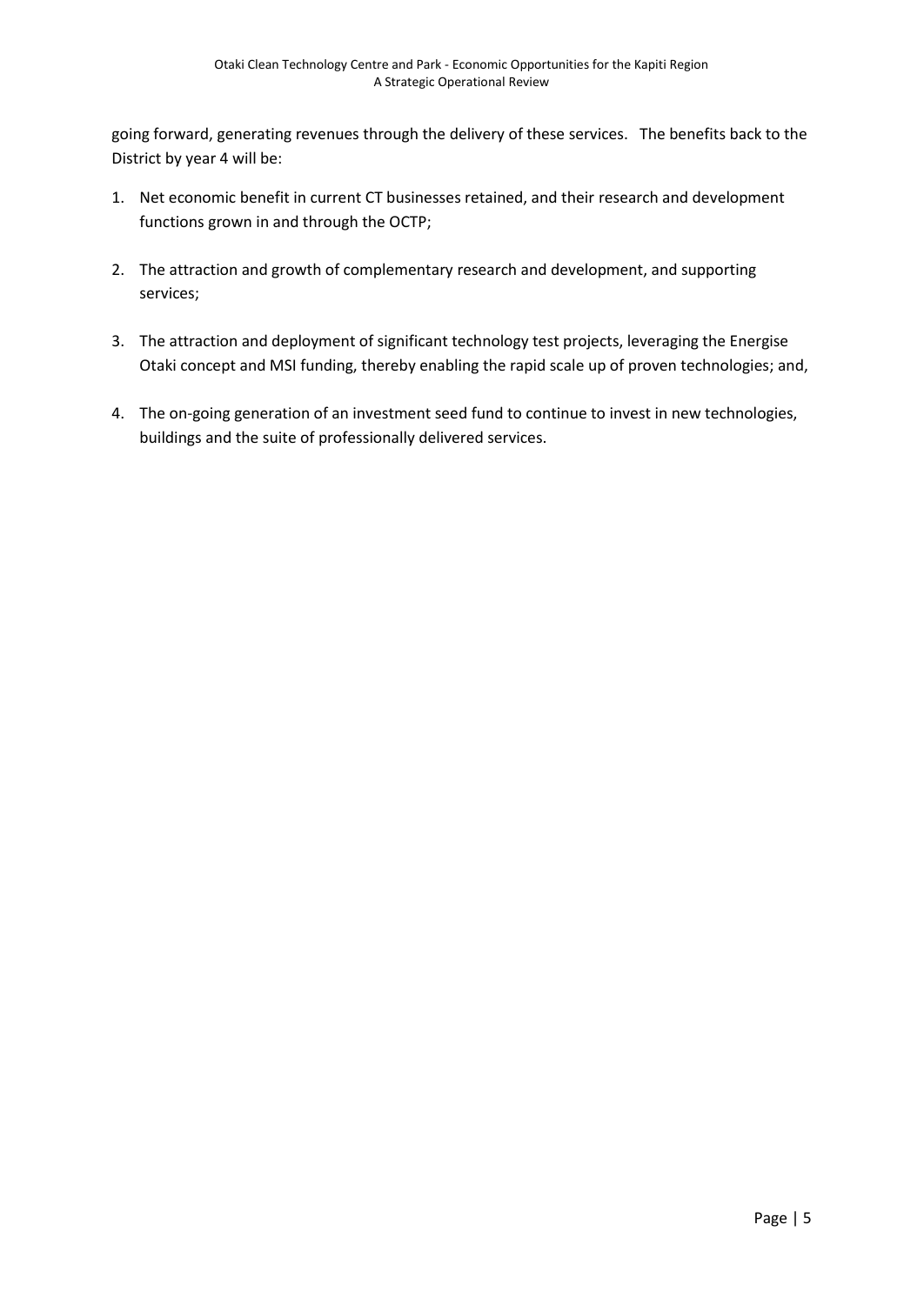## **2. Review and Assessment of Progress**

## **Clean Tech firms – CTC members and others**

The companies interviewed during September 2011 for this report are a diverse group of enterprises, in keeping with the far-flung range of technologies and products associated with the Clean Tech Sector, with locations ranging from Wellington City and Lower Hutt north to Levin. Some have current relationships with the CTC, some have the potential to become involved as tenants of the OCTC or larger OCTP, and others are simply members of the region's CT sector with no current plans or intent to locate in the park facility.

Those companies currently associated OCTP are OCTC tenants and/or members since there are no Park tenants apart from the Clean Tech Centre at this time. Their relationships with the OCTC range from onsite tenancy, using the Centre as their primary business site, to a part-time presence as renters of desk space, to an off-site affiliation. Irrespective of the degree of onsite presence, these companies are eligible to participate in the OCTC's programs and utilize its services. Some of the companies outside of this sphere are potential members of the OCTC or tenants of the larger OCTP.

Companies without an onsite presence in the OCTP or formal relationship with the OCTC at the time of the interview fall into two groups – prospective tenants or those with no plans to locate at the Park facility. In either case they are linked by an interest in the OCTP/OCTC facilities' actual or potential contribution to the success of the larger regional CT sector.

Member companies in the OCTC and others interviewed for this study would all be considered small companies, but were variable in size and maturity. Employment ranged from one to over a hundred, but most companies had fewer than 10 employees. The maturity of the company and/or its product development ranged from conceptual to market success. For the purposes of this report the growth continuum of business maturity will be referred to through the following 3 stages:

| <b>Stage</b> | Stage $1-$<br><b>Business startup</b> | Stage 2 - Commercial<br>products and revenue | Stage $3-$<br><b>Exporting business</b> |
|--------------|---------------------------------------|----------------------------------------------|-----------------------------------------|
| Indicative   | Low cost desk space                   | Low cost office space                        | Low cost R&D activity                   |
| business     | Start-up support                      | Scale up support                             | New product                             |
| needs        | Product validation                    | Product delivery                             | development                             |

The positive, negative and proscriptive input (referred to, respectively, as "What Works", "What Doesn't Work" and "Change and Opportunities") provided by Clean Tech companies interviewed for this report can be classified in two general categories: 1) operational, related to the enterprisebuilding programs and services offered onsite, and 2) circumstantial, ranging from the serendipitous benefits of association to the quality and functionality of the facilities and cultural environment.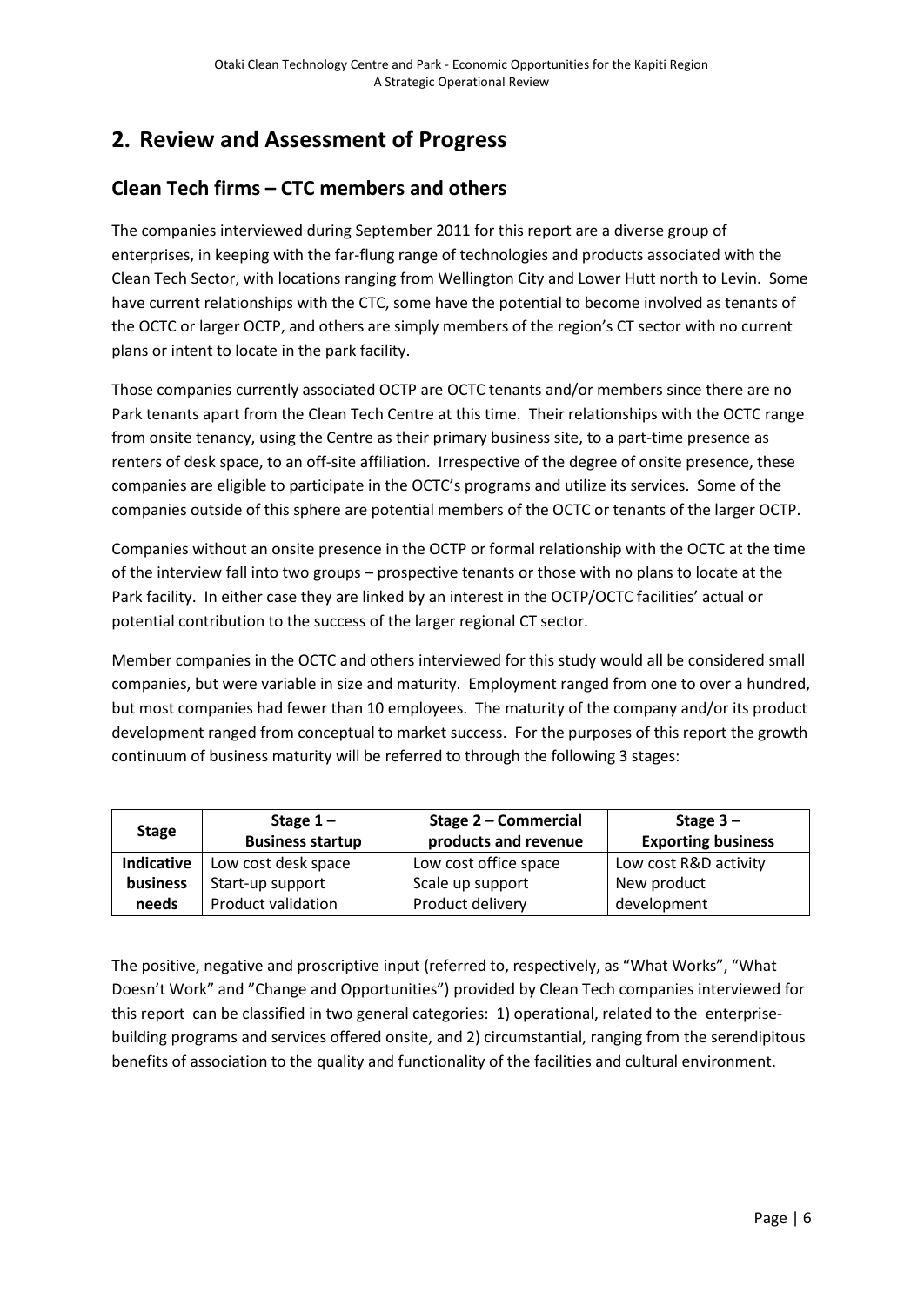#### **What works**

A variety of positive themes emerged from the company interviews.

#### *Operational advantages*

- Irrespective of any concerns and criticisms voiced in the interviews, there seemed to be unanimous appreciation for the underlying concept behind the Otaki Clean Tech Centre, as well as the commitment and capabilities demonstrated by the individuals – Steven Finlay in particular – charged with its operation.
- Likewise, there was broad awareness and gratitude, mentioned in almost every interview, for the financial support of the Kapiti Coast District Council, considered noteworthy as one expression of a policy commitment that broadly embraces environmental and clean tech ethics.
- There is a perception that KCDC advocates for the industry in a variety of ways, including addressing unfulfilled commitments at the OCTC facility.
- Incubation-themed services oriented towards very early stage companies were viewed favourably.
- The companies recognize many advantages in CTC membership, and encourage efforts to provide more comprehensive support for company formation and expansion, technology commercialisation, and the expansion of market and production capabilities. These needs clearly go beyond the CTC's capacities or mission, and there was significant company interest in the formal organization of a trust or similar structure to effectively access, coordinate and deliver a wide range of "fast-lift" resources and programs to the regional Clean Tech sector.
- Several companies considered the on-site office of the regional economic development agency (Nature Coast) to be an asset due to the support from that staff.

#### *Circumstantial advantages*

- Various aspects of co-location with companies that are a part of, or related to, the Clean Tech Sector featured most prominently in the benefits mentioned during the interviews, including:
	- o Relationship and network building with other CT companies and the cross-pollination of ideas are the primary benefits for all but the earliest-stage companies, and these factors have spawned many opportunities;
	- $\circ$  The OCTP provides a recognised collaborative environment that fosters productive lateral and vertical linkages between companies of diverse maturities and technological emphases. This is critical to a diverse, productive CTP "ecosystem" within park and for the community at large; and,
	- o Peer support in the OCTC works well for companies at all stages of maturity, and is considered better than is typical in similar situations.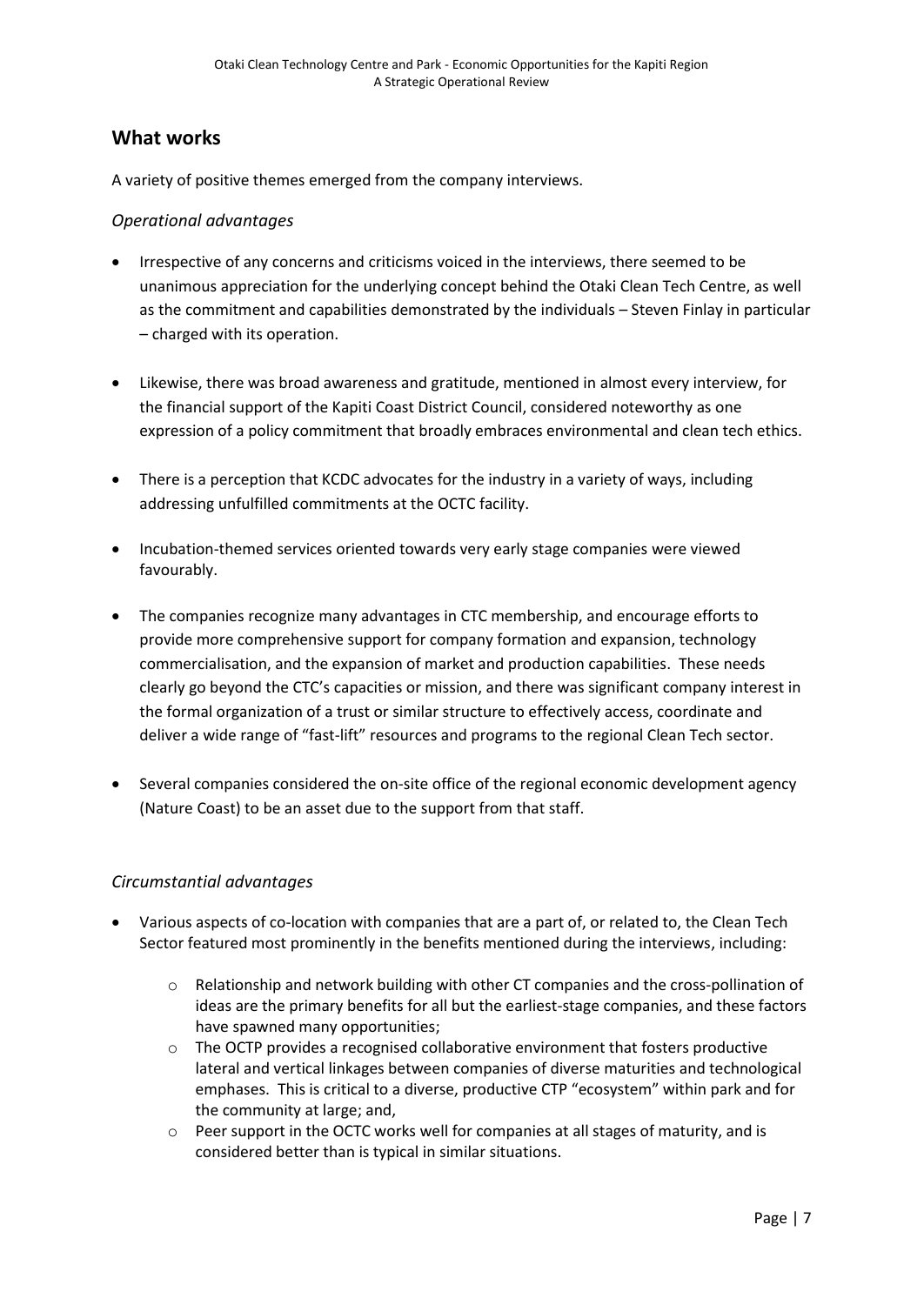- The concept and intent behind the development of the larger park and the OCTC facility are fundamentally supported and remain backed and/or are looked upon with good intent by the major stakeholders.
- The OCTC is considered a safe and affordable hearth for product development by the companies that utilize it for that purpose; however the current capacity for hosting that function is limited by space and on-site facilities.
- Tenancy in the OCTC provides credibility, particularly for the small start-up firms that would otherwise be operating out of informal facilities. It is an advantage for early-stage companies to be associated with a larger, stable identity.
- The prospects for the sector's and by extension the OCTP's, success are enhanced by strong market prospects nationally and internationally for clean tech innovation, products and services. The NZ Clean Tech industry has momentum and seems well positioned to take advantage of these market opportunities.
- Participation in the OCTC and tenancy in the OCTP provide a unique opportunity (within the region) to accelerate development and growth of enterprise.
- Despite the shortcomings recognized in this report, member companies (and even those considering the OCTP as a future site) continue to recognize the validity of the concept and exhibit a willingness to continue their participation.
- For some firms, future access to the KAREN network is a critical advantage and the key justification for locating operations in the OCTP.

#### *The role of Grow Wellington*

Although the companies used the interviews to voice a variety of concerns about GW's initial service design and delivery capabilities, these basics are clear:

- The CTC would not have been created or exist today without GW's backing and continued support.
- GW's sponsorship and operational oversight of the CTC tangibly integrates the Centre with the larger regional economic development effort, fostering various benefits, including:
	- o Promotes development of the larger CTP;
	- o Opens partnership and funding possibilities for a Clean Tech Trust; and,
	- $\circ$  Substantially expands the opportunities for advancing the Kapiti region's larger clean tech strategy.
- During the period following the September 2011 interviews Grow Wellington has reconfirmed (with KCDC) its commitment to provide adequate financial and programmatic support for the Clean Tech Centre as well as giving the clean tech sector a more prominent role in the larger regional economic strategy.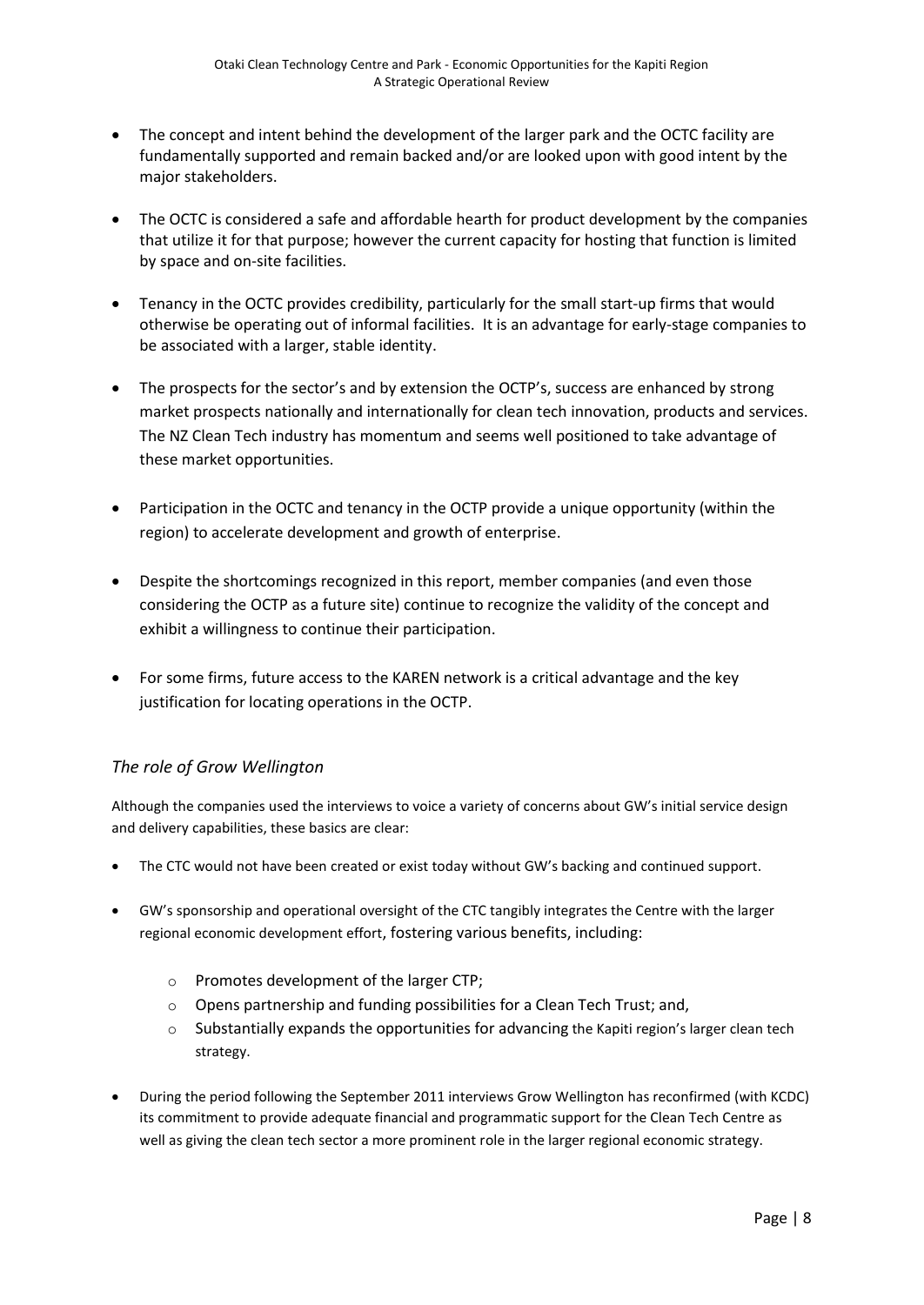*The role of KCDC*

The role that KCDC has played to promote CT enterprise via funding and policy support is broadly recognized and appreciated by the clean tech companies. As GW's funding partner in the OCTC, KCDC is perceived as a stronger advocate for the member companies (and, beyond this group, of the sector at large) and many expressed the desire that KCDC assume a dominant role in the Centre's operations.

KCDC's continued staff and council support has maintained the faith with OCTC member companies, and this has been key to their continued participation in the Centre. It was striking to find a significant majority of the companies were very aware of the political and financial support that the Council has, and continues to provide.

Companies realize that KCDC's support for the Centre, coupled with larger policy objectives for the regional CT industry, provides an opportunity to pioneer new collaborative models between local businesses and with local government. This type of collaboration can have the mutual benefit of derisking both commercialisation efforts on the part of companies, and policy implementation by the Council.

### **What isn't working**

Not surprisingly during the early stage of operations leading up the September 2011 company interviews, a number of the key support services and features originally envisaged for the Clean Tech Centre and larger Park fell short of the companies' expectations. There seems to be a willingness to address some of the problems outlined in this report, but all stakeholders will need to remain watchful that an adequate level of resources and organizational commitment remain in play.

#### *Operational disadvantages*

At the time of the company interviews, the Clean Tech Centre – as the centrepiece of the OCTP – had not met tenant expectations established by Grow Wellington's initial CTC proposition. This remains an issue in the sense that it has disappointed some of the participating firms, and generated some caution amongst those considering involvement.

Some of the more general critiques of the OCTC include:

- The availability of business support services available to OCTC member companies had been incomplete, poorly targeted and fragmented in scope. This is due to under-resourcing, the absence of an effective entity/clearinghouse dedicated to the CT sector, and the lack of a comprehensive all-partner CT development strategy.
- With the exception of some collaboration with WelTec PolyTechnic, there has been little progress in establishing relationships with research and tertiary institutions, the science community and investors; none of these organizations have an active presence at the OCTC/OCTP.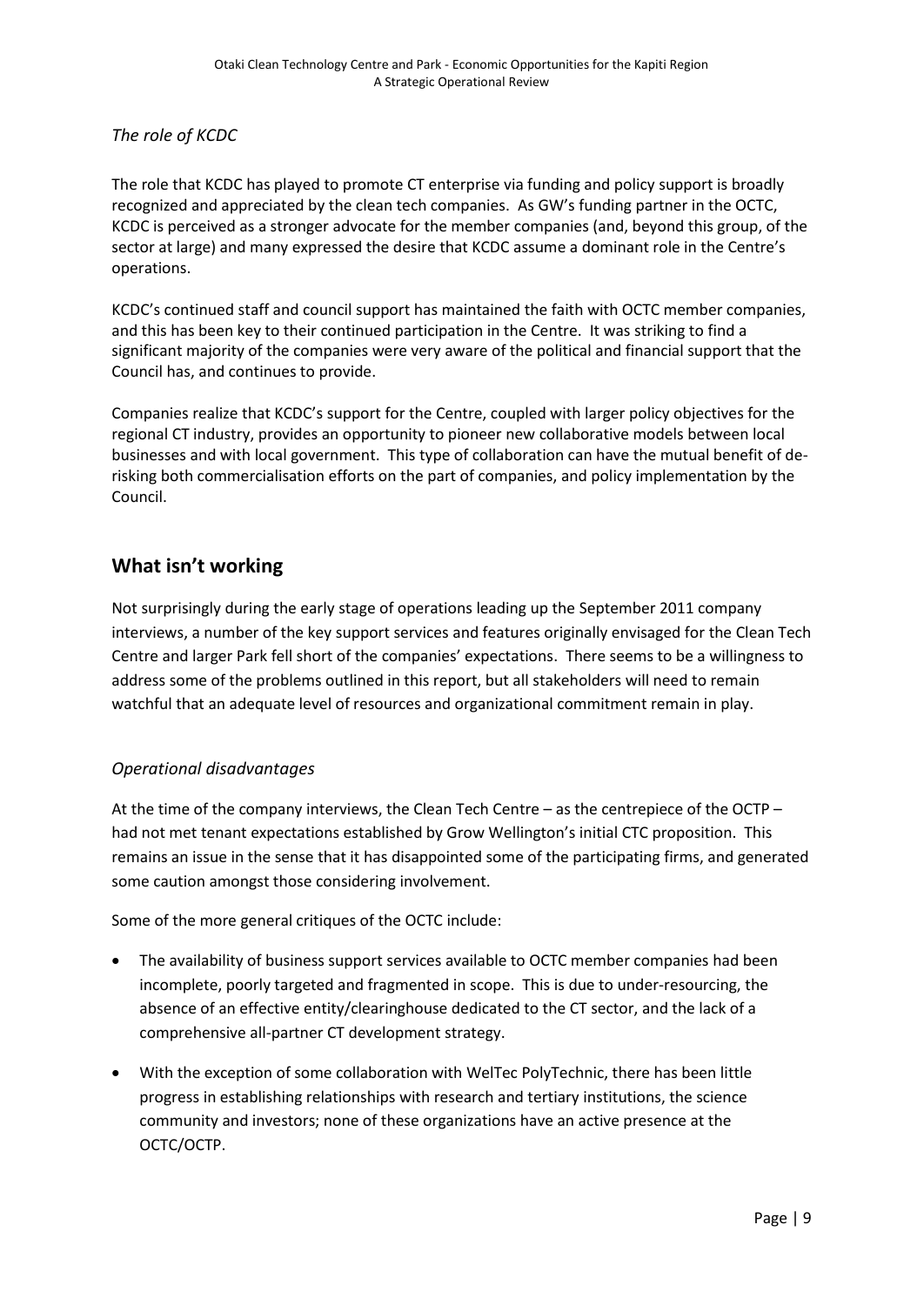- There is no common forum for the tenants and stakeholders to review the Centre's operations and programs, and offer input on their suitability and optimization.
- A large number of interviews, particularly those involving more mature members of the OCTC, indicated disappointment in services provided for companies that had moved beyond the startup/incubation phase.

#### *Circumstantial disadvantages*

The Clean Tech Centre is, to date, the only developed component of the larger Otaki Clean Tech Park. The facilities and operations of the OCTP were also subject to criticism by OCTC members, as well as companies considering a future location in the OCTP, albeit at a substantially lower order of magnitude than those levelled at Grow Wellington.

The perceived shortcomings of the larger OCTP include these perspectives:

- Resident companies and others believe the Park should be a showcase for clean tech development, yet this is the case in name only and the absence of CT features limits the cachet of a location in the OCTP/OCTC. There were comments about the need for electric vehicle charging stations, water harvesting systems, requirements for on-site PV systems, basic green building practices and other visible manifestations of clean and green technologies that are virtually absent from the site at this time.
- The Park has not been effectively marketed due to weak branding, the lack of professionally developed marketing materials, a need to align its promotion more closely with the OCTC and regional clean tech sector, to offer more than vacant parcels, and to provide more in the way of clean tech features.
- There is concern about the slow rate of development and land absorption. The lack of concrete plans for erecting the second building limits the potential for locating additional small companies or expanding onsite options for new OCTC members. At the same time, there has been no immediate interest in the purchase of land by larger companies capable of developing their own facilities.
- The physical location of the OCTP is not optimal. The Park site and Otaki community are perceived by many in the greater Wellington region as a remote location relative to population, employment, mass transit, key tertiary institutional stakeholders, and professional services. The Otaki area is economically disadvantaged, with high unemployment and a low skill basis in the local workforce.

#### *The role of Grow Wellington*

Grow Wellington's role as operator of the OCTC came under criticism during the September discussions with tenant companies. There was a perception that GW had not followed through on service commitments that were made to encourage membership in the CTC and the leasing of desk space, and that GW did not sufficiently recognize the Clean Tech sector's potential as a substantial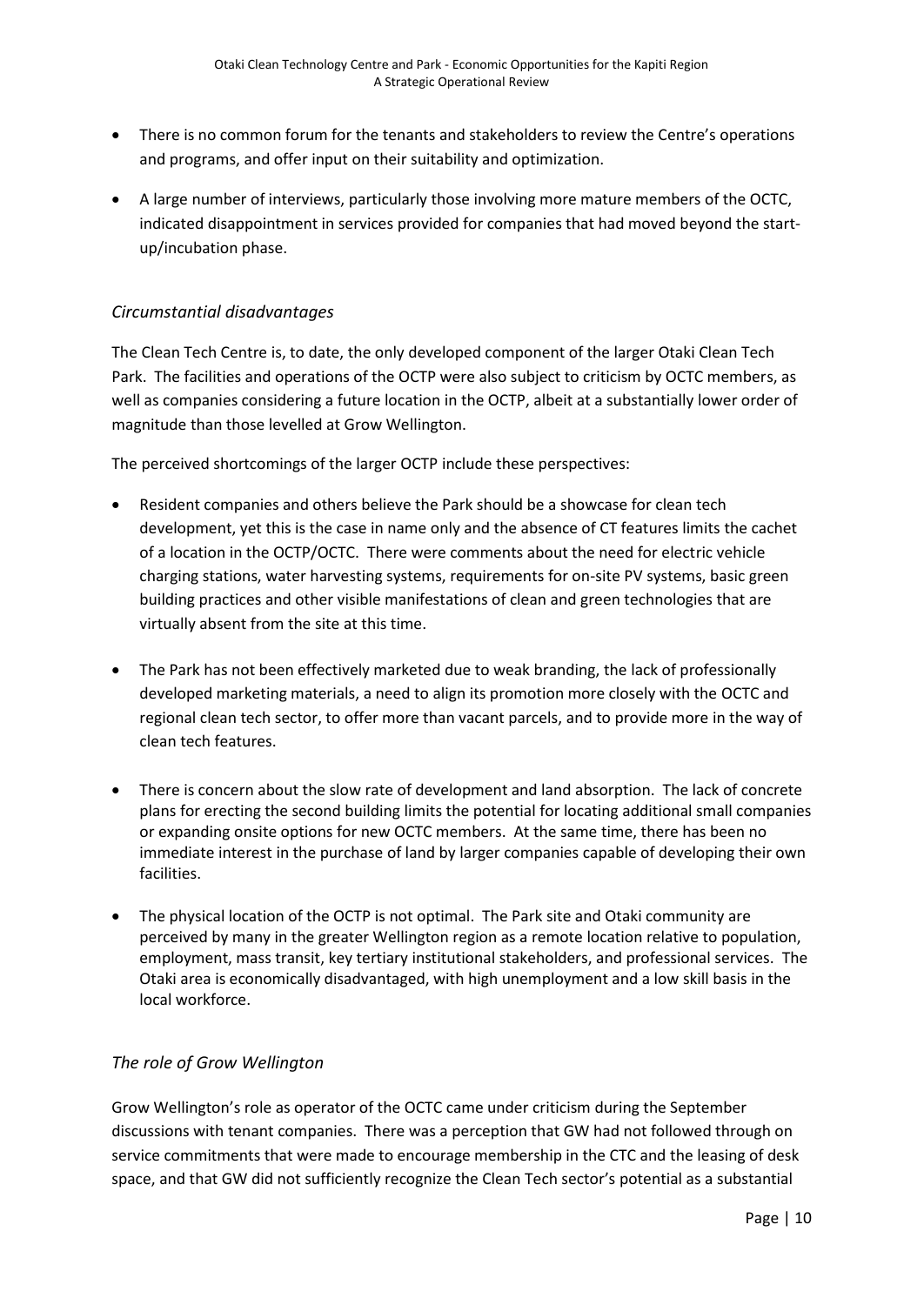contributor to the regional economy. On the other hand, there was a general level of support expressed for the GW employees charged with overseeing the OCTC's operations and programs.

In summary, the criticisms voiced by the Clean Tech companies were triggered by these factors:

- Grow Wellington did not initially live up to the promises that were made when promoting the Clean Tech Centre to prospective tenants. Once sufficient space was leased to fund GWs master agreement with the Park developer, there were not adequate resources to fulfil those initial commitments and satisfy the companies' expectations.
- GW received NZTE RSF funds based on a proposal to support the regional CT sector through hiring a CT-dedicated specialist, developing a commercialisation strategy, designing marketing materials and establishing a website to promote the Clean Tech Centre and larger industry.
	- o The RSF funding package was used to promote the launch of the OCTC and attract tenants, but the anticipated commercialisation and marketing program elements and the website was not sustained.
	- $\circ$  This was a source of disappointment for CTC member companies. It was clear during the interviews that a lack of support for the CTC website and other promises generated concern.
- The opportunity to participate in GW's Creative HQ virtual incubation program was offered as a major benefit during the lead-up to the OCTC's launch, but only one CT company had been admitted to CHQ to date. There was a perception that CT companies were generally considered to fall below Creative HQ's admission standards.

This has added to the CT companies' perspective that although they easily met the thresholds for acceptance as rent-paying CTC tenants, once they'd made that commitment they were deemed insufficiently advanced to qualify for its support programs. There was also the perspective that CHQ's criteria for success were set too low, measured by the deployment of programs rather than the success of companies.

- Under circumstances at the time of review, the CT companies generally felt that GW could be a more effective conduit or partner for CT sector development. As things stood during September 2011, the lack of progress was reflected in following ways:
	- o There was no CT-dedicated expertise for commercialisation
	- o There was no effective marketing program
	- o GW had not supported professional/technical support companies to become involved with the CTC as an alternate strategy for filling the shortfall in commercialization and other services
	- $\circ$  Limitations related to program resourcing and space availability made it difficult to recruit new OCTC membership.
	- o There was a perception that KCDC and GW were not aligned in their respective visions for the OCTC..
	- $\circ$  Some of the companies felt that GW was capable of offering useful generic business support services. However, the more specialised services most in demand by this sector, at this stage of maturity, were not available to the Centre membership.

A letter describing perceived shortfalls in the OCTC's performance was addressed to Grow Wellington in July 2011 under the common authorship of the OCTC member firms. It served as a key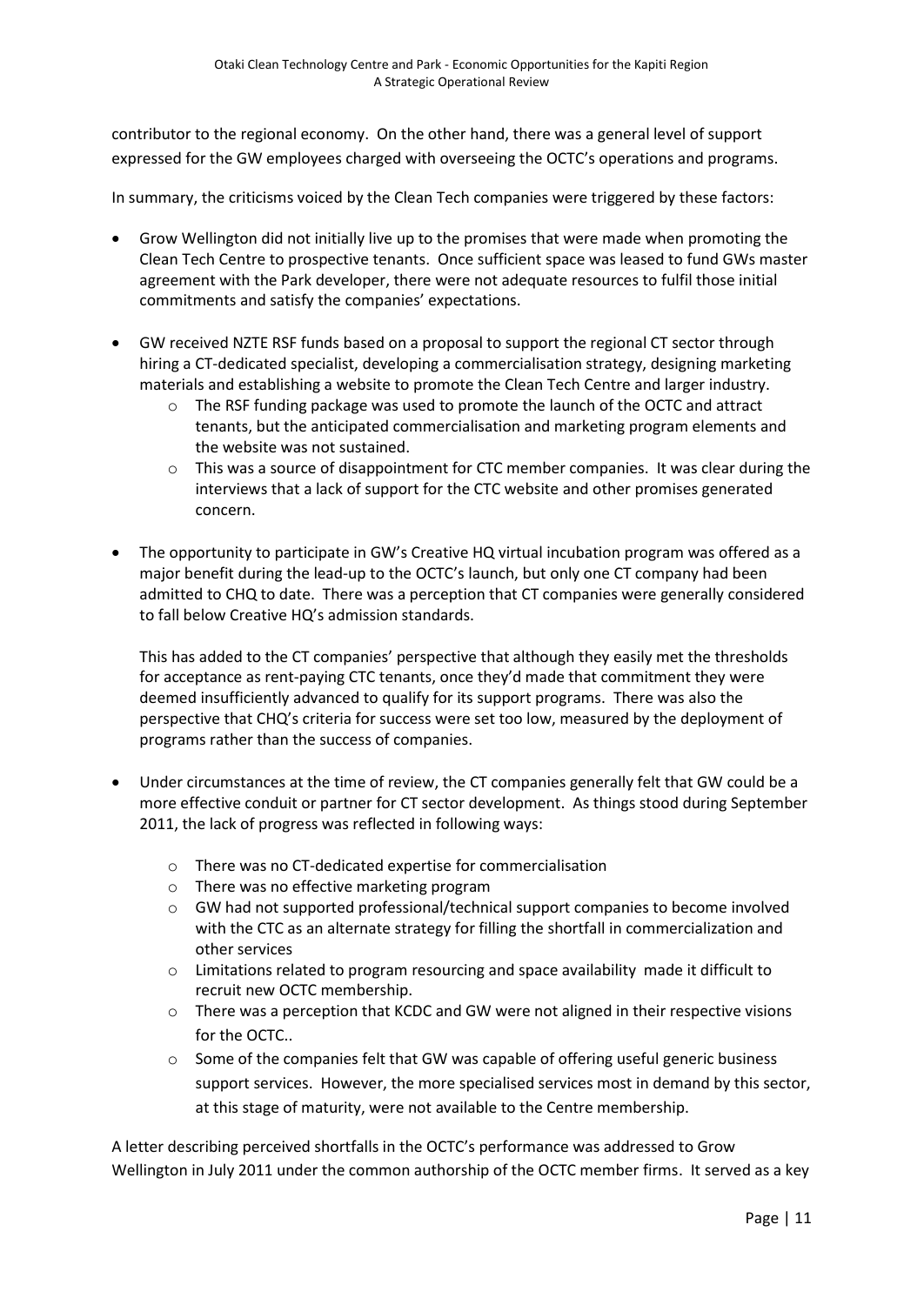impetus for commissioning this study and subsequent indications of an increased commitment by GW and KCDC to the Centre's viability. The letter contains a number of useful suggestions for better shaping the Centre's services to match the reality on the ground. The contents of the letter were congruent with the input from the interviews and can be summarized as follows:

*Vision* – The companies felt the purpose and mission of the CTC had lost focus, shifting from building Clean Tech enterprise to the objectives of Grow Wellington. There was a perception that the primary objective of the CTC appears to be the "renting of office and work space" rather than promoting the success of its member companies. Program emphases need to be focused on supporting clean technology commercialization, and the membership requested that the CTC management revamp and present for stakeholder discussion: 1) clear vision for the CTC, 2) a new definition of Clean Technology, 3) revised requirements for membership, and 4) effective goals for supporting member companies.

*Support Services* – There was a mismatch between the OCTC's emphasis upon incubator services and the needs of later-stage firms that make up a majority of the membership. Many of the member companies had grown beyond the need for early-stage support services, already having business plans, products, marketing strategies and management capabilities. They argued that the OCTC lacked the more sophisticated and integrated services required to accelerate their commercial objectives. To address these needs, the OCTC was asked to develop a restructured service package that better supported effective market engagement for the member firms' products, technologies and solutions.

*Prominence* – The OCTC needed to develop a strong national identity and international presence to provide the stature necessary for supporting its membership's market objectives. The intended effect of a greater national/international prominence is to establish higher quality networks that will better contribute to the success of the member firms, and lower barriers to market adoption of their products and services. To further these objectives, the membership requested that OCTC management revise its definition of national prominence and international presence and develop strategies to achieve both with the objective of improving market engagement and outcomes.

*Networking* – Although the benefits of networking factored prominently in the positive comments voiced during the company interview, the effect was considered more incidental (passive) than a matter of design, and there was significant room for optimization. The member companies requested a more effective approach that features designed, thematic events with participation beyond OCTC membership to include outside (of the OCTC) peers, potential partners (vertical relationships as well as horizontal), investors, customers, institutions (tertiary and research), regional to national ED agencies, professional service providers and other stakeholders.

#### *The role of KCDC*

Although there was a high level of awareness about KCDC's support for clean tech and this was judged by the companies in largely positive terms, there were concerns about achieving a more effective working relationship with Grow Wellington in order to deliver an effective package of enterprise-building services that better served the CTC's diverse membership.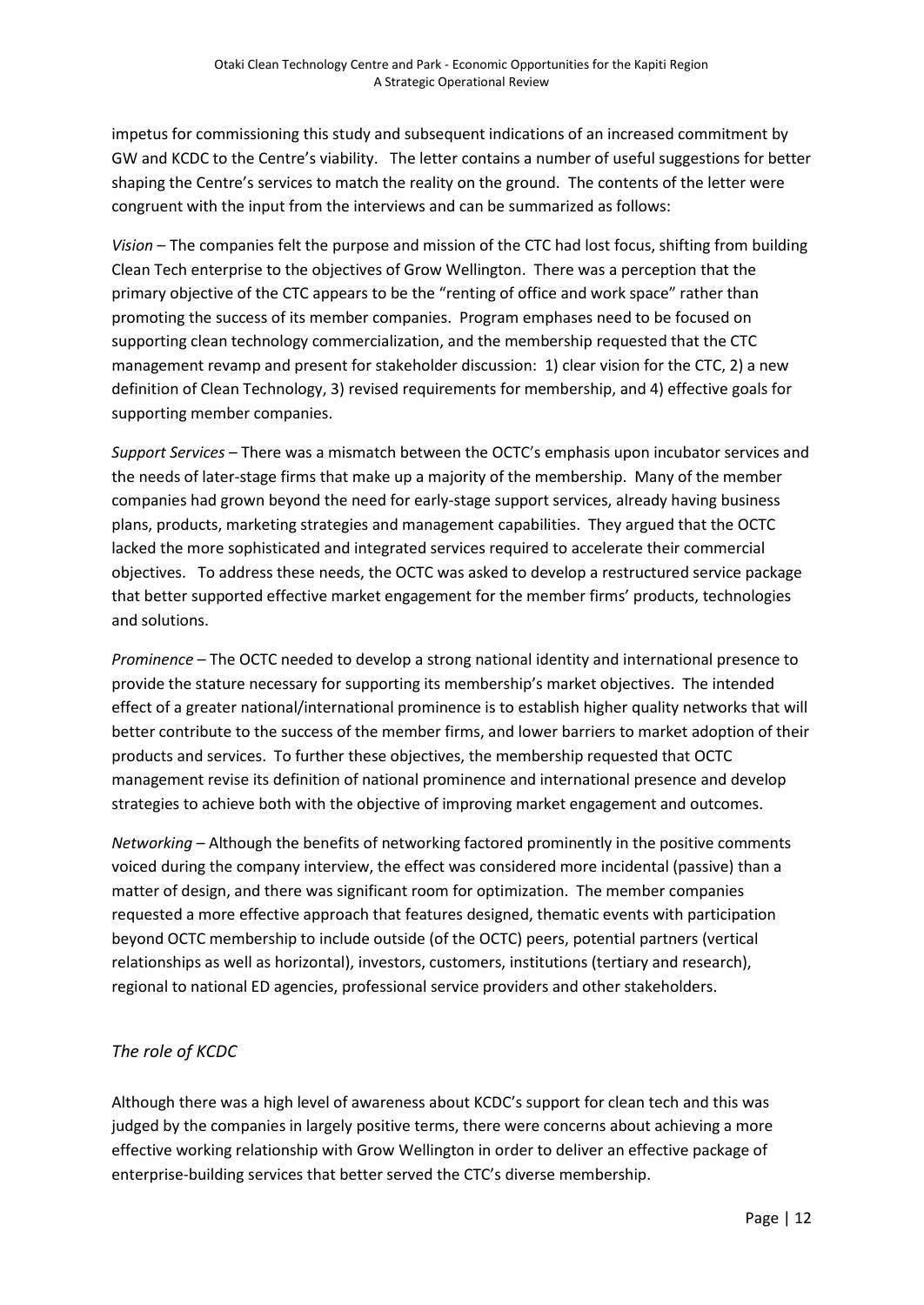Companies noted that the Council's economic development priorities needed to be more focussed, using the example of Nature Coast, the ED agency funded by the Council at the time of the interviews. Nature Coast lacked a clear mandate to focus on the support of the CT sector, meaning that the Council had no direct, or even indirect, capability to affect outcomes.

### **Companies' recommendations for business support services**

A major emphasis of the interviews was to determine 1) which outside business support services are in demand by the CT companies, 2) if those needs have been met or unmet under current (primarily OCTC) programs, and 3) their suggestions and priorities for adding value and reshaping the function and availability of business services to better meet the needs of the clean tech sector.

This section of the report reflects much of the range of suggestions for enhancing the availability of professional, managerial, educational, informational and other support that are considered to be useful-to-critical to a firm's success. The emphasis during the interviews and in this section is on those services that are not easily and/or affordably found in the open market.

It bears mentioning that the key service needs that came up in the discussions were not made under any assumptions regarding provider (though the need for coordination to assure full coverage and avoid duplication was emphasized) and that a number of companies expressed a willingness to pay for business services, with the expectation that fees would be reasonable and subsidies would be available for early-stage companies.

Another emphasis was that services offered through the CT Trust should be available at the OCTP whenever feasible, enabled by affordable facilities made available on a full-time or periodic basis. At this time, restricted access and the limited availability of suitable office, classroom and meeting space constrains the potential for significant program expansion at the Clean Tech Centre.

#### *Management services*

Not surprisingly for a group of early stage entrepreneurs, the availability of management services – ranging from periodic consultations to taking an active daily role in the company – was a top priority. Availability of management services and advisement to date has been limited due to GW's limited offerings and policies that discouraged affiliations between outside providers and the OCTC.

- Looking forward, companies express a need for pragmatic management support that is specifically tailored to the needs of CT entrepreneurs, including:
	- o Management support on different scales as needed; comprehensive or project-specific
	- o CT-specific business model generation
	- o Movement from early technology/prototype to production
	- o Assistance with developing export strategies
	- o Real-world measurement and testing of opportunities
- Direct and active management support should be available in a variety of forms from a mix of CT Trust-affiliated advisors and outside consultants. Respondents seemed to view the cost of these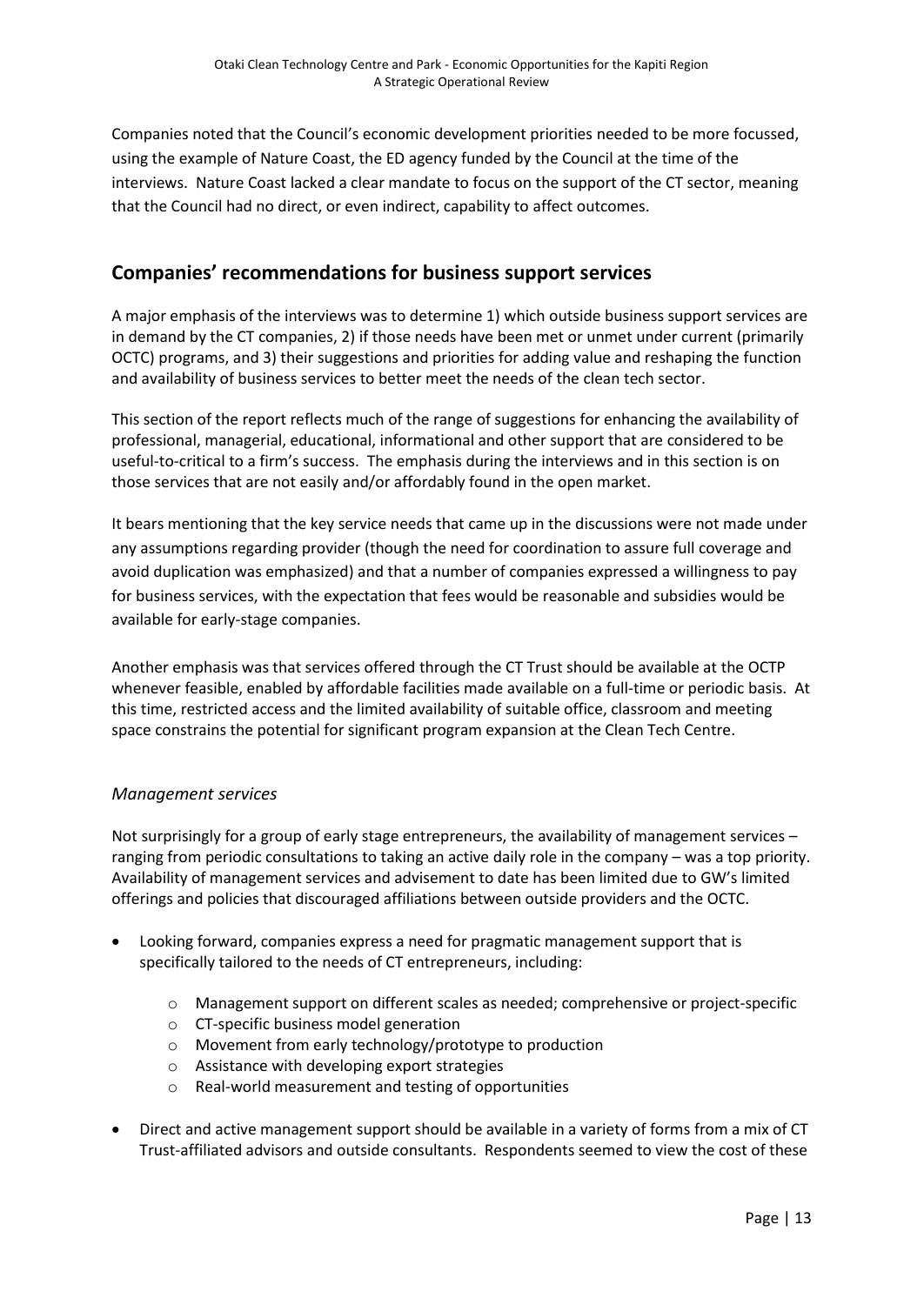services realistically, and indicated a willingness to support these costs through variety of mechanisms, including offering an equity position in their companies.

- Companies want to see an organization that can effectively train, educate and provide decision support that is tailored to the needs of CT management. This requires a dynamic and agile approach to providing a comprehensive range of training and seminars, involving of key stakeholders, in-house staff capabilities, peer-to-peer expertise, and outside specialists.
- Companies will expect a CT organization to function as their eyes and ears, systematically identifying critical market factors and opportunities, and utilizing efficient mechanisms to put that information in front of the companies. Company input and feedback is critical to keeping programs relevant.
- One of the challenges identified in the interviews was that NZ entrepreneurs tend to be overly averse to risk-taking, hence unbiased and objective risk analysis consultation was specifically identified as a valuable management service.

#### *Marketing support*

Nearly all of the companies interviewed said they could use help with some aspect of marketing – ranging from matching a product to its market, establishing distribution channels, to acquiring/utilizing market intelligence to guide business decisions. Many of the early precommercial CT companies are founded around an engineering or scientific expertise, but don't have the staffing capacity to create internal marketing capabilities. Later stage companies often need marketing support on a different level, with an emphasis on perfecting market intelligence and trying to take a product or service up to national or export distribution.

Some of the categories of market support that were mentioned include:

- An online source of information for and about the CT membership;
- Market/product validation, feedback into development cycle, assessment of product uptake;
- Prospect qualification;
- Market insertion;
- Actively generate pre-qualified deal flow;
- Identify and provide linkages to domestic trial customers; and,
- Develop export relationships.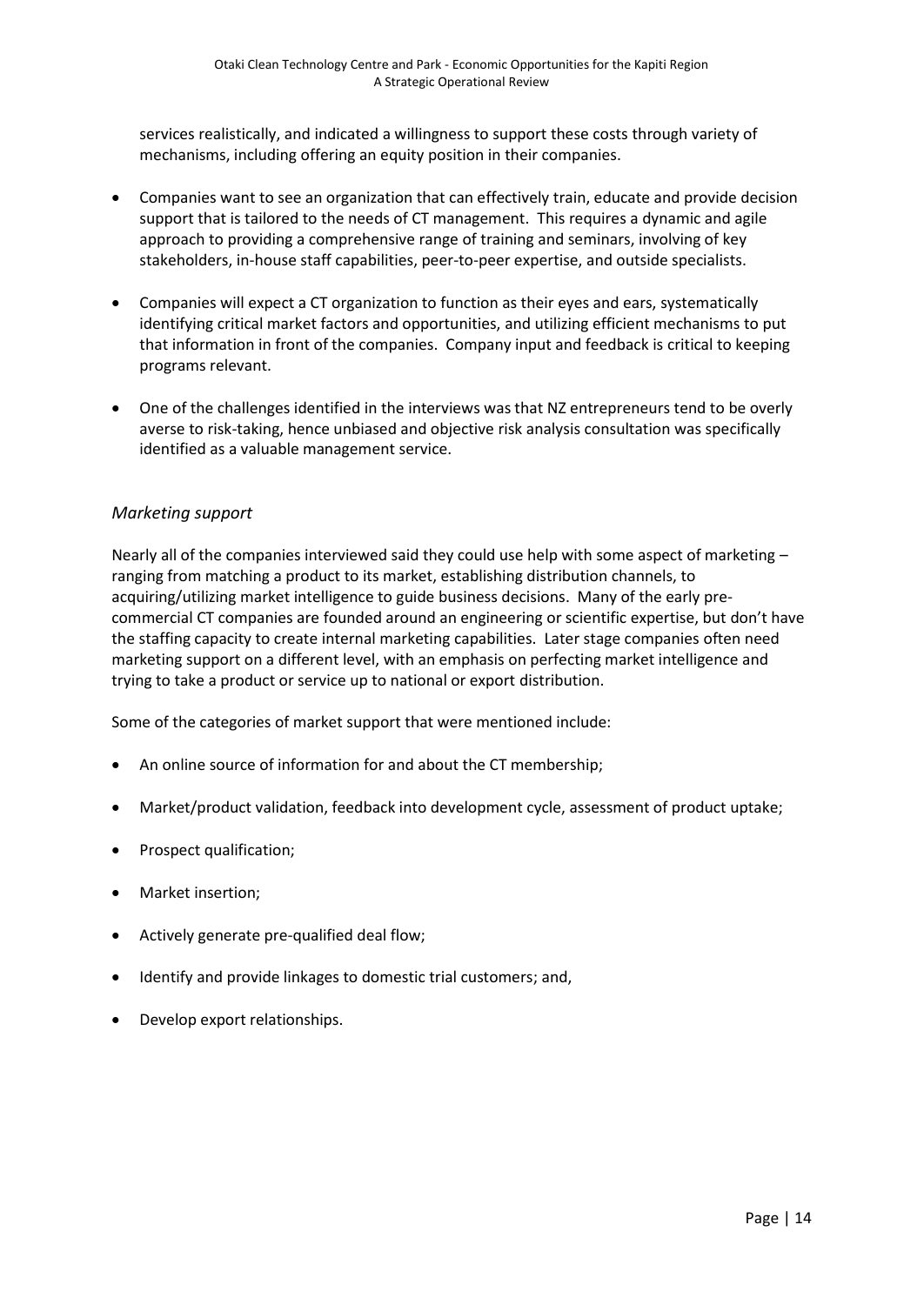#### *Financing/Banking*

Access to sufficient financing has always been a challenge for start-up tech companies in NZ. A number of companies commented that they would like to see more done to identify, inform and attract sources to back NZ CT at the various funding intervals, as well as more done to bring Interviewed companies to the attention of investors. When discussion moved to the concept of a CT Trust, the importance of board members' investment connections was raised as a priority.

Access to public funding was also discussed, with a lot of focus group discussion on the need to enlist professional grant writers on the companies' behalf, not just passively provide a list of application opportunities.

As in other areas of industry support, the needs of companies vary with size and maturity. Smaller firms seeking first time investment may need help with investor presentations and materials, while larger, experienced companies have more sophisticated financing needs. It will be a challenge for the OCTC or a larger CT organization needs to provide a comprehensive program that serves the diverse needs of this industry group.

Some of the desired financial support services that came up during the company interviews include:

- An extension of the innovation funding model currently provided by KCDC on specific areas
- A clearinghouse that identifies sources and opportunities for all stages of financing, from proof of concept funding through to post-commercialisation expansion.
- Support for preparation of business plans and investor materials to make companies investment ready
- Commercial banking services familiar with high tech industry
- A CT-dedicated organization should involve well-connected staff and board members with the ability to identify and/or cultivate funding opportunities at different levels
- Provide education via seminars and online resources for lenders, investors and venture capitalists about investment considerations and opportunities in the CT sector
	- o Promote a realistic perspective on realistic valuation and the extent of VC capitalization required to carry early stage companies to next funding stage
- Active assistance and support for grant application
	- o Provide professional grant-writing expertise in addition to passively identifying opportunities
	- o Extremely difficult for companies to do effectively
		- Short on time and experience
		- **Intimidating process, companies need hand-holding**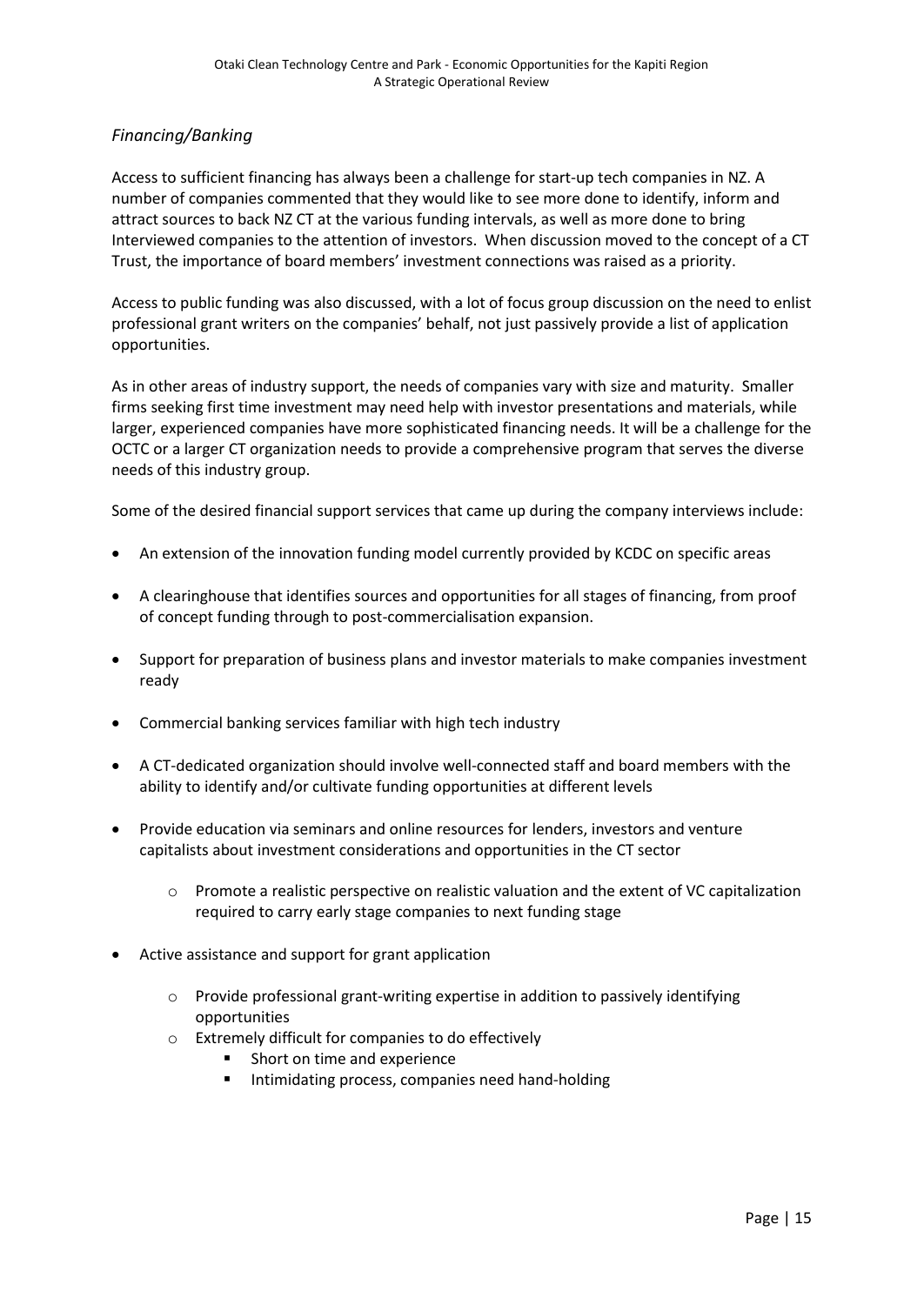#### *Other business support services*

Although the demand was not as prominent as the need for managerial, marketing and financial services, there was also significant company interest in education and training, legal and other professional services, engineering support and on-site IT services and infrastructure enhancement. These are not capabilities that would typically be vested internally within an incubator facility or industry support organization, but they represent services that can be provided through strategic relationships with public and private stakeholders and other partners.

#### Education and training

- Technical seminars
- Managerial, marketing and trades-related training for employees

#### Legal and professional services

- IPO advisement and services
- Intellectual property protection and advisement
- Green accounting

#### Engineering support

- Industrial design services
- Product refinement
- Prototype-to-manufacturing expertise
- Environmental engineering
- Smart system design

#### IT support services and infrastructure on-site

- Availability of qualified and affordable IT support
- Establish a robust hosting centre

### **Kapiti Coast District Council**

The Kapiti Coast District Council has indicated a strong philosophical support for the Clean Tech Centre and its potential for contributing to the regional economy and well-being, but the facility has fallen short of some of its original objectives, and its mode of operation can be improved. The primary CTC shortcomings that were identified by the Council and staff include: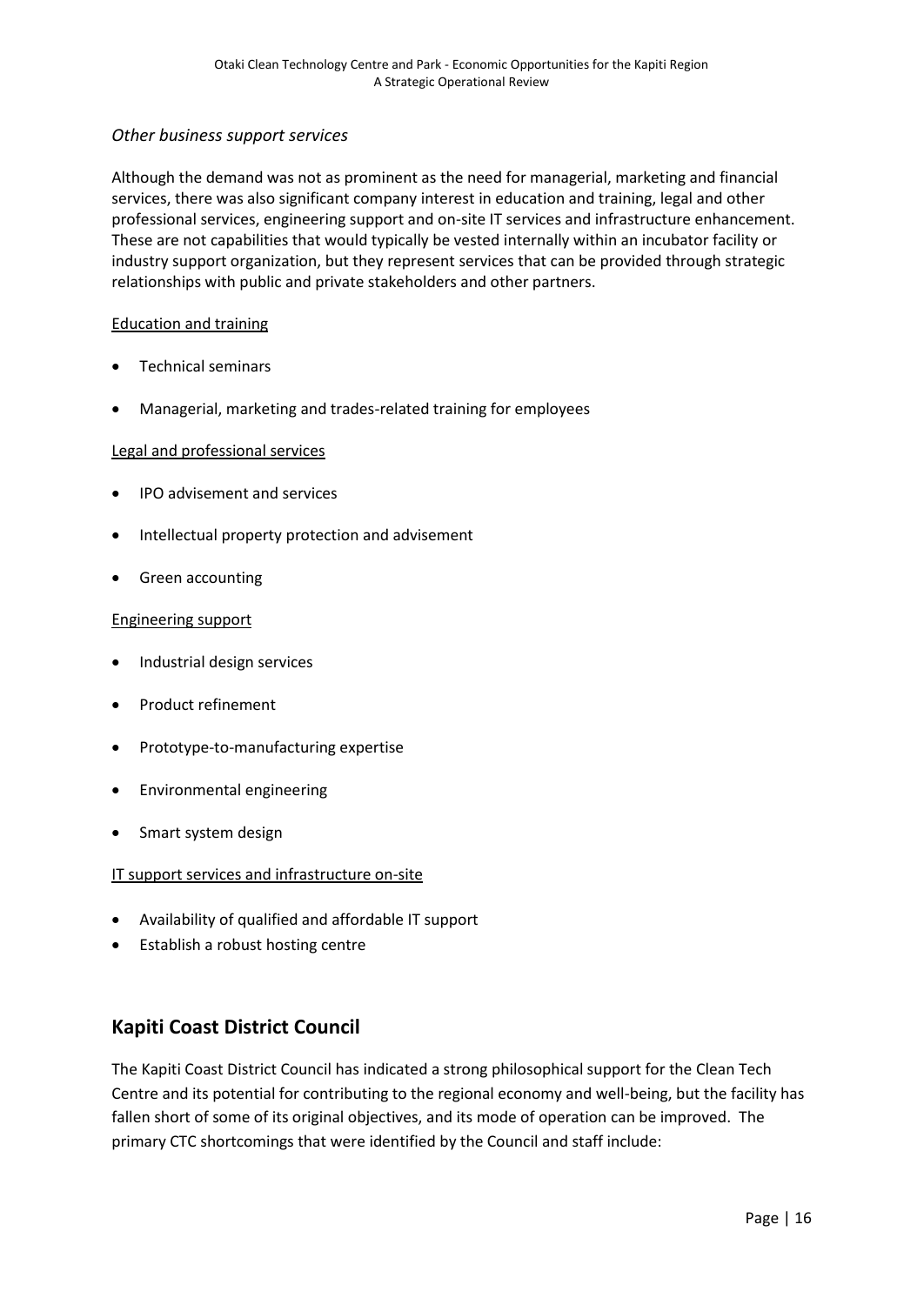- Grow Wellington's sense of the mission, role and purpose of the OCTC needs to be better defined, and used to guide its operations;
- At the time of the research, the OCTC is just providing a generic service package that generally is not a good or well-adapted fit with member companies; and,
- There has been minimal effort to match CT enterprises with investors and other institutional and professional sources of support.

Two major purposes of this study are to help the Council determine if its promotion of the CT sector on a micro-regional scale will generate a realistic opportunity that produces measurable results, and how to effectively apply limited resources to achieve a set of strategic goals. The separate discussions with KCDC elected and appointed leadership indicated that by playing a proactive role in promoting Clean Tech enterprise, the Council foresees the opportunity to:

- Use increased funding and support for the Clean Tech Centre and/or a CT Trust as in intervention instrument for accelerating development;
- Lift and imprint the regional economy with the green/environmental "brand";
- Further larger regional environmental goals related to energy self-sufficiency, water conservation and waste management; and,
- Pioneer new collaborative models between local business and local government.

However, the interviews with KCDC representatives indicate there are still questions that need to be answered before an expanded Council role in developing the region's Clean Tech sector can be embraced politically and translated on a programmatic and budgetary level.

- Will this sector respond to and benefit from a greater level of early-stage intervention and support?
- Can a meaningful concentration of CT industry develop and flourish in the Kapiti Coast region, and will the CTC provide a comparative advantage for businesses locating in the area?
- Given the limitations of KCDC's innovation funds and the magnitude of its economic objectives for the CT sector, how can they be most effectively applied – in terms of program design and vestment of responsibility – and will that investment trigger a significant impact?
- Is the Clean Tech Centre, as originally conceived, an adequate vehicle for developing the regional industry or does it need to be rolled into a more comprehensive initiative to be effective?
- Can the CTC gain enough traction and critical mass to form effective linkages with major stakeholders and eventually become self-sustaining?
	- o The CTC and a Clean Tech Trust will need to work in close synchrony.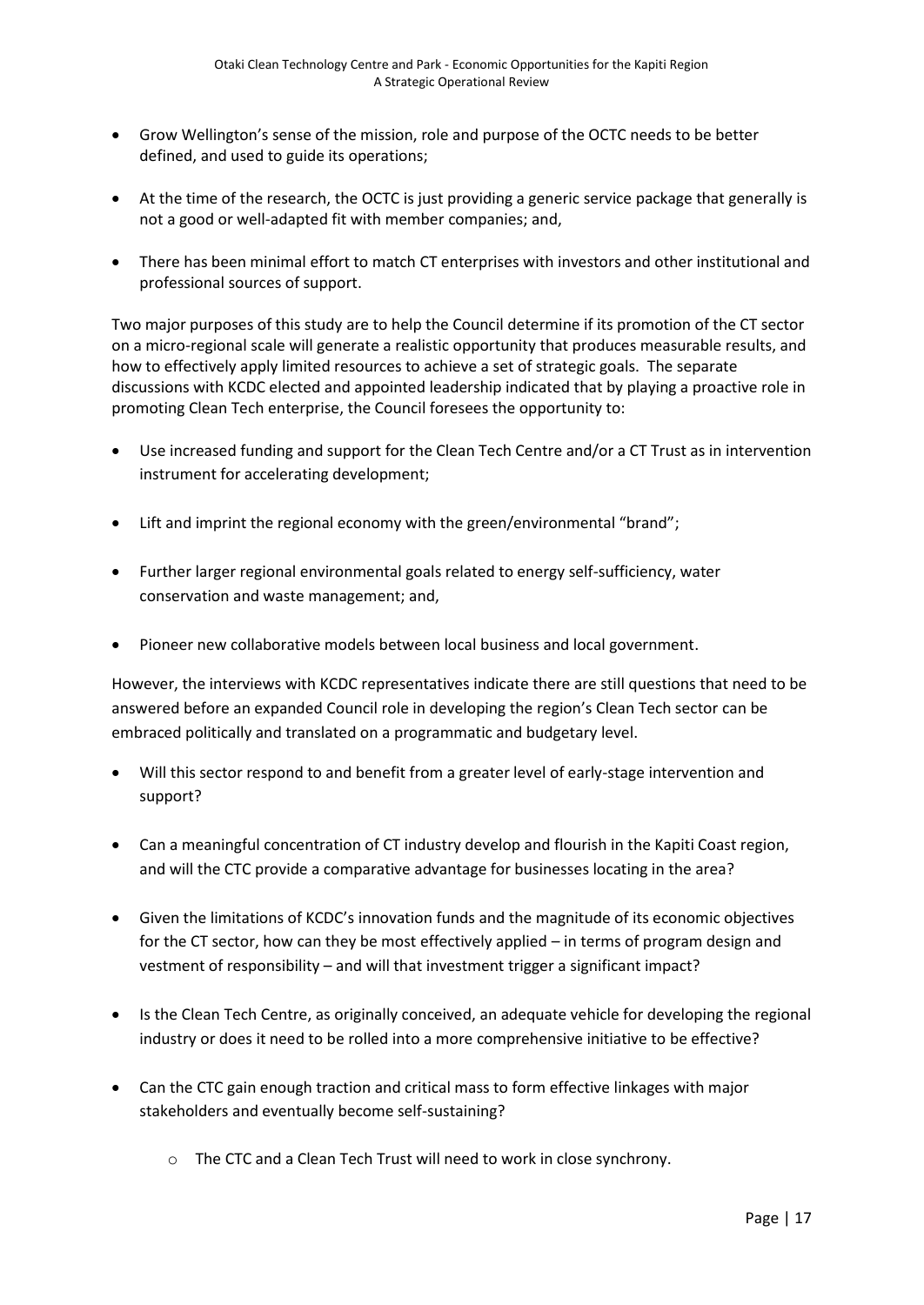- $\circ$  Tertiary and research institutions are critical partners if the role of the CTC is to expand beyond early-stage incubation support.
- o Linkages with NZTE and other national agencies lead to grant opportunities and support for eligible companies
- $\circ$  Can the CTC attain a stature that is adequate to avoid being challenged and overwhelmed by competing initiatives in the Greater Wellington region?

The role and utility of the Clean Tech Centre will factor largely in the Council's anticipated CTpromotion strategy, thus it must be acknowledged that there are limits to the Council's ability to influence the degree and nature of Grow Wellington's support. Insofar as the primary recommendation of this study is the need for a more comprehensive and coordinated approach to developing the CT sector, the Clean Tech Trust will play an important role in completing the sector's support umbrella by assuming the high-priority development functions that fall outside of the Centre's adopted purview.

## **Pritchard Enterprises**

The Otaki Clean Tech Park was subdivided and developed, and is currently owned, by Pritchard Enterprises, a private development company that is one of the sponsors of this study. As a 6.75ha multi-tenant, ready-to-build, purpose-developed industrial site dedicated to Clean Tech enterprise, it is the largest facility of its type in New Zealand. An overview of key features includes:

- 42 lots ranging from 770 $m^2$  to 2720  $m^2$  in size, with the potential to assemble parcels up to 4000 $m^2$ ; development is planned in four phases, with Stage 1 currently underway;
- Zoned throughout for industrial uses that permit light industrial, warehouse, commercial, office and retail functions; compatible usage is protected by covenants, with land available on a freehold or leased basis and the option of turnkey development services;
- Favourably located relative to transportation (access to SH1), at the north coastal edge of the Wellington metropolitan area, roughly midway between Wellington and Palmerston North;
- Infrastructure elements include adequate water, ultra-fast broadband (with access to the KAREN network for eligible users), and self-contained drainage/storm runoff;
- The Otaki community has an available workforce, and both Weltec and Whiterea Polytechnics have expanded into the Kapiti Coast District to offer tertiary services and workforce training; and,
- The most significant on-site feature at the Park currently is the Otaki Clean Tech Centre (the primary topic of this report), an incubator facility specialising in Clean Tech companies, with operations well underway and an impressive and diverse group of companies as members.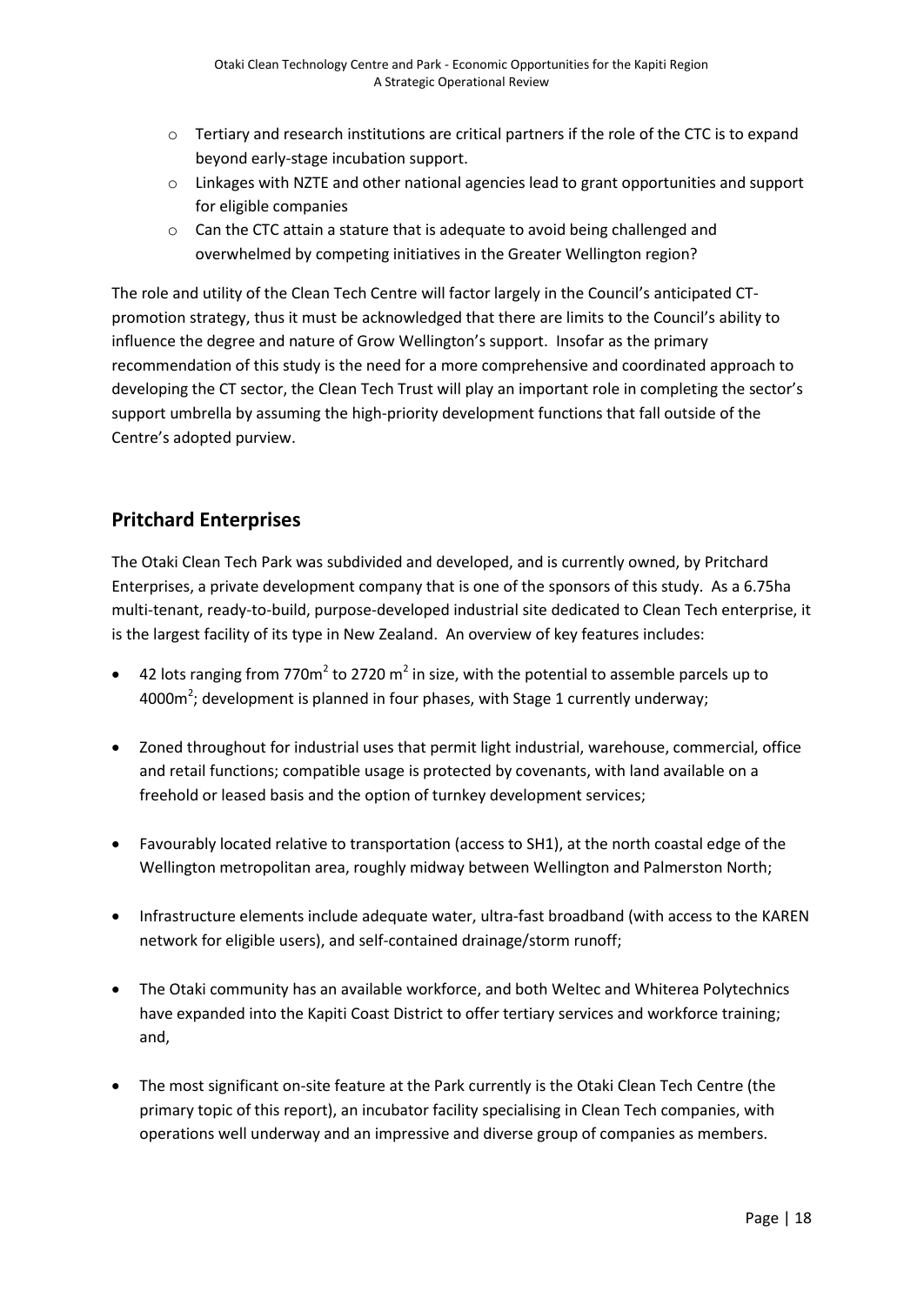Although this study tends to be focussed on organizations rather than individuals, it bears mentioning that Pritchard Enterprises and its Chief Executive, Stuart Pritchard, constitute a more or less inseparable identity. All interview discussions regarding the OCTP involved Mr Pritchard as the sole spokesperson for those interests.

#### *Positive factors*

Reviewing the status of the OCTP project to date, the interviews with PE established a number of favourable factors.

- The favourable and unique circumstances of the Park and its environs offer a variety of comparative advantages when compared with other sites and facilities in the Greater Wellington region and the nation at large:
	- $\circ$  Lower cost factors than urban location provide a hearth for start-ups with limited funding;
	- $\circ$  Development-ready land in a contiguous facility with dedicated purpose and design;
	- o High-speed fibre network access (KAREN network) and other infrastructure availability are critical to some companies' site requirements; and,
	- $\circ$  Titled land covenants will enable a strongly-CT development theme if the will and means are sufficient to follow through with clean tech- and environmentally-themed development standards.
- Significant, fundamental progress has already been made. The Clean Tech brand is in place and the facility is operational.
- Despite its growing pains, the existence of the Clean Tech Centre on-site is a substantial asset for the larger Park.
	- $\circ$  The OCTC's function as an incubation and commercialisation support facility for early stage "home-grown" clean tech enterprises will be a source of new tenants as those firms "graduate"
	- o from the OCTC facilities and an attractant to larger firms desiring proximity to a fresh stream of innovation and technology.
- A private developer can react more quickly to opportunities, with greater flexibility/agility, and assume greater risk than a public body.

#### *Challenges and constraints*

A number of challenges and constraints also emerged during the interview discussion:

 Slow pace of land absorption to date, as there have been no sales or leases of land to commercial end-users;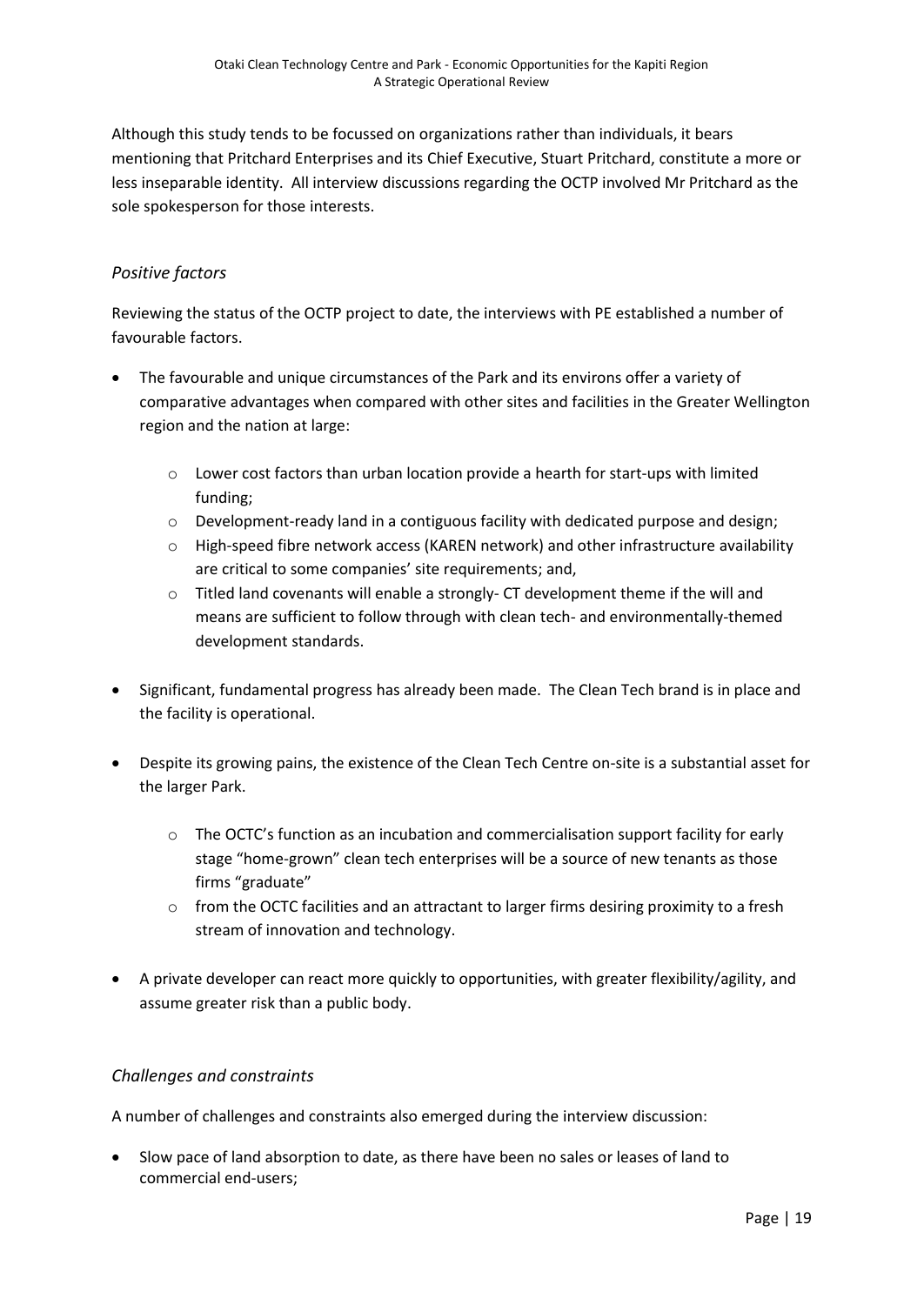- Construction of second leasable building incorporating CT features is necessary for the expansion of the OCTC, but entails substantial risk for the developer of the OCTP;
- Challenge of longer-term planning and infrastructure investment for subsequent development phases;
- Land prices may be higher than the market will bear at this stage of development;
- Financial challenge of developing a facility that "walks the walk", i.e. incorporating a range of CT features in site infrastructure and leasable buildings;
- Unrealistic expectations for below market lease rates and premium amenities by current and prospective tenant companies;
- Maturing tech spinouts from CTC will not be adequate (by themselves) to populate facility; and,
- Competing CT initiatives within region and nationally that exist today or are yet to emerge.

Incorporating clean tech and other environmental features in the Park infrastructure and building design is challenging because the higher investment is difficult to justify when balanced against current market rates for leases and land sales. On the other hand, failure to broadly implement CT improvements could impede market acceptance of the facility, and certainly diminish the comparative advantages that are needed to set it apart from the competition elsewhere in the region and NZ at large. As one potential tenant commented, the OCTP needs to "live and breathe the CT ethos" in common areas, infrastructure and building space.

#### *Facility Expansion*

The expansion and enhancement of the CTC's mission and services raises demands for developing additional tenant-ready work space and common-area amenities prior to lease revenues being in place and possibly in the absence of a guarantee or timetable for their absorption/utilization. Getting ahead of the demand for space and facilities by erecting speculative buildings, particularly if they include significant green and clean tech design elements, entails significant financial risk. Possibly more risk than Pritchard Enterprises can be expected to bear without some form of mitigation.

Assumption of the master lease on the OCTC building by GW took that cost and risk off the shoulders of PE and made it possible to rent the facility to a mixed group of small subsidized tenants. Similar formulae may be necessary to de-risk (for PE) the development of building two and other OCTP site investments.

#### *Green building*

As requested by current CTC members and/or potential park occupants, the next building should fully incorporate green technologies to 'walk the talk' and act as a catalyst for complementary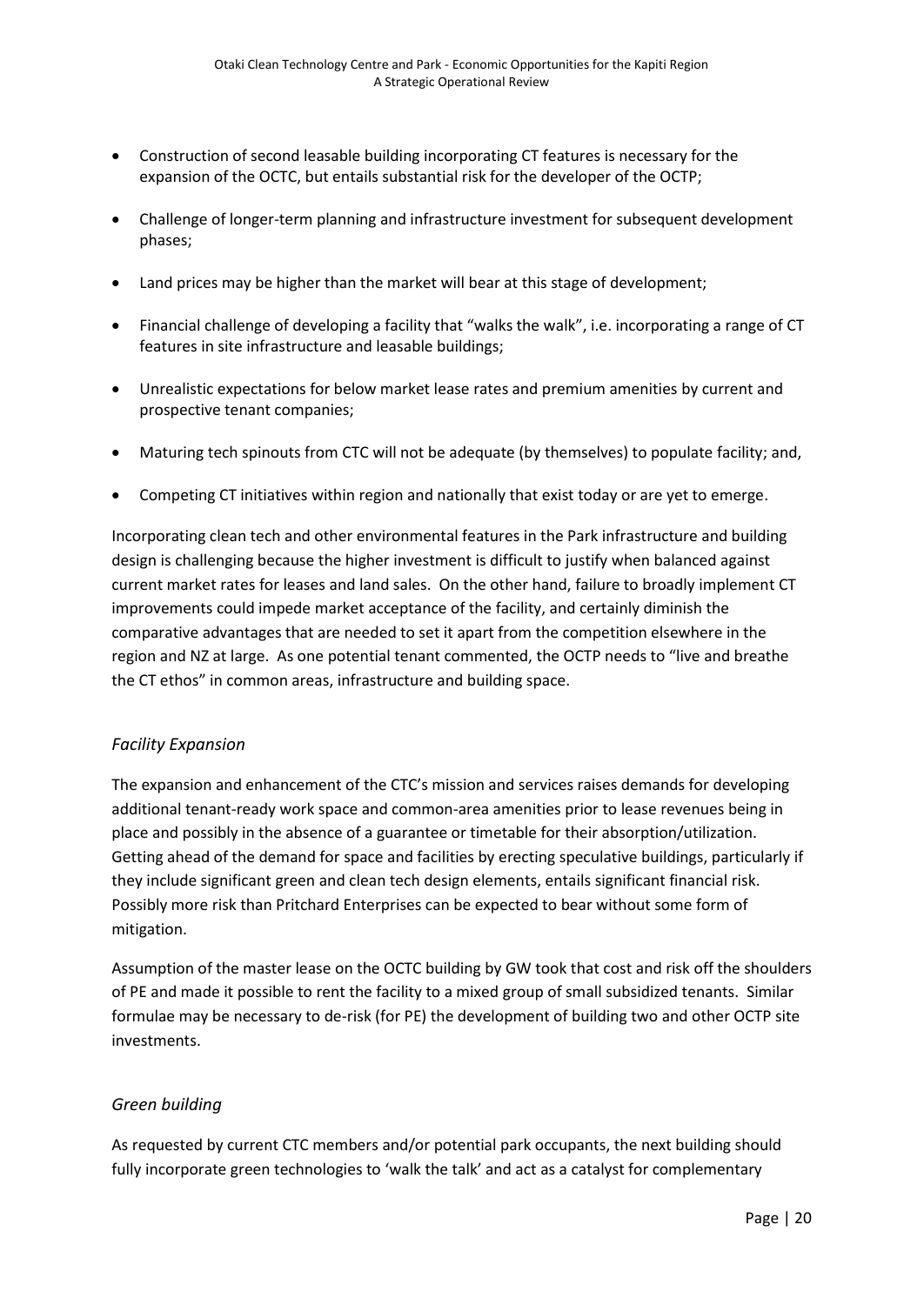tenants. This building may be able to demonstrate sufficient technologies for standalone energy provision such that an advanced level of energy security can be provided to meet the stringent criteria for data centre activity, further bolstering the park's cachet. While not without cost, this technology demonstration opportunity can, if done right, generate a marketing impact that money cannot buy.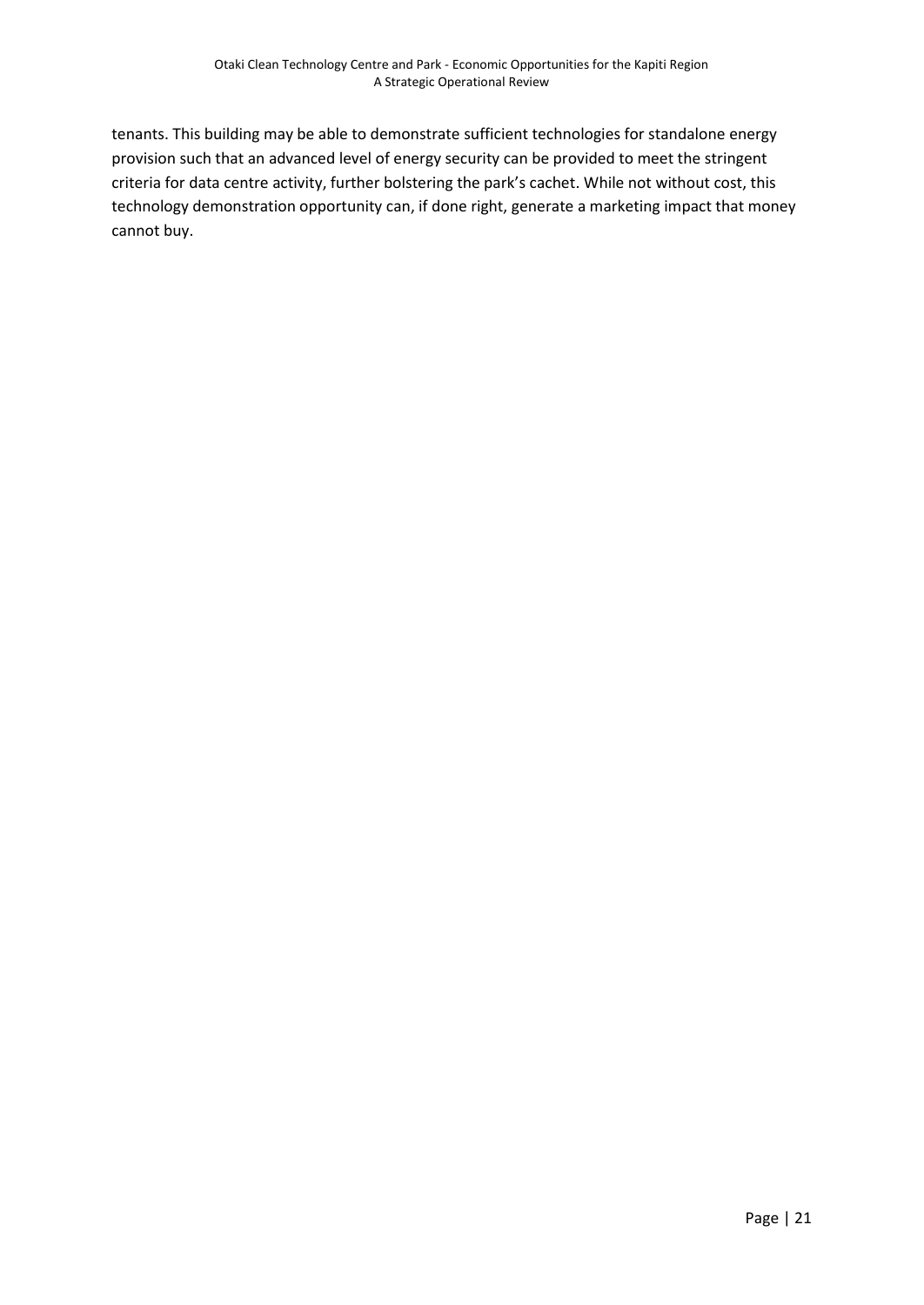## **3. Considering a "Clean Tech Trust"**

## **Formation of a CT Trust**

Given the unanimity of concern about an incomplete package of company support services, it's not surprising that the foremost suggestion from the CT companies was to form a trust or other structure in addition to the OCTC's operations in order to offer a substantially more comprehensive support package than currently exists. For purposes of this discussion, this hypothetical organization with be referred to as the "CT Trust".

The companies and other stakeholders are looking for a single point of responsibility that can offer, broker and coordinate a continuum of services, from multiple sources, that are comprehensive enough to support the needs of enterprises ranging from a 1-man idea to an export-ready company. The theme being heard from the CT sector is to think large.

Although the interview questioning generally did not pre-suppose the existence or form of a CT Trust, the input from the companies repeatedly came back to the limitations described previously and the conviction that a sector-dedicated organization of some kind was required to focus on CT's priorities at a scale that was comprehensive and effective enough to produce substantial results.

Several of the CT companies, while embracing the supporting role that a CT organization could play, also expressed concerns that generally fell into two categories, 1) scale, structure and operational efficiency, and 2) whether an organization of this type can mobilize a range of benefits to the especially diverse CT sector that will advance it in an effective, quantifiable way.

A number of themes emerged suggesting potential roles, functions and purposes that the CT companies believe are needed and could be assumed by a CT-dedicated organization.

#### *Scale and Structure*

- The CT Trust should be efficiently structured, with a lean staff and budget. Its role should emphasize designing, coordinating and bringing to bear a comprehensive range of business and commercialisation services, utilizing existing programs and networks whenever practical, to maximize impact and to avoid duplication and the inefficient use of resources. "In-house" capabilities should be limited to services that are not otherwise available, affordable, or well adapted to the needs of the CT sector.
- A two-stage approach should be used to establish and govern the CT Trust by appointing a transitional board to shape the form and function of a CT Trust, followed by a governing board that includes key players with the connections and "mana" to effectively advance the CT agenda.
- The new organization must to be steered *and enabled*, by a well-connected, business-driven governing board that will actively champion the interests of the CT sector amongst key stakeholders, create access to national and international markets, and develop channels and relationships to investors.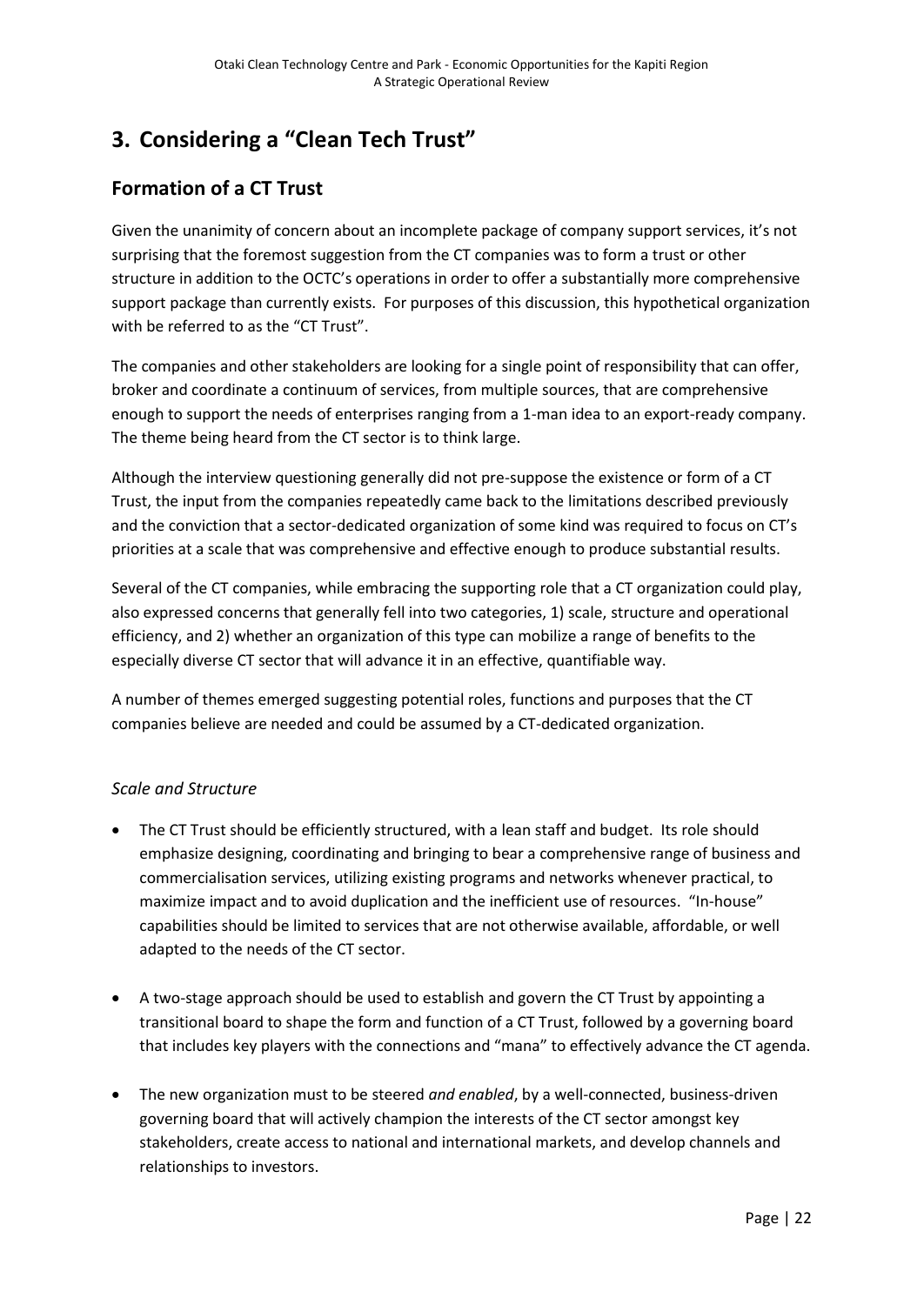Clean Tech firms want to be consulted and actively involved in the in the planning and establishment of a new "purpose built" CT Trust, particularly since it will be dedicated to a much broader advancement of the region's Clean Tech enterprise than the bounded mission of the Clean Tech Centre.

### **Trust benefits**

The formation of a CT Trust provides a fit-for-purpose vehicle for:

- Retention and management of benefits accruing to clean tech developers, and therefore the district and region;
- Oversight and management of a fit for purpose green building to act as a catalyst and attractor for candidates;
- Organizing and capitalizing a CT-focussed investment fund to attract broader commercial investment for growing companies and an innovation fund to attract public and private funds for promoting technology development;
- Targeting and attraction of central government support and funding;
- Bringing to bear the status and mana of a government backed entity to build an international reputation;
- Creating a Voluntary Carbon Market in NZ based on CDM type auditing tools;
- Generating credits for verified emission reductions which can be bought by NZ domestic investors, thus incentivising clean tech developers to commercially deploy and demonstrate technology;
- Building the assessment capability to advise on fundable technology projects; and,
- Rolling out programmes to a regional, national and international level.

#### **Implementing the CT Trust**

Beginning with an assessment of progress and shortcomings to date, this report builds a case that a new organization, referred to as the CT Trust, would be the most effective vehicle for coordinating a comprehensive service package that advances the underserved interests of the region's CT industry. Questions about form, role, purpose and the method and sequence of implementation naturally follow. The critical considerations would include: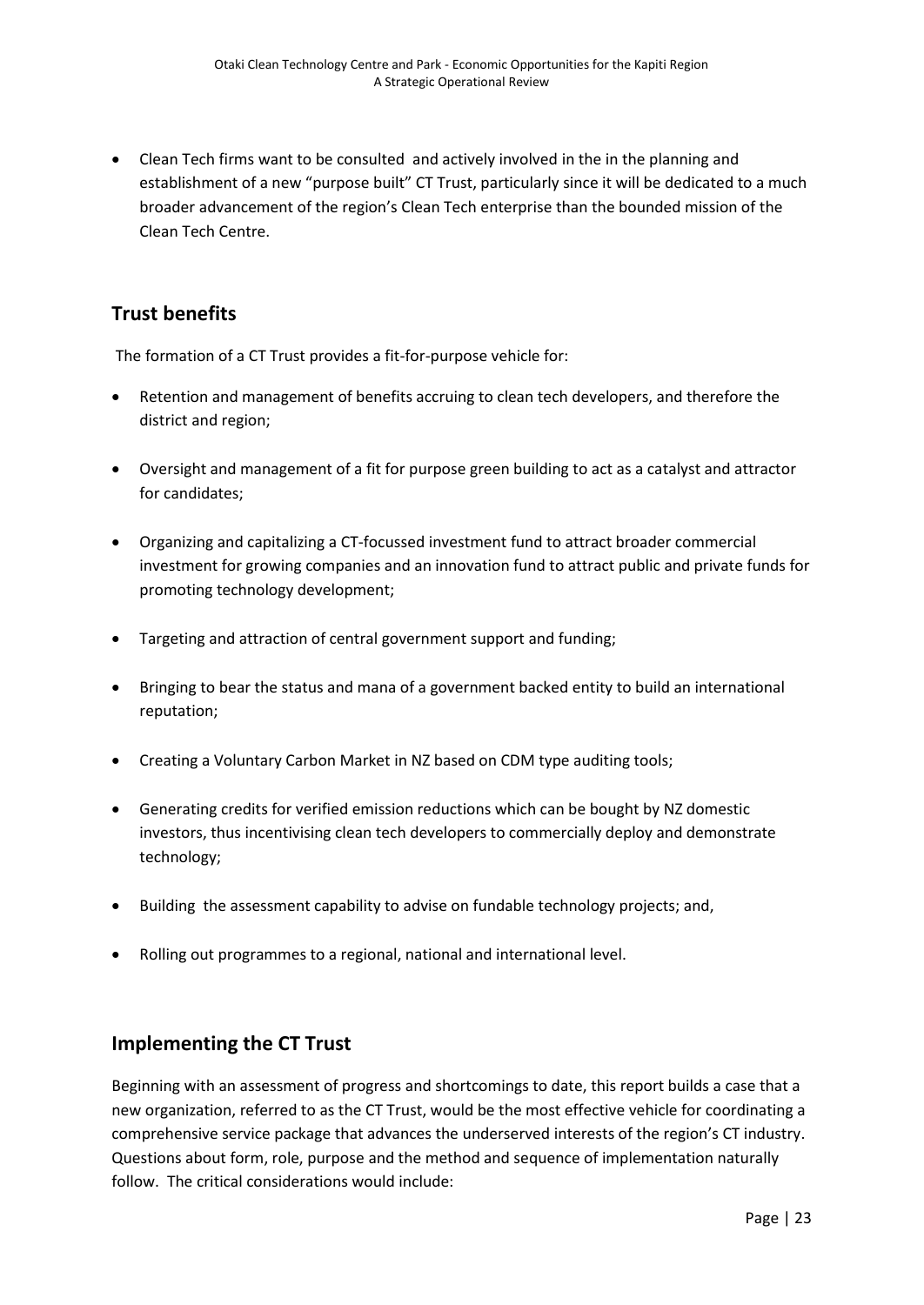- Founding an initial governing board with responsibility for determining the form and charter of the organization;
- Defining and filling management positions;
- Definition of role and purpose;
- Designing the initial slate of incubator and commercialisation services offered by the Trust directly and through collaboration with other stakeholders;
- Confirming a strategy for the present OCTC members and initiate recruitment efforts to secure new companies;
- Identifying projects that encourage collaboration between multiple companies, link with outside funding to minimize risk, create a revenue stream for companies and the Trust, and establish new stakeholder relationships;
- Defining the nature and extent of the Trust's role vis a vis operations of the OCTC and determine what, if any, new onsite (OCTP) facilities are required to support Trust programs; implement green building technologies in any subsequent OCTP development; and,
- Establishing a permanent governing board made up of individuals with the connections, credibility and experience to effectively steer and advocate for the CT industry agenda.

#### *Determining a new approach and direction*

Properly designing and implementing the CT Trust should be a deliberate and objective process, requiring an founding board with a short-term sunset that brings a unique set of talents and political connections to guide the formative process. These need to be pragmatists with capabilities that bring together professional experience in economic and organizational development, relationships with current stakeholders and those being courted as partners, industry representation (in close communication with the OCTC members) and experience with the political landscape.

Acknowledging that establishing the organisation requires individuals with a different set of talents and political connections than those who guide its long-term operations, there should be a planned transition from the founding board to a permanent operational board once the new CT Trust becomes operational.

#### *Management structure*

There will be a need for professional staffing from the outset of this process, to give legs to the establishing board and begin work on a long list of tasks that will be applicable irrespective of the organizational details. Since the need for a CE position predates the chartering of the new organization, it should be established on a temporary contract basis prior to the formation and funding of the CE Trust.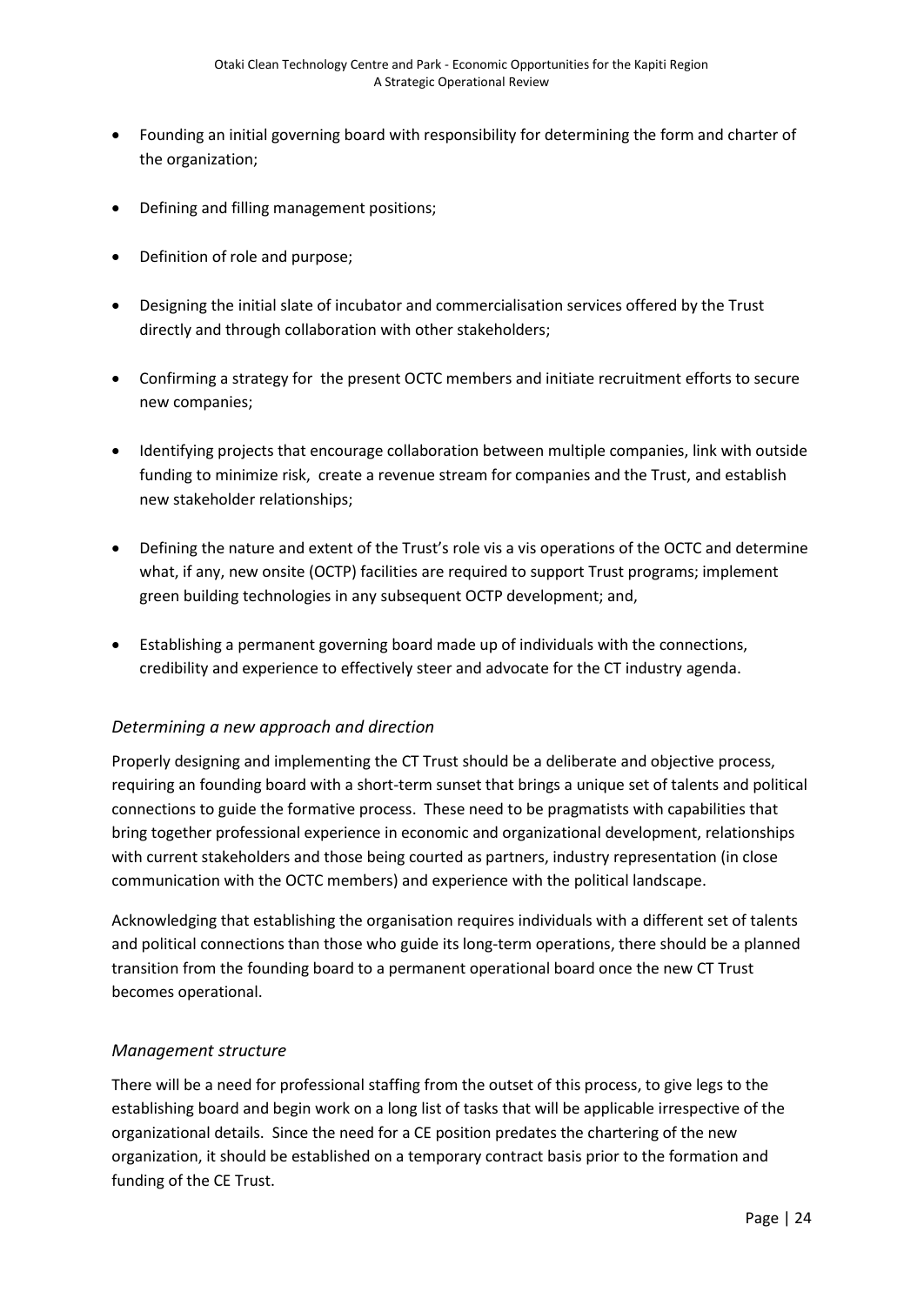#### *Defining role and purpose*

Determining the direction, scope, role and mission of an organization like the CT Trust at an early stage establishes its guiding principles and can play a powerful role going forward. This process should be collaborative, involving all primary funders/stakeholders and companies in the CT sector (including and beyond the CTC membership), in addition to the establishing board.

One significant change of perspective that should occur is moving to a mission of serving the CT sector at large, throughout the south-western quadrant of the South Island, in addition to the member-based focus required for OCTC operations.

#### **CT Trust services**

An initial slate of Stage 1 and Stage 2 support services (eventually progressing to Stage 3 support) offered through a CT Trust and CT Centre collaboration should also be developed in close consultation with the client companies and major stakeholders. Without trying to determine the precise hand-offs between the CT Trust and CT Centre, those services and functions would follow this path:

- 1. Beginning in the CTC, incoming companies would be supported with **Stage 1** incubator-level start up and business expansion services and desk space in the Centre.
- 2. As the companies mature and their needs advance, they will require yet-to-be-built office and working space that goes beyond the CTC desks, more sophisticated **Stage 2** business scale-up services and technology support to advance beyond prototypes and beta-testing to commercially ready products backed by appropriate marketing strategies.
- 3. As firms advance through stage 2, they'll emerge with the need for additional facilities and support (ideally on-site at the OCTP) for research and development, manufacturing and/or distribution capabilities and back end functions. These services represent the **Stage 3** level of support capabilities for the CT Trust that should be anticipated, but are not encompassed in the proposal being advanced by this study.

A more detailed compilation of the service needs identified by the CT companies interviewed for this report can be found in Section 2.

#### **New partnerships**

Since it is neither possible nor practical to for the CT Trust to develop internal capacities that offer all things to all companies, forming partnerships are critical to maximizing the Trust's capabilities, through collaboratively sharing services and combining resources in order to pursue opportunities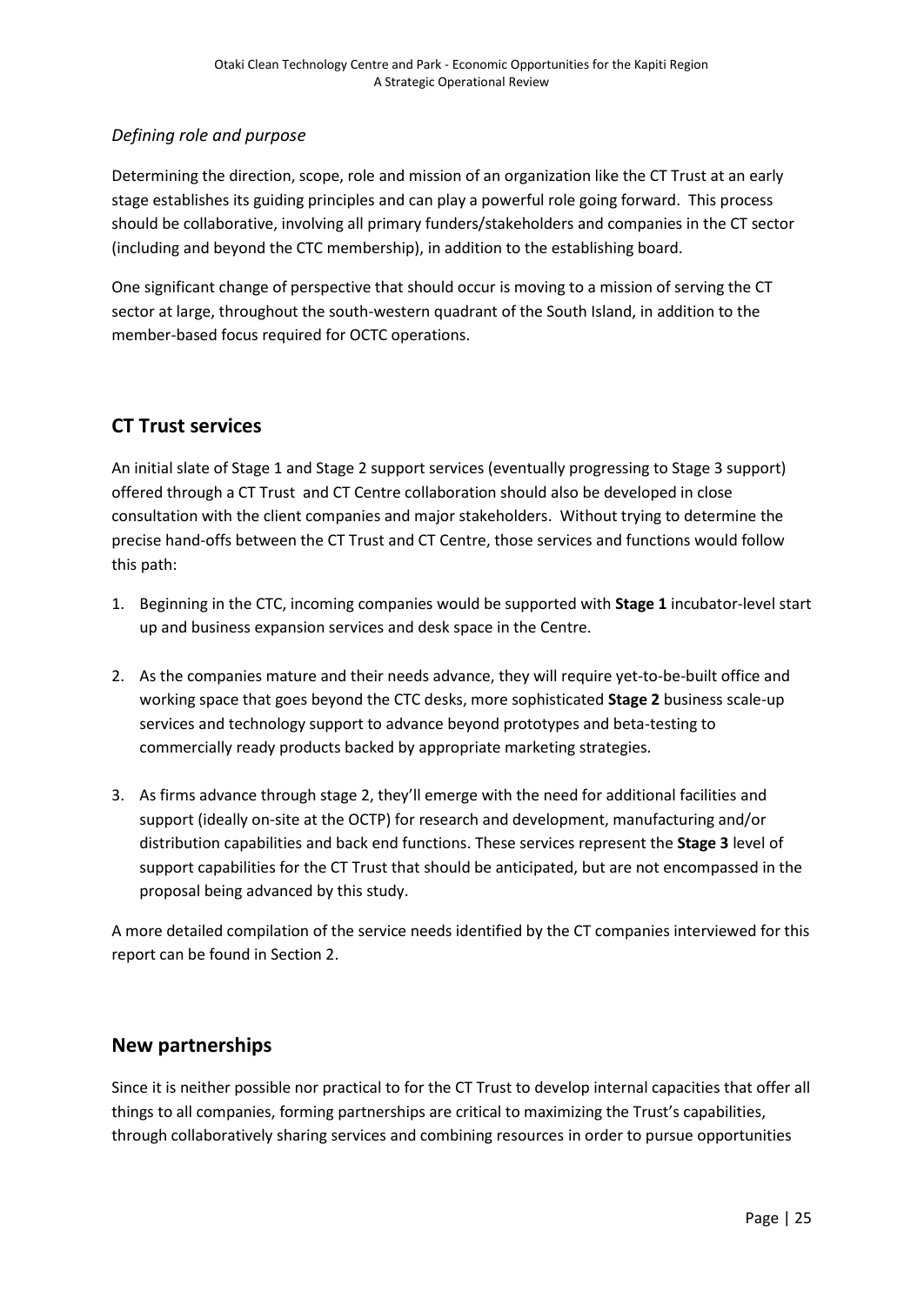that would otherwise be unattainable. The initial and most critical partnership and coordinating challenge will be between the Clean Tech Centre and Clean Tech Trust, but that's just the beginning.

Relationship-building will be a much higher priority under a CT trust and it can be anticipated that creating successful partnerships, and the opportunities and capabilities that will flow from them, will gather momentum rapidly. Some of the key targets for partnerships will include:

 Tertiary institutions – both Polytech and University – are critical gateways to workforce and career training, technology licensing and co-development, and other capabilities needed by the CT sector. Universities also have in-place mechanisms for technology transfer, joint research with private partners, and commercialisation in order to move institutional research into the public arena. The Trust can broker and promote direct relationships between its member companies and these institutions.

There is currently a growing relationship between a few of the companies and WelTec Polytechnic and at the time of the research done for this report, negotiations were underway for WelTech to provide training for the "Little Greenies" construction program.

The relationship with Massey University is not developed, but shows strong potential, with a number of CT-complementary programs, geographical proximity and a well-developed external relations and tech transfer program working in that favour. The Massey BioCommerce Center, and associated but independent organization formed to promote commercialisation of Masseydeveloped technologies, would also be a logical partner.

Closer to home, Te Wananga o Raukawa is a major employer and educational services provider in the Otaki community. The philosophical confluence between the Maori environmental ethic and the foundations of the CT sector, as well as the Iwis' emphasis on extractive industries and, more recently, telecommunications – sectors that require and/or foster clean tech and environment-friendly solutions – offer significant potential for relationship with the CT Trust.

• Crown research institutes and other public and private research facilities that offer technology overlap with the CT sector. Research organisations are magnets for innovation and the larger companies and financial sources that pursue it, so relationships with them can offer unanticipated opportunities to create partnerships and access financing. The CRIs also tend to be more inward-looking and risk-averse than tertiary institutions so the value proposition of the relationship needs to offer clear benefits to both parties.

Although there are relationships between OCTC affiliated companies and IRL, for example, there has not been significant progress towards creating a formal relationship between the OCTC and the CRIs. The CT Trust should be able to present itself as a more substantial and credible partner in partnership with the OCTC.

 Other industry organizations, industry-targeted commercial and technological initiatives, regional and national-scale economic development agencies, and similarly-themed technical parks offer significant partnering opportunities. Some organisations like the Heavy Engineering Research Association (HERA) are well developed, and in addition to providing collaborative opportunities on projects themes like Marine Energy and Geothermal, they are living case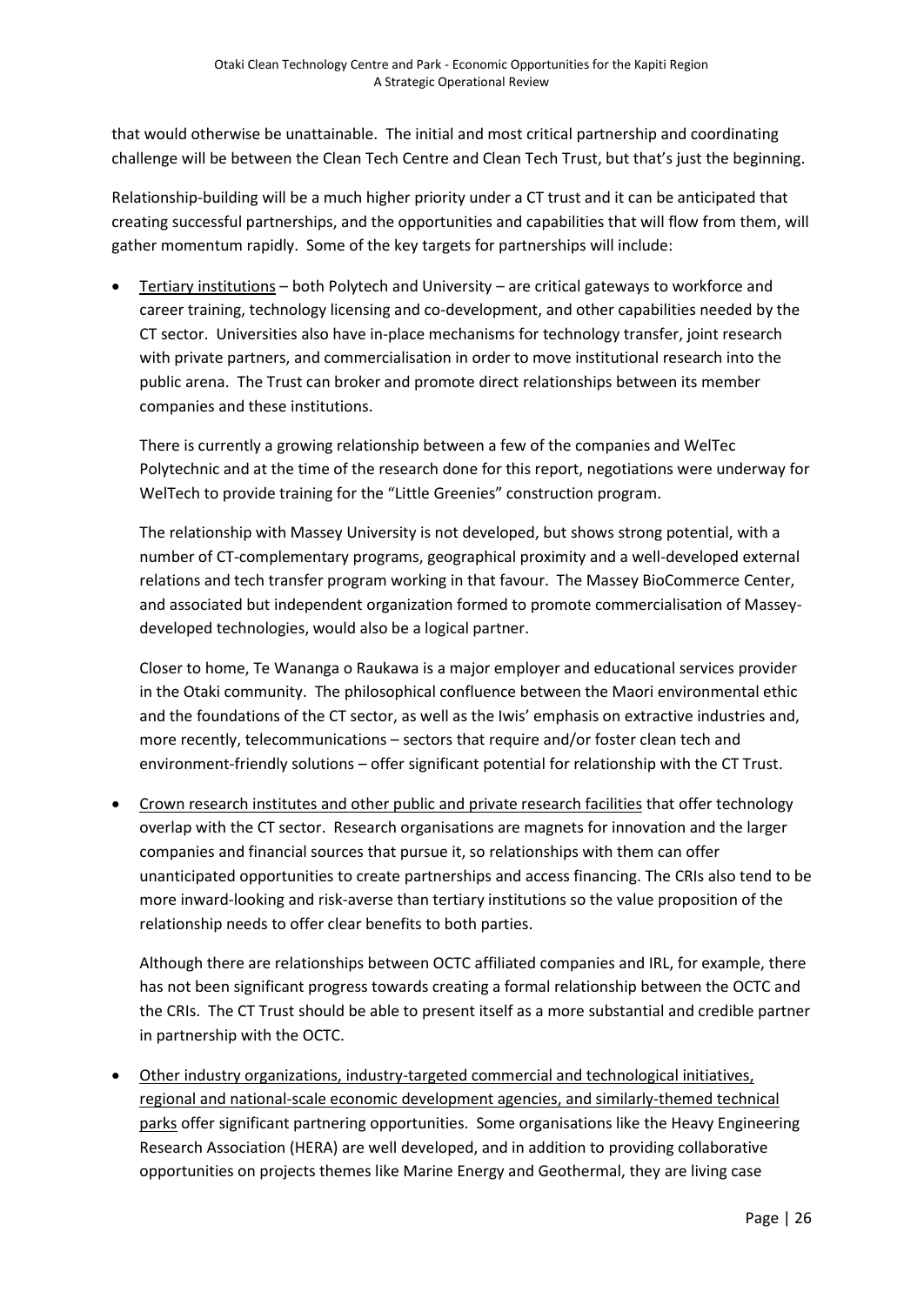studies that provide useful examples of how an industry organization can operate efficiently and effectively on behalf of its constituency. These relationships should not be restricted to New Zealand; a forward-looking CT Trust management will pursue strategic international relationships to provide its members with access to technical collaboration, financing channels and marketing opportunities abroad.

Operating through the CT Trust allows the formation of independent relationships with national agencies like NZTE and MSI. These relationships will better put the Kapiti Coast/Greater Wellington region's CT sector on the radar screen of the critical technology initiatives that are embraced and promoted by central government.

 Professional service providers are the sources of critical capabilities that cannot be directly met by the CT Trust or within a network of partnerships. When management- or technical-support requirements go beyond advisement to in-place support, or more sophisticated consultation is required in environmental accounting, intellectual property protection, capital acquisition or IPO preparation, to name a few examples, outside professional services (typically fee-based) are required. Qualifying and paying for this kind of expertise can be a hazardous challenge for earlystage companies. The CT Trust has a role to play in pre-qualifying and forming relationships with professional service providers in order to negotiate favourable rates for member companies in return for providing access to a client base.

### **Retention and recruitment**

It can be anticipated the formation of the CT Trust and attendant increase in capabilities proposed by its formation and expansion of OCTC services will re-kindle the enthusiasm of current OCTC members and encourage new companies – both as "incubatees" and (particularly) supporting partners – to become involved in the Trust and/or Centre.

The immediate limitation to recruiting new companies as on-site Centre members is a lack of capacity in the current building, so significant expansion will not be possible until the erection of building two. Leasing a desk or other space is not a requirement for OCTC membership at this time; it is assumed that policy will remain in place and recruitment of new companies will resume with the option of remaining off-site by choice or until such time as more space becomes available in the OCTP.

Worth adding that the CT Trust could adopt a membership structure that is open to all CT-related companies, with the OCTC-affiliated companies being a subset of the larger industry group. This would bode well for the promotion of the OCTC with its targeted audience, and facilitate the qualification and selection of technology- and/or management-strong companies as OCTC members.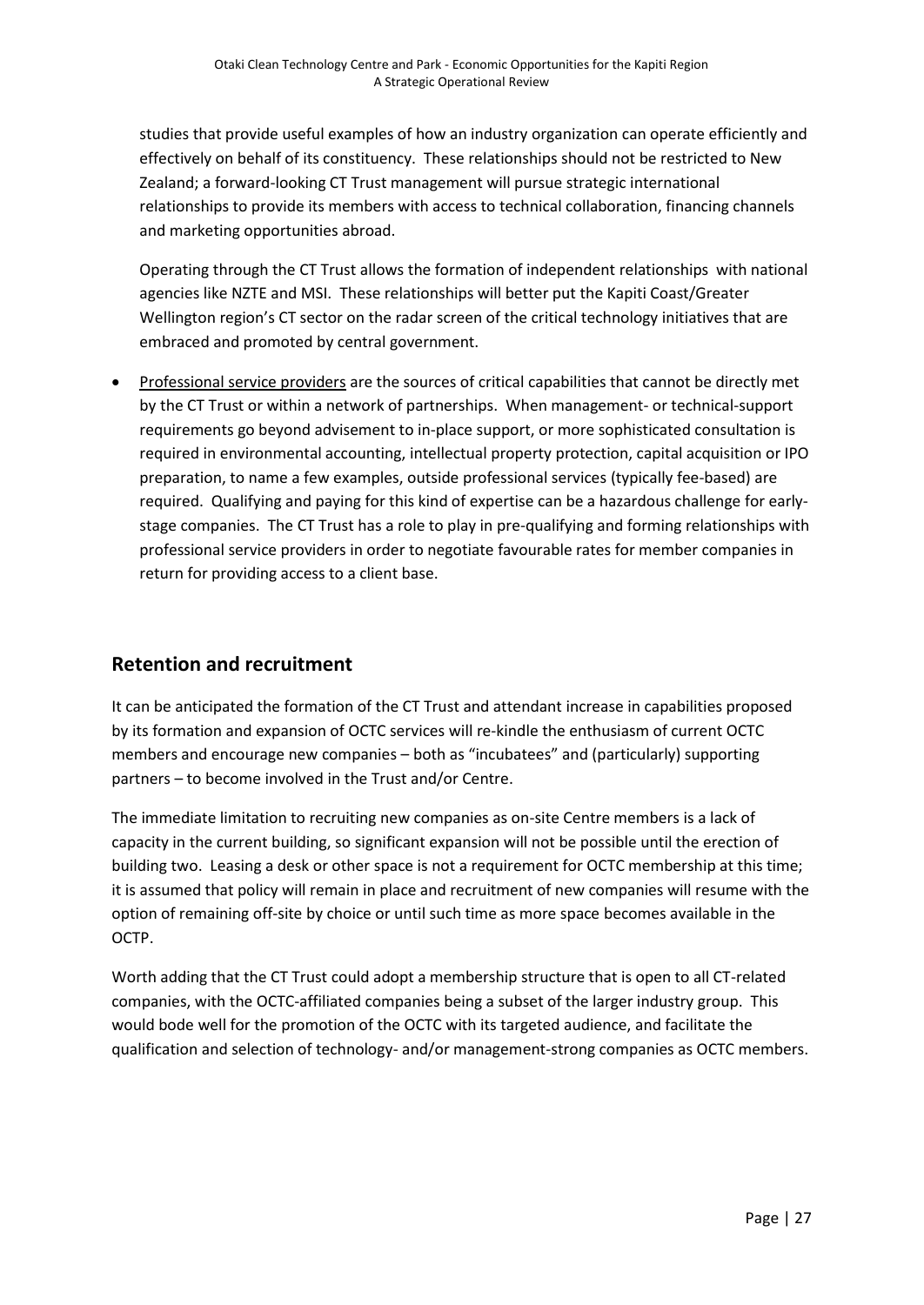## **Collaborative projects**

One of the forms of business support that was most prominent in the OCTC member interviews was the generation of commercial opportunities. This is understandable since micro-to-small enterprises like these are often heavily committed to day-to-day operations; the awareness of opportunities, and the ability to pursue them, are often beyond their current capacity.

It is possible for a dedicated organization like the CT Trust to have both the strategic insight and standing to identify and take advantage of these opportunities, forming the technical and managerial collaborations needed to populate the project from its constituency. Standing is particularly critical when there is public funding from MZTE, MSI or other agencies for projects and/or to encourage industry capacity-building.

#### **Three projects have been identified during the timeframe of this study that offer the opportunity for assembling multi-company teams of OCTC members:**

| <b>Test Project</b><br>Description                                                                                        | <b>Features</b>                                                                                                                                           | <b>Benefits</b>                                                                                                                                                                          | <b>Customers</b>                                                                                                                                |
|---------------------------------------------------------------------------------------------------------------------------|-----------------------------------------------------------------------------------------------------------------------------------------------------------|------------------------------------------------------------------------------------------------------------------------------------------------------------------------------------------|-------------------------------------------------------------------------------------------------------------------------------------------------|
| <b>Off-Grid Pacific Eco-</b><br><b>Village</b><br>MSI Co-Funding<br>Available                                             | 3 Green Energy Pods<br>demonstrating<br>education health and<br>technology benefits                                                                       | <b>Unique Test Site</b><br>$\bullet$<br>Off Grid<br>$\bullet$<br>Demonstrator<br>Tourism co-<br>$\bullet$<br>benefits<br>Data Centre<br>٠<br><b>Energy Security</b><br><b>Backup</b>     | <b>Rural remote locations</b><br>seeking grid<br>infrastructure<br>e.g. Pacific Islands<br>(initially), Vietnam,<br>India, etc.                 |
| <b>Electric Vehicle &amp; Fuel</b><br><b>Testing &amp; Certification</b><br><b>Service</b><br>MSI Co-Funding<br>Available | APT fuel and engine<br>dynamometer to test<br>emission reductions in<br>bus and commercial<br>fleet; Rolling road able<br>to test new EV<br>demonstrators | <b>Regional Voluntary</b><br>$\bullet$<br>Emission<br><b>Reduction with</b><br>GWRC- developing<br>carbon reduction<br>and certification<br><b>National Rollouts</b><br>$\bullet$        | <b>Runcimens test</b><br>$\bullet$<br>fleet<br>EV developers at<br>$\bullet$<br><b>CTC</b><br>Ferry and<br>$\bullet$<br>Commercial bus<br>fleet |
| Little Greenie &<br><b>Weltec Sustainable</b><br><b>Housing Demonstrator</b><br>MSI Co-Funding<br>Available               | New sustainable<br>housing test site with<br>integrated data<br>monitoring tools                                                                          | Off Grid /<br>$\bullet$<br>Sustainable House<br>Test and<br><b>Certification Site</b><br><b>Smart Grid Test</b><br>$\bullet$<br>Site<br><b>Upgrade Local</b><br><b>Building Industry</b> | New product<br>$\bullet$<br>technology<br>developers<br>Local and regional<br>$\bullet$<br>new housing<br>developers and<br>purchasers          |

Additional collaborative initiatives that have been proposed on the basis of sector + stakeholder capabilities and market opportunities include testing technology, implementation of project- and community-scale smart grid technologies, and environmental building construction and testing.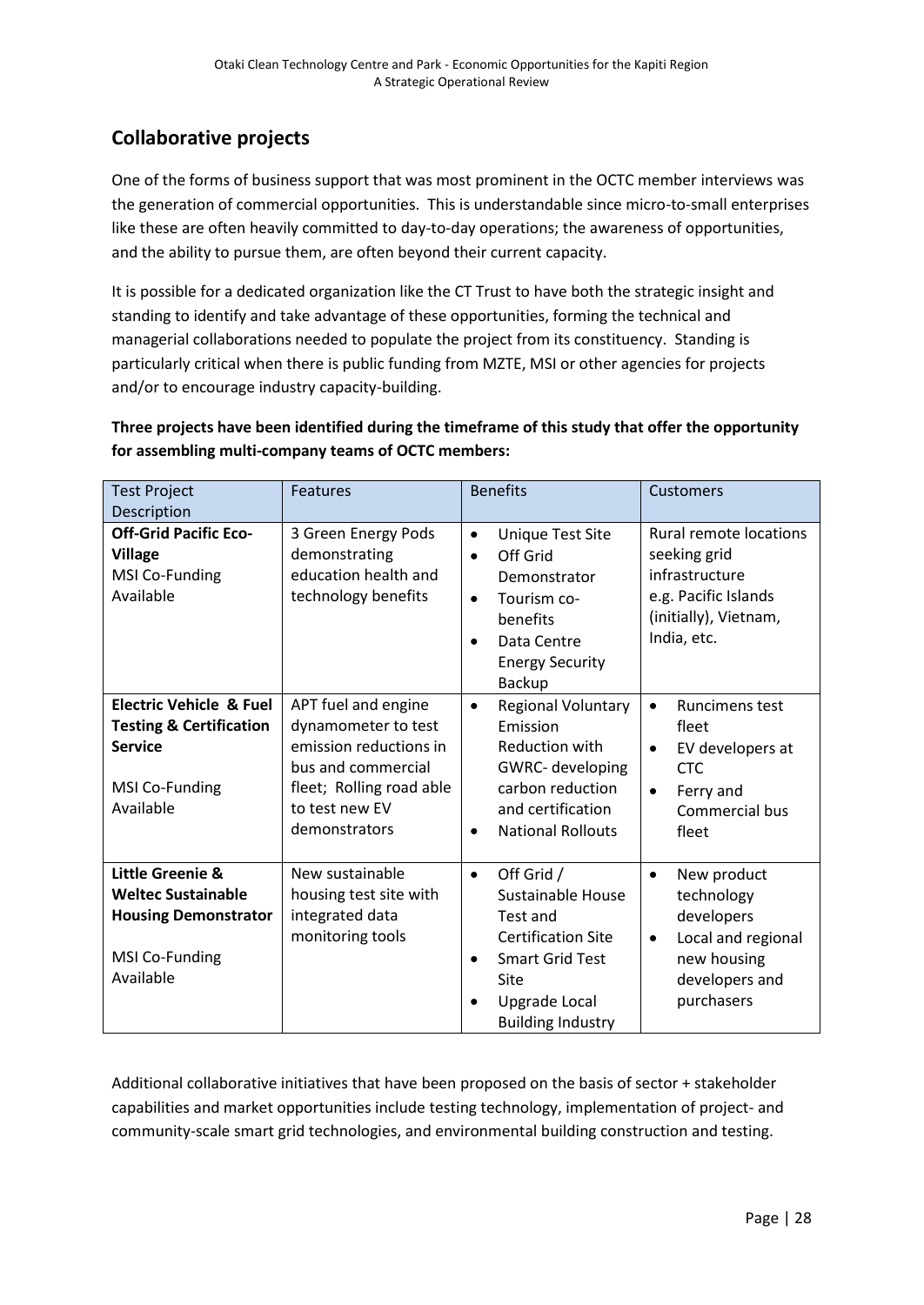## **A Board of Champions**

As the beginning of this section it was suggested that a two-phase approach to governance could be used to ensure that the right capabilities were in place at the right times by 1) establishing a transitional founding board made up of individuals with strong organizational and economic development talents, and then 2) once the CT Trust was chartered, staff was hired, and a budget in place, transition to a long-term operational board that emphasises experience in business development, access to financing, relationships with critical stakeholders, connections and mana that are required for the board, and its individual members, to effectively champion the interests of the CT cluster and its members.

It's a given that transitional and long term governance would include representation from the key stakeholders (particularly KCDC, as the primary investor), and the CT Sector, but the selection of members for the permanent board should emphasize the kind of movers and shakers that can advocate effectively on behalf of the CT sector, i.e. those with the right connections and mana to work their connections in the halls of industry, finance and government, as champions for this industry.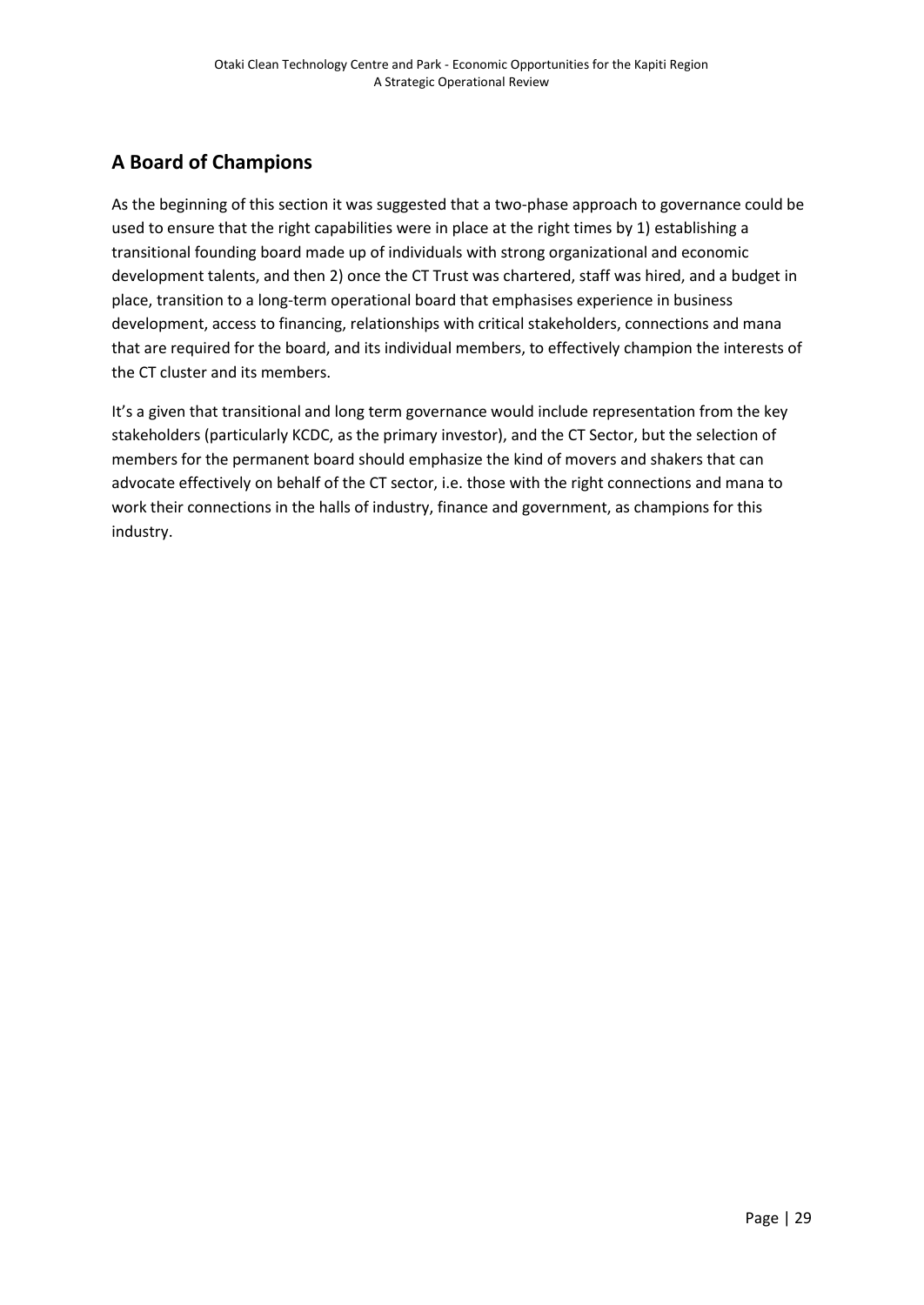## **4. Findings and Recommendations**

## **OCTC Operations**

#### *Findings*

- 1. There seems to be unanimous appreciation for the underlying concept behind the Otaki Clean Tech Centre, as well as the commitment and capabilities demonstrated by the individuals – Steven Finlay in particular – charged with its operations. Likewise, there is an awareness of and gratitude for the Kapiti Coast District Council's financial support and enlightened environmental agenda and commitment towards the Centre.
- 2. Despite support for the basic concept, the companies and other key stakeholders are acutely aware that the original business, funding and management models for the Otaki Clean Tech Centre have not produced a support program with the capability or capacity to advance the region's budding Clean Tech sector in a significant way.
- 3. Most of the companies interviewed agreed that there is a shortfall in services both in degree and comprehensiveness. The package of business support services available has been incomplete, poorly targeted and fragmented in scope. This is due to under-resourcing, the absence of an effective entity/clearinghouse dedicated to the CT sector, and the lack of a comprehensive all-partner CT development strategy.
- 4. The collaborative arrangement whereby KCDC promulgated the formation of the OCTC and partnered with Grow Wellington did not achieve the desired outcomes. There were differences in perspective between KCDC and GW regarding the Centre's mode of operation, but there seems to be progress in reaching a mutual agreement on its programme delivery.
- 5. The management practices and programme alignment of the Otaki Clean Tech Centre has not been congruent with the expectations of the member companies and KCDC. The service portfolio does not meet the needs of the membership and promised site amenities have not been fully implemented.
	- a. There has been an emphasis on early-stage business formation incubator service for stage 1 companies, rather than the scale-up and commercialisation services (stage 2) that are in demand by a large share of the OCTC company membership.
	- b. Services provided "in-house" are of variable quality and were described as piecemeal and ad hoc in their coverage. Many of these gaps in service could be filled through partnerships with other public and private stakeholders, but GW has generally held back from arranging for qualified services through outside providers.
- 6. There was broad concurrence that the absence of a coordinated industry development strategy and designated central agent responsible for its execution remain as critical barriers to the success of the Centre and Park.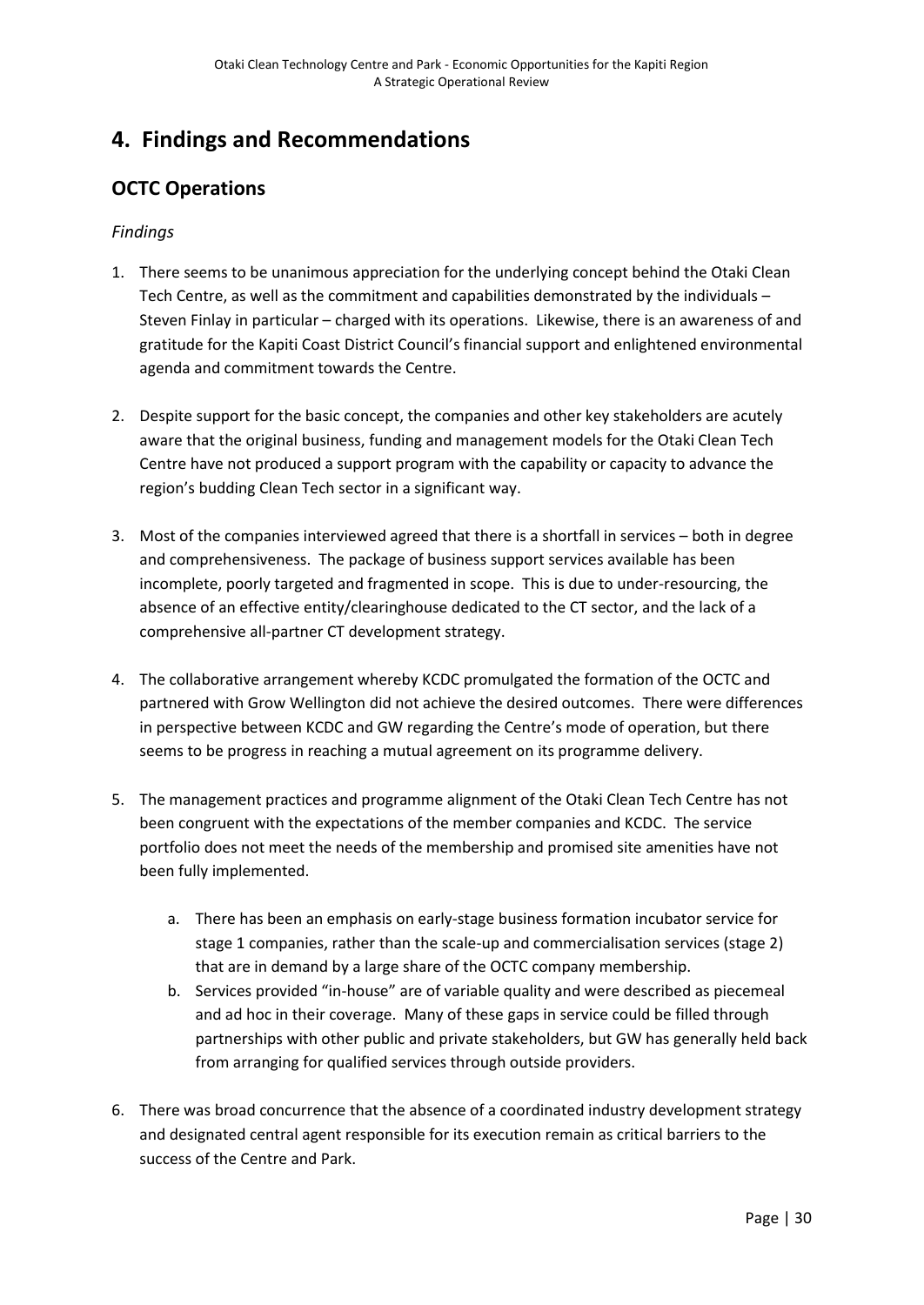- 7. There has been little progress in establishing critical relationships with research and tertiary institutions, the science community and investors; with the exception of WelTec PolyTechnic, none of these organizations currently has an active presence or role at the OCTC/OCTP. This is largely due to the Centre's immature status at this time, an incomplete service package and lack of collaborating opportunities
- 8. As of September 2011, there was an absence of cornerstone CT projects similar to the Solar Village, EV and fuel testing, and sustainable housing projects currently proposed for 2012. Collaborative projects of this type: a) afford practical opportunities for technology refinement and joint ventures between member companies, b) bring credibility to the CT Trust and thus attract the involvement of CRIs and tertiary institutions, and c) provide access to grants and other outside funding.
- 9. Due to the full utilization of building 1 at this time, the growth and progress of the Clean Tech Centre, in terms of a) accommodating on-site growth of current member firms, b) recruitment of additional companies, and c) expanding capacity and functionality for on-site instruction, technology development and other service functions, requires the construction of a second building.
- 10. A workplace that physically reflects the environmental ethos is important to current and potential OCTC members and they are disappointed by the lack of clean and green technology deployed in the Clean Tech Centre and larger Park. The design and construction of the second building will need to reflect this in a substantial way.

#### *Recommendations*

- 1. *Expansion of services*  Based upon input from clean tech firms that are current or potential members of the OCTC, several areas of service provision require reinforcement over the current programs, which have emphasized early-stage business formation support.
	- Management services
	- **•** Governance services
	- Marketing support
	- Financing/banking
	- Education and training
	- Legal and professional
	- Engineering support
	- IT support

It is not practical for the Centre to develop the entirety of these capabilities internally; offering a comprehensive program to support companies through the first and second stages of company development will require coordinating closely with the Clean Tech Trust and establishing a number of other key partnerships and collaborations.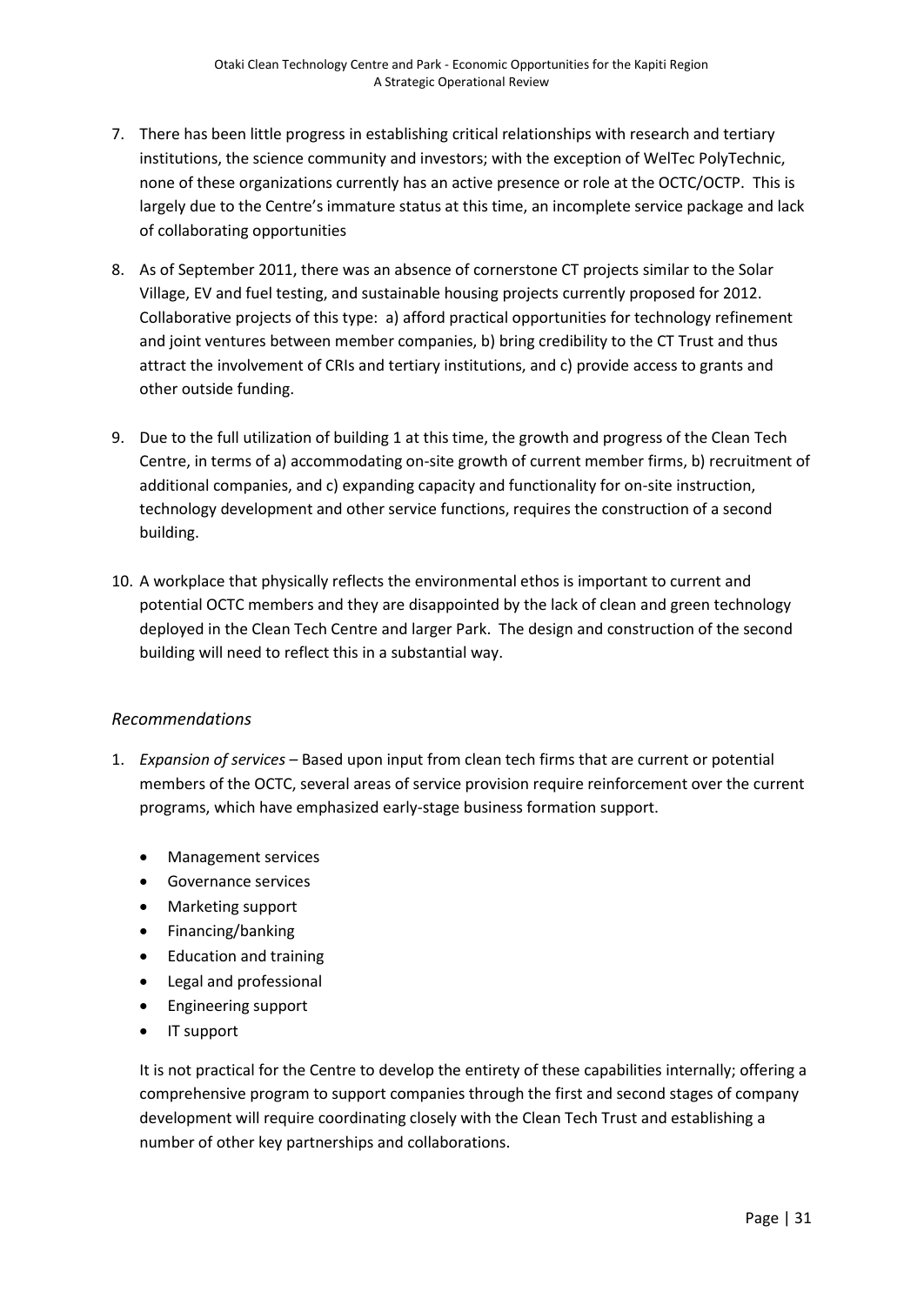- 2. *One stop shop* Based on experience to date, it is well proven that organizing the complex array of services and relationships that are necessary to create and sustain a robust support program cannot be achieved under fragmented oversight. It is also clear that the current OCTC management and funding arrangement is not adequate to embrace this scope of activity. The theme being heard from the CT sector is to take a comprehensive approach. These responsibilities need to be vested in a single point of responsibility that can offer, broker and coordinate a continuum of services, from multiple sources, that are comprehensive enough to support the needs of enterprises ranging from start-ups to international companies.
- 3. *Formation of Clean Tech Trust* To further the concept of focusing responsibility for providing services and executing a coordinating support strategy in single organization, it is recommended that a Trust be established to further the comprehensive interests of the Clean Tech sector in the Otaki region initially, with the potential for embracing a larger geographic sphere as its capabilities evolve. It is strongly recommended that well-networked, experienced individuals be recruited for a high profile, internationally-focussed governing board.
- 4. *Expansion of facilities* If the OCTC is to fulfil its mission and purpose as the primary hearth for nurturing early-stage CT companies, it requires additional space for a) recruiting new companies, b) establishing and expanding the on-site operations of existing members, and c) providing facilities for training, technology development and other functions not available today. A collaboration between the CT Trust, Clean Tech Centre (GW), KCDC and the OCTP developer (Pritchard Enterprises) must be forged that will permit the timely construction of second building.

This study recommends that the means be found to develop the second building as an internationally-recognized showcase for integrating designed and outfitted with appropriate clean tech features in an office/industrial facility.

5. *Support PE development/marketing* – The fortunes of the Clean Tech Centre, the Clean Tech Park and, to a major extent, the nascent Clean Tech Industry in the Kapiti region are linked and mutually interdependent. It will be critical for the Clean Tech Trust, as the assumed management force behind the Clean Tech Centre, and the operators of the Park to have a seamless relationship in order to facilitate mutual interests ranging from marketing and development of the Park facility, to ensuring that building services and infrastructure are available in an uninterrupted and robust capacity for the Park residents.

## **OCTP Operations**

#### *Findings*

1. Despite its growing pains, the Clean Tech Centre is a substantial asset for the OCTP. Significant progress has already been made; the Clean Tech brand is in place and the Centre is operational with strong prospects for growth.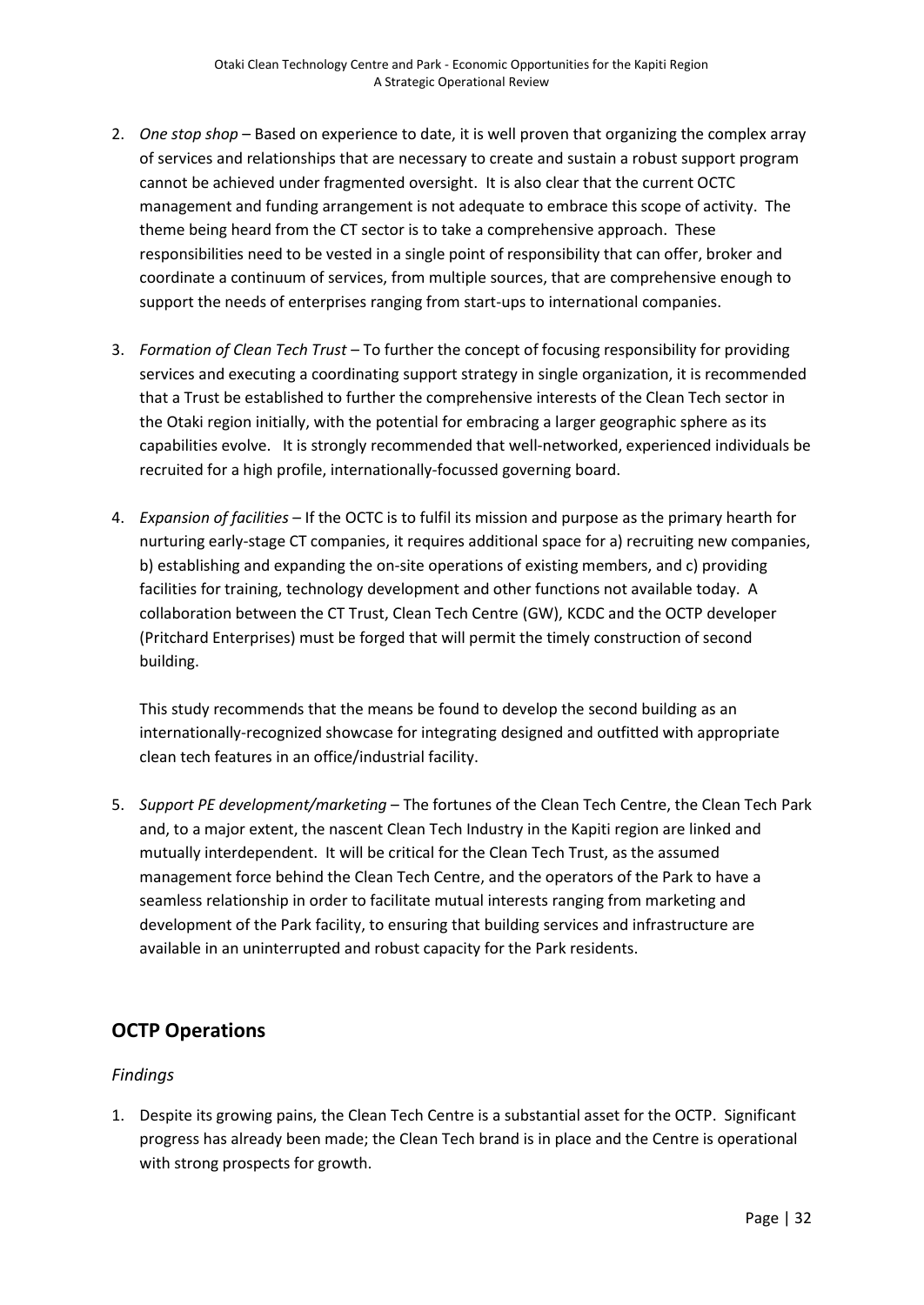- 2. Successful promotion of the OCTP requires developing a public relations strategy that goes beyond the targeted business sector to familiarize the entire Otaki community and Kapiti Coast region with the Environmental/Green/ Clean Tech identity and specialisation of the Park.
- 3. Development and absorption of land at the Park has been slow to date. The Park has not been effectively marketed due to weak branding, the lack of professionally developed marketing materials, a need to align its promotion more closely with the OCTC and embrace the clean tech theme more prominently in its infrastructure and development standards
- 4. Although additional building space is required to order to expand the OCTC, developing speculative space and facilities in the absence of tenant commitments entails substantial financial risk. In order to expand the availability of leasable space, methods must be found to de-risk site development if space is to be created on a speculative basis.
- 5. The Park has been criticized due to the minimal integration of clean tech and green development features in existing park infrastructure and building one. This deficit diminishes the appeal of the OCTP for some potential tenants and hampers its marketability.
- 6. Creating a diverse "company ecosystem" enhances the benefits of locating in the OCTP. Vertical linkages between larger/smaller and producer/consumer firms can offer greater synergies than happenstance lateral connections between a group of similar early stage IP/prototyping companies
- 7. *Locational pros and cons* Location is a two-edged sword for the OCTP. Advantages include lower cost factors than an urban location, an abundance of development ready parcels with good transportation access, ultra-high speed data network access, and a regional government that strongly embraces and supports the clean tech sector.

On the other hand, the physical location of the OCTP is not optimal. Many in the greater Wellington region perceive the Park site and Otaki community as a remote location relative to population, employment, mass transit, key tertiary institutional stakeholders, and professional services.

#### *Recommendations*

- 1. Use every opportunity (and invent new ones) to publicize and bring attention to the OCTP as the regional gravity pole for all things related to the environment, green movement, clean technologies, etc.
	- Partner with other organizations whenever possible to amplify participation and add credibility;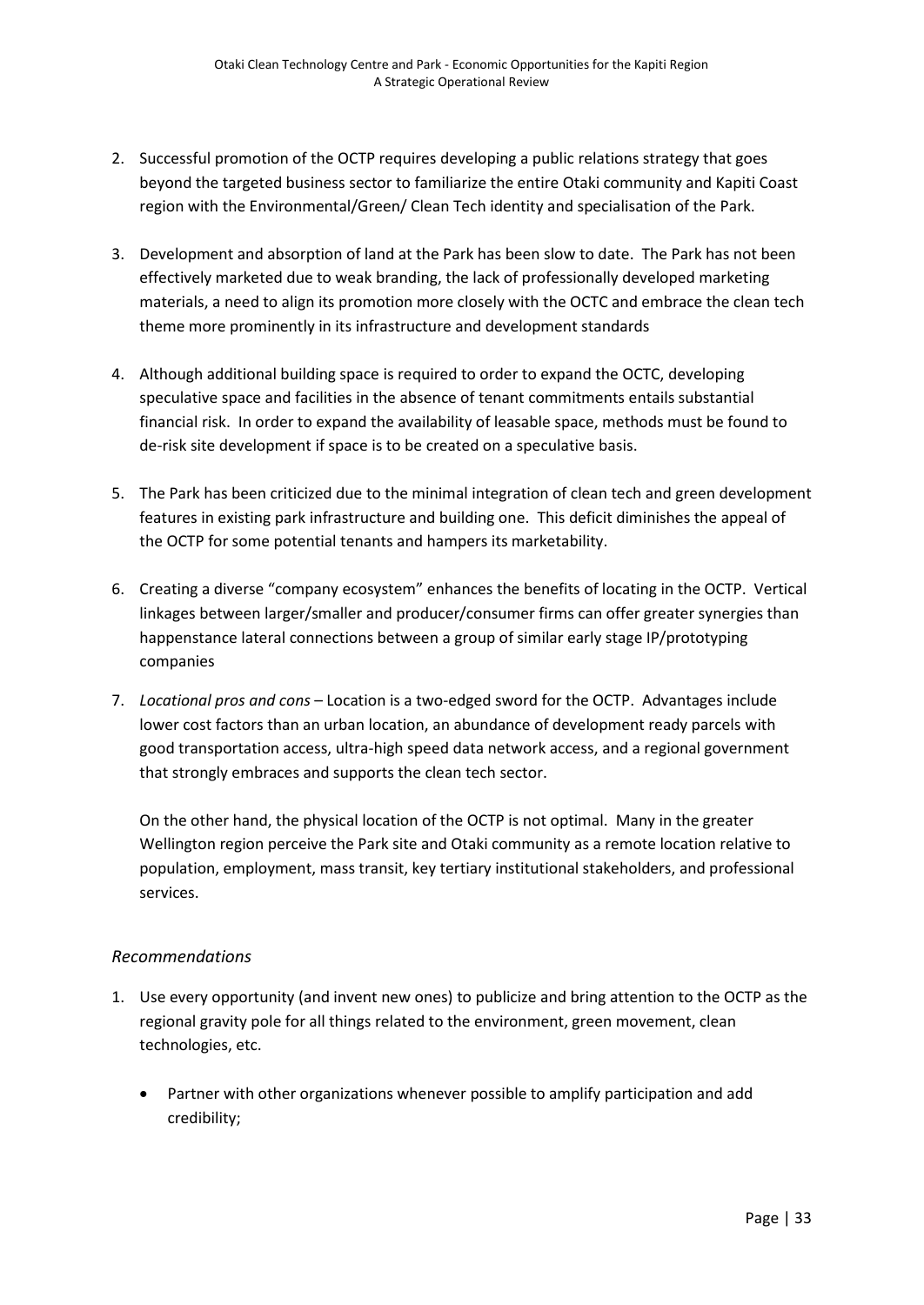- Endeavour to host (sponsor) events on site no opportunity is too large or small;
	- o National and International professional conferences;
	- o Ideal site for joint meetings between Massey and Vic faculty; and,
	- o Local community and school events Earth Day, etc.
- Offer vacant parcels as sites for demonstration projects and other temporary uses; and,
	- o Energy efficient buildings, solar energy demonstrations, etc.
- Partner with other organizations whenever possible to amplify participation and add credibility.
- 2. Develop a more effective marketing program for the OCTP:
	- Broaden marketing targets to include companies/sectors that share a clean ethic, even if that is not their product focus;
	- Tie the identity of Park more closely with industry sector seamless marketing with CT Trust;
	- Develop well-polished presentation materials, with a unified message that comes across consistently to every audience; and,
	- Examine the competitiveness of current lease rates and land prices, given the distance from Wellington and the level of business amenities in the Kapiti Coast region.
- 3. The OCTP must become an exemplar of what it represents, with a greater integration of clean tech features in buildings and infrastructure.
	- Park has to be an environmentally friendly facility in order to capitalize on the cachet of its theme. Subsequent development – buildings and Park infrastructure – should deploy more green and clean tech features.
	- As a powerful expression of the Park's theme and potentially the dominant marketing tool for the Park, building 2 should be developed as an internationally-recognized showcase for the affordable integration of clean technology and green building practices in an office/industrial facility. The next building should make a strong statement with a creative combination of prominent clean tech features.
	- To accommodate the demand in a timely way for additional tenant space on site, work with the yet-to-be-established Clean Tech Trust to determine a strategy that will sufficiently derisk the investment in Building 2.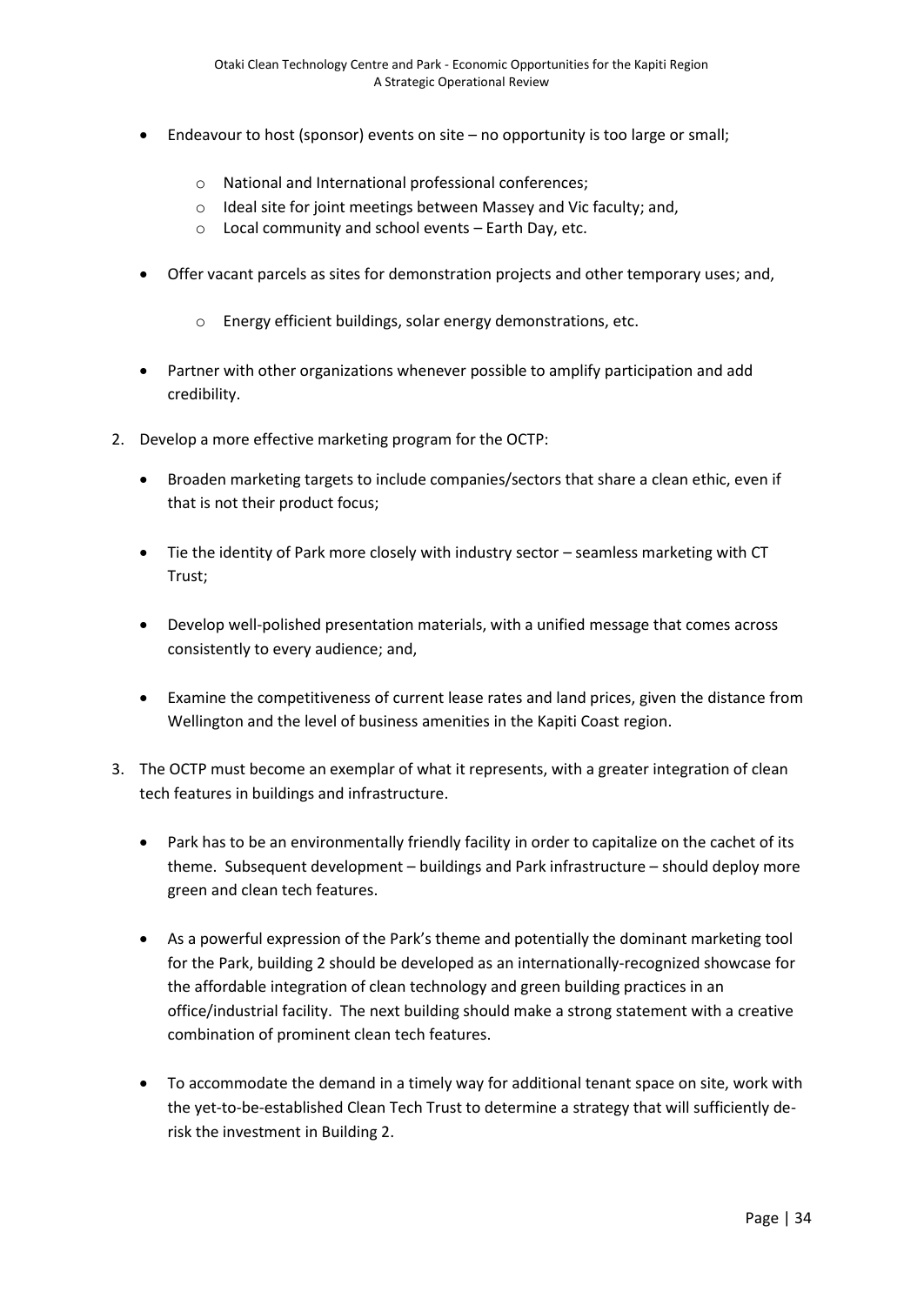## **5. Revised Clean Tech Business Case Option**

Acknowledging the reality that there are resource limitations that constrain how much can be done, and how soon, the Kapiti Council and other major stakeholders need to be aware of the possibilities, costs, paybacks and benefits associated with a range of possible actions.

## **Financial Analysis – 3 Scenarios Going Forward**

| Option |                                 | Benefits $(+)$ & Risks $(-)$                 | <b>KCDC</b><br>Investment |
|--------|---------------------------------|----------------------------------------------|---------------------------|
|        | 1. Business as usual (hold      | + Lowest cost option                         | $$<$ 0.5 $m$ pa           |
|        | investment at present levels)   | - Growth stage requires support              | over 3 years              |
|        |                                 | - Risk to stage 2 growth remains             |                           |
|        | 2. Measured public/private      | + Measured risk - cost neutral               | \$1.5m                    |
|        | partnership between KCDC and    | + Opportunity for public-private partnership | $1st$ year                |
|        | <b>Pritchard Enterprises</b>    | - Full growth unsecured                      |                           |
|        | 3. KCDC becomes full investor / | + Full growth secured                        | \$>5.0m                   |
|        | park owner and manager          | - Highest cost option; limits to investment  | $1st$ year                |
|        |                                 | could limit potential                        |                           |
|        |                                 | - Controversial investment w/ political risk |                           |
|        |                                 |                                              |                           |

#### *Option 1 features*

This option entails a continuity of current assumed investment in specific test projects and any additional FTE overhead carried by KCDC . In essence, the complementary role by KCDC defers responsibility of growth and delivery of service to GW, which has not proven itself as responsive to business' needs.

#### *Option 2 features*

This option takes a more directed investment approach. It establishes a fit-for-purpose delivery mechanism to act as a catalyst for eliminating the gaps in company support services outlined earlier by creating a CT trust. The actions suggested in Option 2 are in part determined by a budget that is estimated to be the maximum available public investment at this time.

#### *Option 3 Features*

In contrast with Option 2, this option fully de-risks the development of the park by undertaking a full public investment in the park. This option creates the maximum level of land and building support, but may crowd out private sector investment. Additionally, limits to public investment and greater risk aversion would likely limit the potential for developing a showcase facility and lengthen the development horizon. Option 3 is included to indicate what could be done with substantially more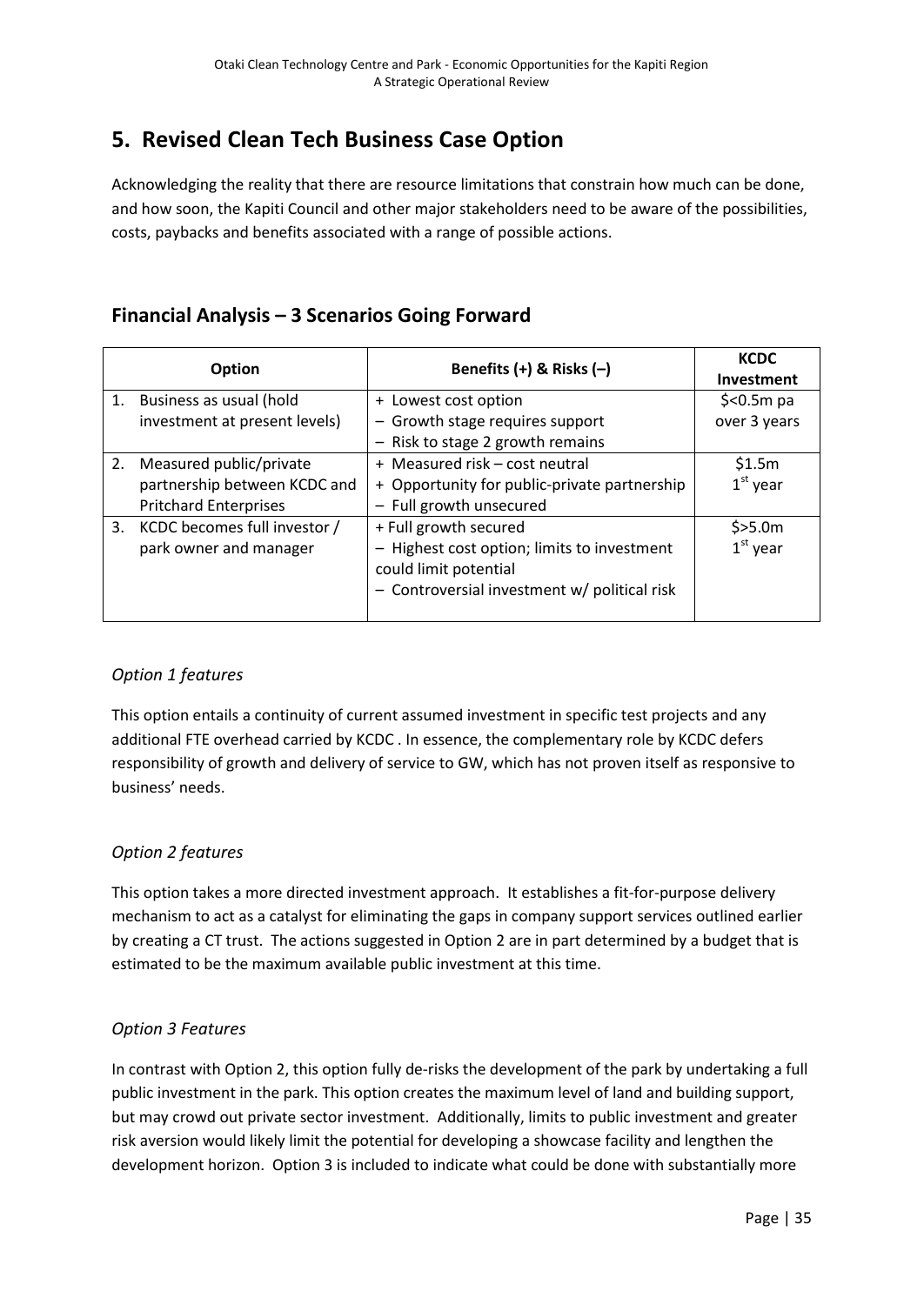resources, however this scale of investment is assumed to be beyond the political and budgetary capacities of regional government. Additionally, option 3 would put KCDC in the politically sensitive and financially risky position of being a major investor in what would remain a private enterprise.

The following figure differentiates between three possible service options, and the benefits they offer in regards to Stages 1-3 of CT business development.

| <b>Option</b>                                                                                                    | Stage 1<br><b>Business Start-up</b>                                                                                                                                                  | Stage 2<br><b>Commercial Products</b><br>and Revenue                                                                                                                                                  | Stage 3<br><b>Exporting Business</b>                                                                                                                                                                                                  |
|------------------------------------------------------------------------------------------------------------------|--------------------------------------------------------------------------------------------------------------------------------------------------------------------------------------|-------------------------------------------------------------------------------------------------------------------------------------------------------------------------------------------------------|---------------------------------------------------------------------------------------------------------------------------------------------------------------------------------------------------------------------------------------|
| <b>Indicative Business</b><br><b>Needs</b>                                                                       | Low cost desk<br>$\bullet$<br>space<br>Startup support<br>Product<br>$\bullet$<br>validation                                                                                         | Low cost office<br>$\bullet$<br>space<br>Scale up support<br>٠<br>Product delivery<br>$\bullet$                                                                                                       | Low cost R&D activity<br>$\bullet$<br>New product<br>$\bullet$<br>development                                                                                                                                                         |
| Option 1<br><b>Business as usual</b>                                                                             | <b>Status Quo</b>                                                                                                                                                                    | Limited scale up +<br>$\bullet$<br>service support<br>Limited<br>$\bullet$<br>recruitment and<br>retention                                                                                            | Fewer candidates<br>$\bullet$<br>Prone to competition<br>$\bullet$<br>from other centres                                                                                                                                              |
| <b>Option 2</b><br><b>CT Trust and Scale</b><br><b>Up Services</b><br>CT "Off Grid"<br><b>Building Developed</b> | Implementation of CT<br>Trust upgrades Stage<br>1 performance, e.g.<br>More robust<br>support services<br>package<br>Resume<br>$\bullet$<br>recruitment of<br>start-up<br>companies. | More effective<br>$\bullet$<br>leverage of current<br>opportunities<br>Acts as 'success<br>$\bullet$<br>magnet' for other<br>stakeholders and<br>candidates<br>Innovation fund<br>$\bullet$<br>seeded | Increase recruitment<br>$\bullet$<br>and retention of key<br>R&D capabilities<br>Rapidly accelerating<br>$\bullet$<br>new product<br>development for<br>national and<br>international pilots and<br>rollouts<br>Innovation fund grown |
| <b>Option 3</b><br>Same as Option 2<br>plus full park<br>development                                             | No change over<br>option 2                                                                                                                                                           | No change over<br>option 2                                                                                                                                                                            | In addition to Option 2,<br>Transference of some<br>$\bullet$<br>buildings and land to<br>public ownership.<br>Public ownership could<br>$\bullet$<br>jeopardize private<br>sector involvement                                        |

Option 2 represents the level of intervention that would be most feasible for KCDC without supplementary funding from other sources. This option addresses the shortcomings of the current model and positions the Park and the regional CT sector to achieve their combined growth and development potential. The following activities are designed to increase service provision and physical capacity, and by doing so, attract additional tenants and other key stakeholders.

The first step is to recruit an Establishing Board of Governance. This entity will secure the appropriate mix of industry skills and capabilities required to attract stakeholders, recruit and appoint CT Trust CEO and provide CEO support with KPIs and appropriate performance incentives, and determine a draft strategy and establishment plan for CT Trust.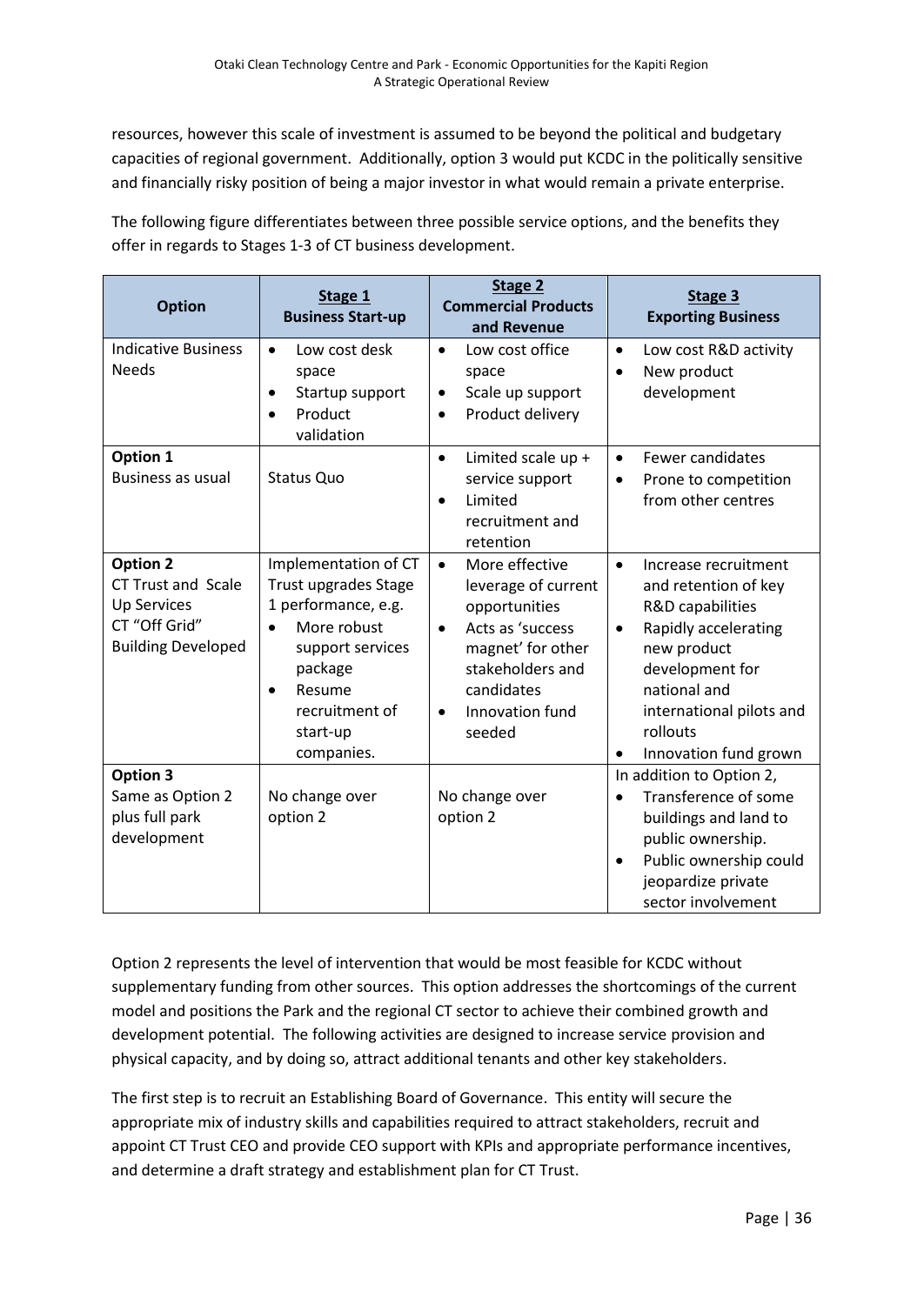Once a CEO and lean team has been brought on board, it will provide continuity between stages 1 and 2, with responsibility for developing and delivering operational outcomes, including tenant attraction and retention. Other responsibilities will include coordinating and filtering service packages to business needs (exampled below), seeding a CT innovation fund and building key international relationships to encourage stage 3 growth.

Another key early step for the CT Trust will be the resourcing of technology projects to attract new device developers to test and trial devices at the OCTP. This will create an international 'sales site' to support CT developers, and generate revenues to service start-up debt servicing. It will also enable the demonstration of new technologies to encourage local and national adoption and complementary industry adoption.

Also important is the timely erection of a new building incorporating "off-grid" and other green building technologies that will attract related IT R&D activity with off grid energy security and provide a demonstrate site for the use of clean technologies in a commercial building. This will also create revenue streams to service start-up debt and attract key candidates to the Park.

This investment should generate the following impacts:

- Provide an immediate catalyst for carrying OCTP companies into Stage 2 growth
- Attract private investment for Stages 3 onward
- Invest in a) bespoke services, b) technology development support, and c) construction of Building 2
- Enable borrowing costs to be both underwritten and repaid by technology developers (\$1.1m cover)
- Enable borrowing costs (\$0.2 pa) to be repaid in near term and create a position of fiscal neutrality over the medium term
- Collateral economic, social and environmental benefits will accrue from the stage 2 investment
- Provide a lower risk strategy for realizing NZTE's assessment of the economic benefit of the OCTP, estimated as a potential ROI of \$750m in net economic benefit and 350+ clean tech jobs over 10 years to the district and the region.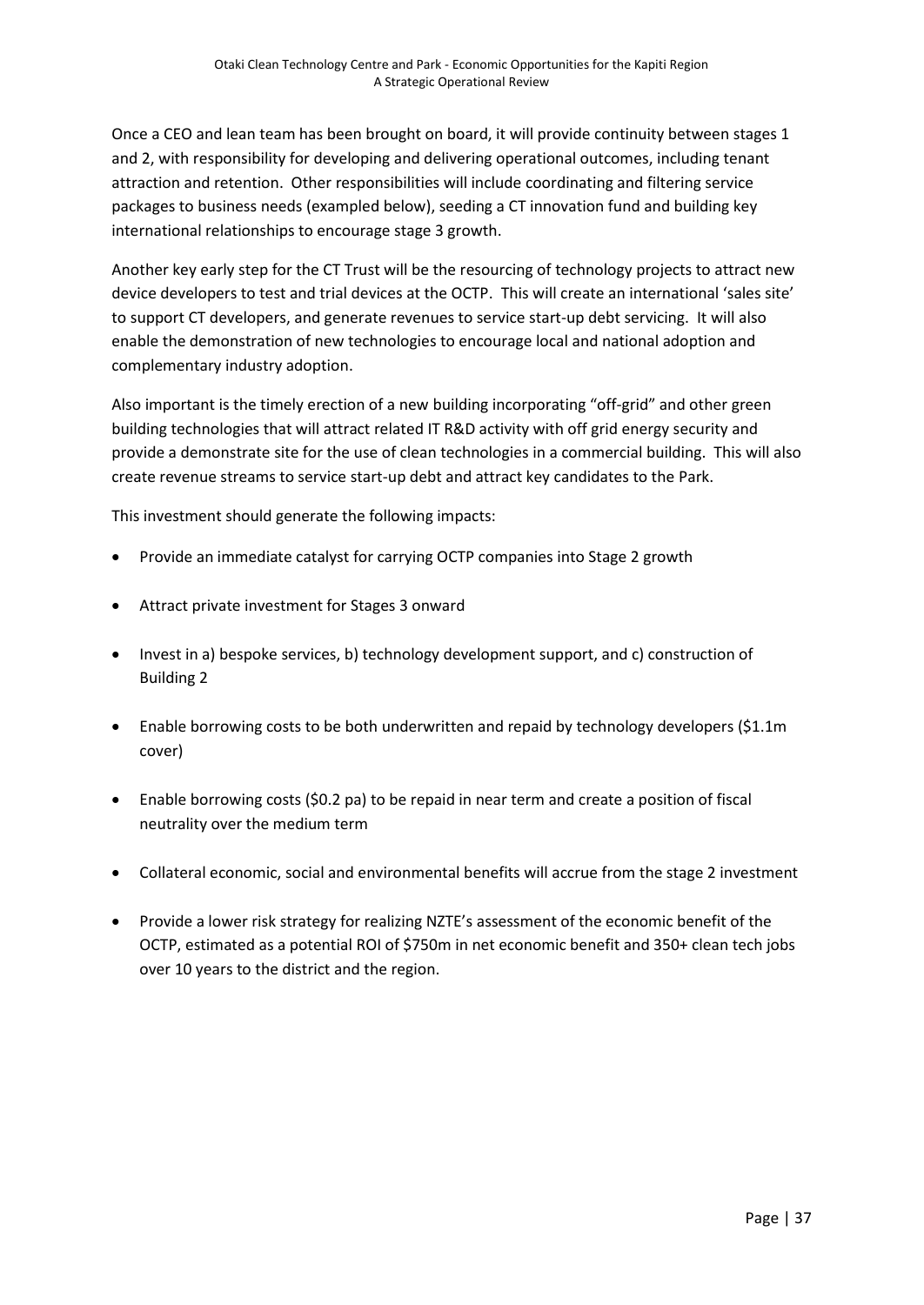| Service:                       | Funding for:                            | <b>Revenue Potential</b>           |
|--------------------------------|-----------------------------------------|------------------------------------|
| CT commercialisation           | Purchasing and providing best of        | Service/professional fees, success |
| services                       | breed knowledge and support             | fees for meeting or surpassing     |
|                                |                                         | targeted goals, and dividends      |
|                                |                                         | from equity positions.             |
| CT Building and Park           | Head lease on new buildings, lease of   | Revenue on lease margin, shared    |
| services                       | required shared equipment               | equipment use fee.                 |
| <b>Technology Test Project</b> | Leveraged CG funding for scalable       | A range of service fees generated  |
| Assessment and                 | technology test projects, eg. Eco       | by OCTC support of the             |
| Support                        | village, fuel testing, housing, marine. | technology test project, e.g. data |
|                                |                                         | and certification services.        |

The three initial service components that are deemed most critical to fund are:

The service components included in Option 2 (above) are expected to provide these results across growth stages 1-3.

- **•** CT commercialisation services
	- o Stage 1 Customer identification, sales and brokerage support
	- o Stage 2 Local investment brokerage and manufacturing support
	- o Stage 3 Export growth path, local R& D scale up support
- CT building and park services
	- o Stage 1 Low cost entry and growth as required
	- o Stage 2 Scaled up building, IT capacity and green tech implementation
	- o Stage 3 Develop R&D building space and populate with equipment
- Technology Test Project Assessment and Support
	- $\circ$  Stage 1 Single application test sites plus performance data
	- o Stage 2 Local and regional testing, customer identification and deal facilitation
	- o Stage 3 Community- and town- scale test sites and services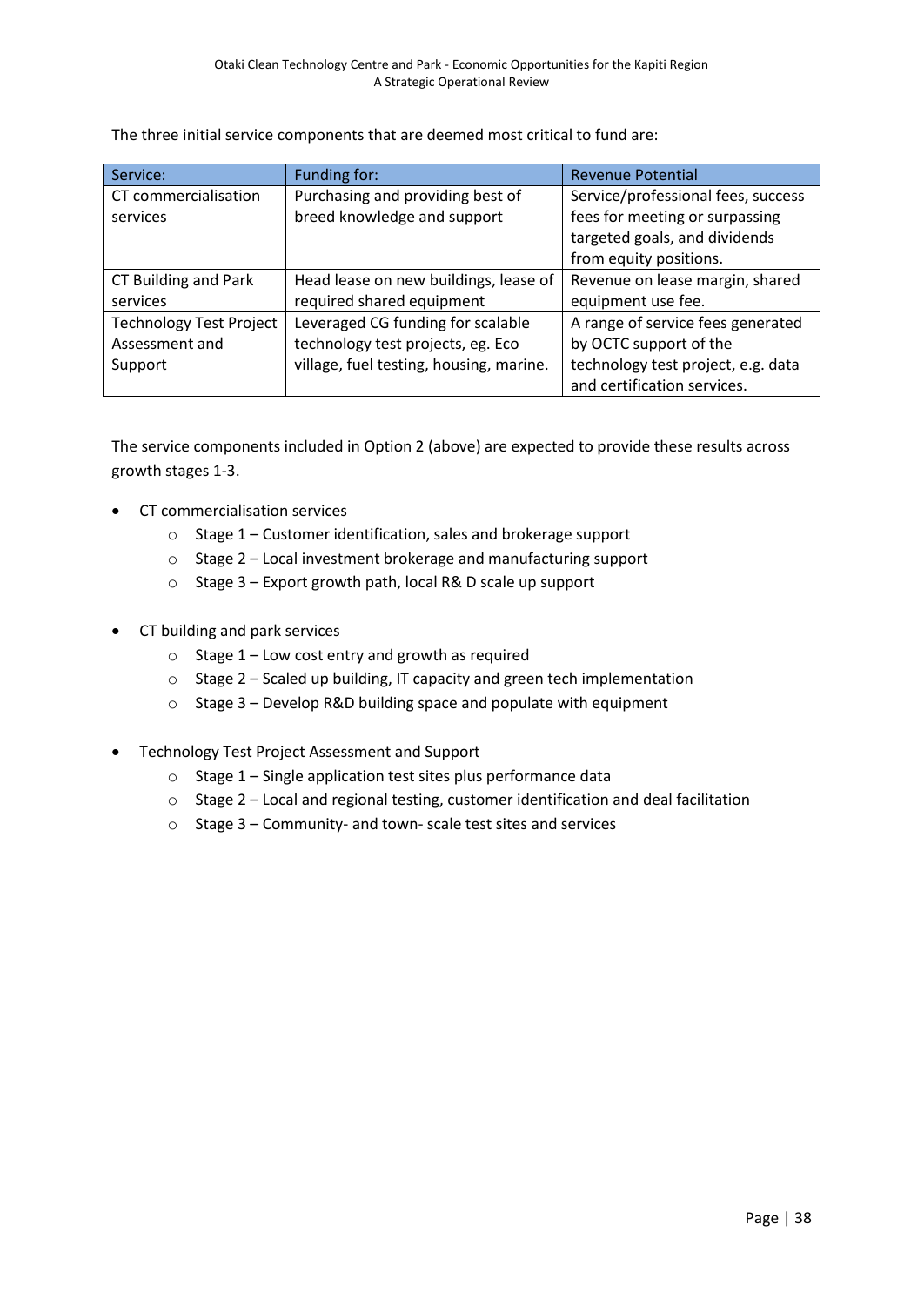The Option 2 model that has been suggested will have the following characteristics. These are in line with the CT sector development and tech park management best practices discussed later in the report. This figure indicates a nested business support network – the Centre within the Park under the Trust's coordinating umbrella – that will collaborate to provide services and activities shown in the four quadrants.



### **Implementation timetable**

The following is a key implementation timetable and the associated milestones and dates (subject to funding availability):

- 1. Project start-up (PS)
	- o Establishment Governance Board recruited
- 2.  $PS + 1$  month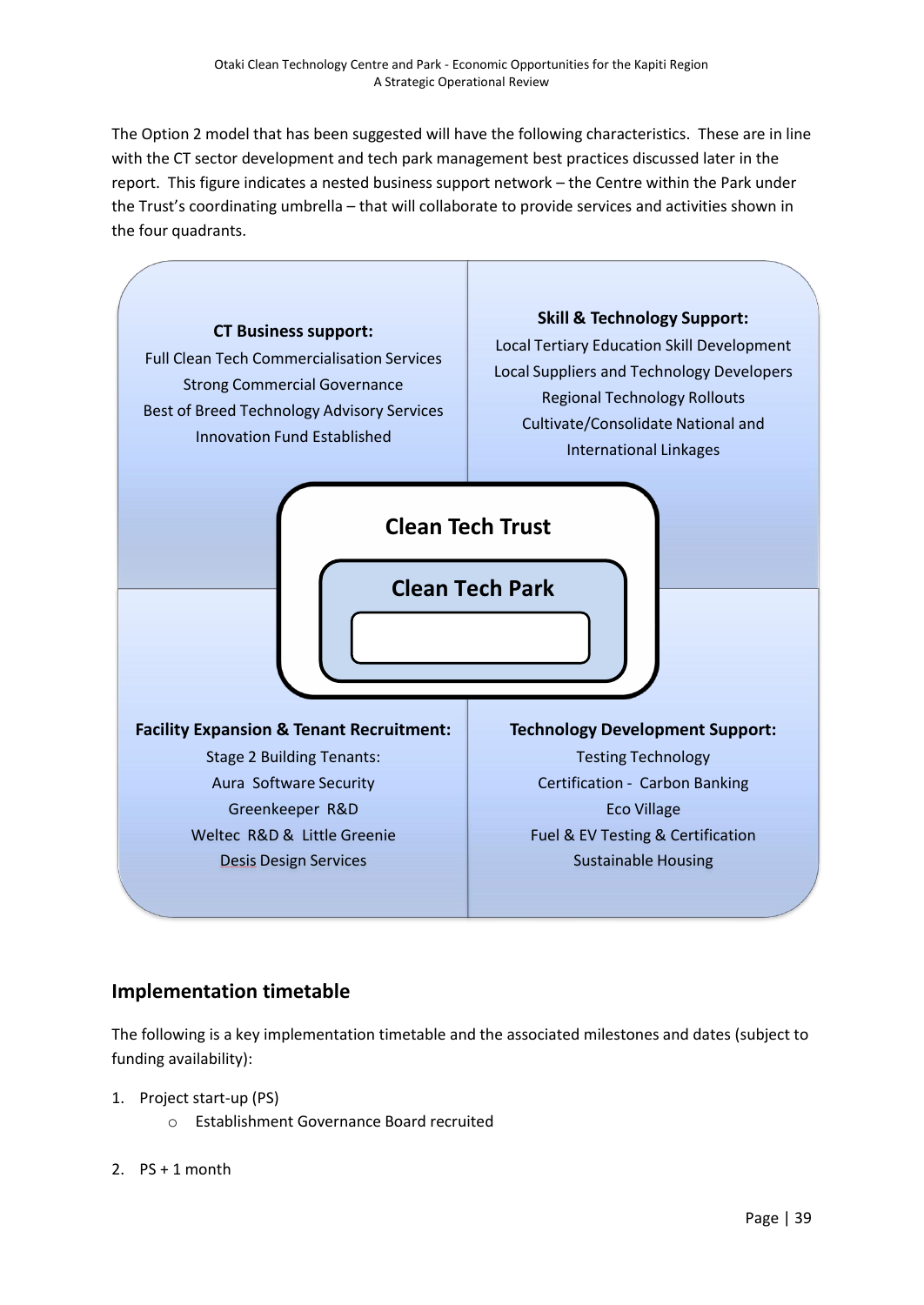- o CEO recruited
- 3. PS + 2 months
	- o Key tenants for stage 2 building identified and pre-qualified
	- o Key stakeholders for Stage 2 identified and pre-qualified
- 4. PS + 3 months
	- o Test projects identified and funded
	- o Assess tenants needs and recruit service packages as required
- 5. PS + 4 months
	- o Test and delivery key service packages
	- o Turnkey stage 2 building ready for occupancy (or earlier if available)

#### **Risk Assessment**

Of course, no bold venture is without risk, and all involved parties and stakeholders must be mindful of the possibilities for a variable outcome. This table provides an assessment of the risk potential associated with some of the key elements of a new CT development strategy.

| <b>Risk</b>              | Impact                    | <b>Mitigation</b>                           |
|--------------------------|---------------------------|---------------------------------------------|
| Financial – insufficient | Additional costs to be    | Closely monitor yr 1 tenants. Hold over     |
| tenants for yr 2         | covered                   | unspent underwrite for yr 2 shortfall       |
| Marketing and            | Value proposition of      | Develop clear marketing message and         |
| promotion - unclear      | park and test centre not  | direct market to key stakeholders and       |
| message, not             | realised                  | candidates. Develop effective collateral in |
| connecting with          |                           | a timely fashion.                           |
| audience                 |                           |                                             |
| CEO Unsupported or       | Loss of performance or    | Clear agreement on KPIs, reimbursement      |
| Over stretched           | motivation                | and performance rewards. Clear board        |
|                          | Dilution of Effort across | support. Effective use of team resources    |
|                          | too many priorities       | for best effect                             |
| Tenants Early Exit or    | Loss of revenue           | Early tenants identified and pre qualified  |
| Dissatisfaction          | <b>Reputational Risk</b>  | Key service support and technology in       |
|                          |                           | place. Tenant needs met and feedback        |
|                          |                           | sought.                                     |
| Technology diffusion -   | Loss of Value proposition | Target mutually beneficial technology       |
| no clear                 | and collaboration         | demonstrations. Encourage diversity within  |
| complementarily          | opportunities.            | a coherent technology offering.             |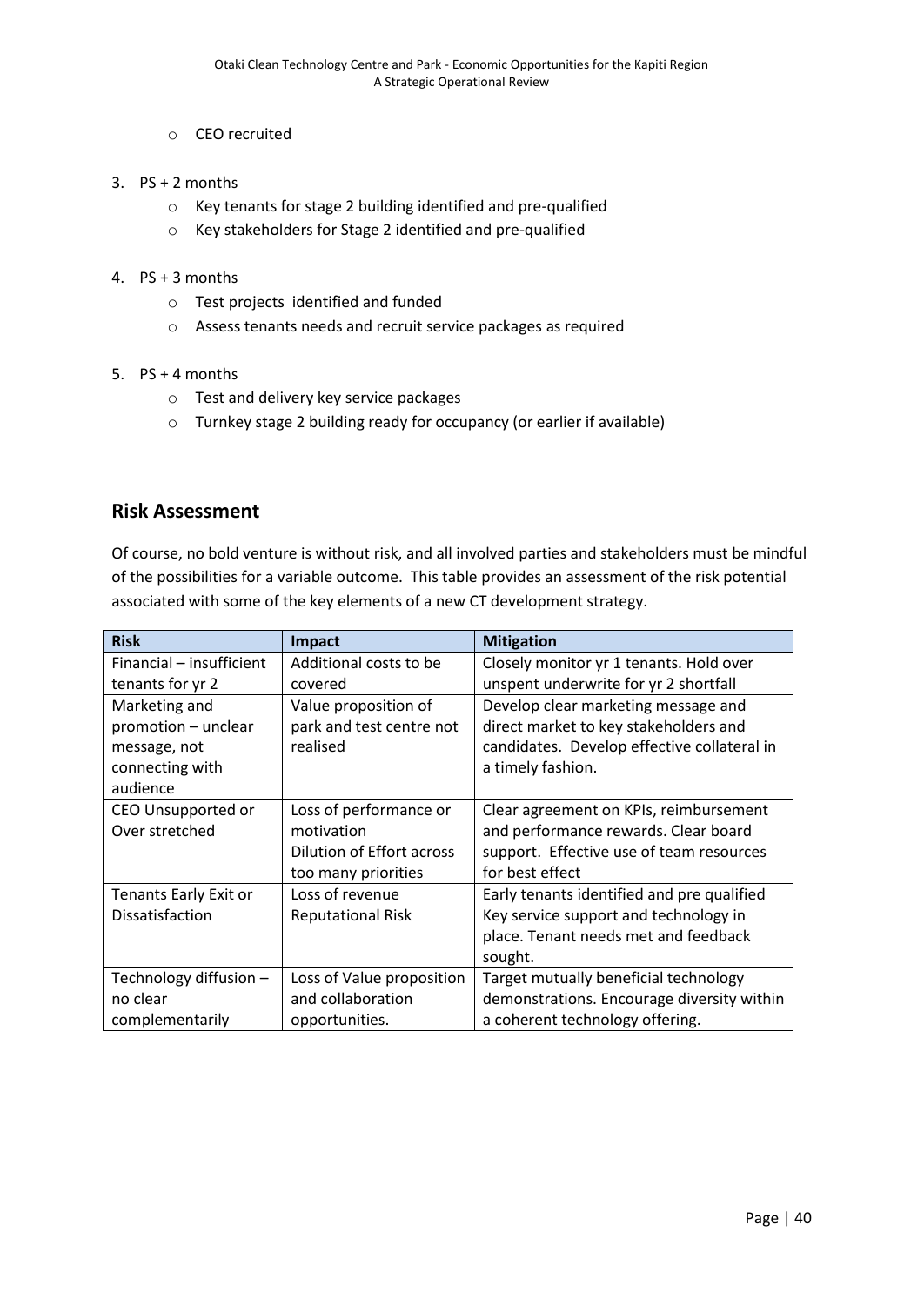## **6. Benchmarking, Best Practices, and Long Term Vision**

The analysis and activities described in this report take the process through second stage, and into third, but not beyond. Consideration needs to be given to the further growth and development of this facility. This section provides a best practice context for the follow-on governance/guidance of the CT Trust, from two perspectives; Clean Tech sector promotion initiatives and the operation of similar green-themed business parks in other world settings.

Over time, it will be critical for the CT Trust to identify and take advantage of critical relationships and collaborations with similar ventures around the world, both to learn from their best practices and for commercial and research partnerships that will further the interest of member companies. The following case vignettes examine successful practices at the University of Arizona Science and Technology Park and the Danish national strategy for CT sector development, among other examples.

These are all considerations that need to be further developed as the governance group considers its long term vision and strategy for the sector, and as Pritchard Enterprises plans the marketing and development of the OCTP facility. They will need to address populating the park via business attraction strategies and how to connect with regional, national and international CT networks.

The range of methods and possibilities for raising and applying capital deserve particular attention. As markets grow to the national and international scale, a significant amount of capital will be needed to underwrite this emerging group of clean tech companies' expanding staffing and production requirements. Particularly given the relative difficulty of adequately financing early- to mid-stage ventures in New Zealand, integrating a sector-dedicated source of funding with a regional development strategy is a very effective tool. Although the revolving loan fund programs that have proven their effectiveness in the US are not widely adopted in New Zealand, they could provide a useful model $<sup>1</sup>$ </sup>

## **Networking – Belonging Requires Joining**

**.** 

The beneficial relationships available to the OCTP and Clean Tech Trust within and outside of NZ are innumerable. Given the limitations of staffing, time and resources these relationships should be selected judiciously for maximum benefit.

There are estimated to be over 700 research, science and tech parks in varying stages of development worldwide. One broad avenue for network-building is affiliation with one or both of two dominant international organizations of science and technology-based industrial parks, the International Association of Science Parks (IASP), based in Malaga, Spain, and the Association of University Research Parks (AURP), based on Tucson, Arizona (USA). Their combined memberships includes a majority of the global facilities.

 $1$  The US-based Council of Development Finance Agencies (www.cdfa.net) offers its membership extensive information and multi-level training programs for establishing and managing a revolving loan program.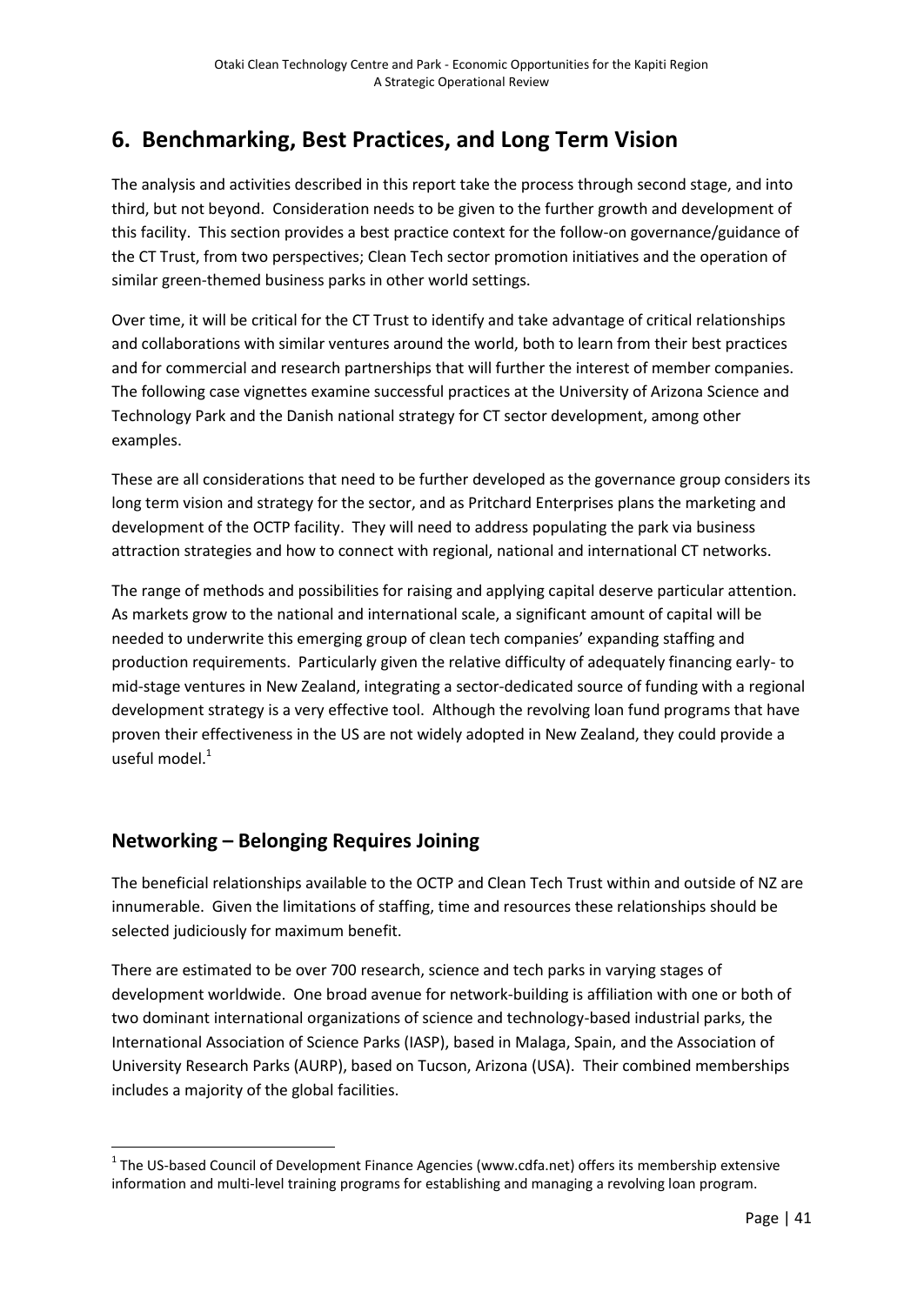The International Association of Science Parks (www.iasp.ws), is an international organization of science and technology parks with a membership that is largely outside of North America. IASP's membership is largely drawn from the EU (about 55%), with under 10% in North America (US, Canada and Mexico) and the balance well distributed around the industrialized and developing spheres. Within the IASP's almost 400 members, a sizable number indicate onsite specialisations in environmental (roughly 20 per cent) or energy/renewable energy technologies (also about 20 per cent), though it should be noted that the majority of these facilities are larger and more thematically diverse than the OCTP with tenant bases that do not specialise solely in clean technologies.

The Association of University Research Parks (www.aurp.net) originated in the US and although its membership remains dominated by major North American science and tech park facilities and associated service providers (planners, consultants, architects, developers and construction firms specializing in this highly-technical endeavour), it has become more international in scope over time.

Both of these organizations offer an array of useful member services, including significant catalogues of related publications and research summaries, professional development, and conferences and events that provide a wealth of face-to-face networking opportunities. The OCTP's participation in one or both organizations should be strongly encouraged to recognize and take advantage of invaluable networking and partnering prospects, remain abreast of operational/organizational best practices, identify funding opportunities, access peer advisement and professional training, and other benefits.

## **Industry Development – Lessons from the Danes**

In the Danish economy, similar in scale to New Zealand's, CT has been recognized as one of the primary national industries with significant growth potential. As a result, there are a variety of public policy initiatives to promote its growth, and as a result the fortunes of this sector are closely monitored and analysed. The comparability of the circumstances between the two national settings suggests that lessons learned in Denmark may have some applicability in New Zealand.

One of the main macro-scale issues raised in a recent 2011 publication on the status of Clean Tech in Denmark<sup>2</sup> was that although the Danish government provides robust subsidies for the research and development phase of the product cycle, there is inadequate support for the production and commercialisation phase that follows. The same argument could be made for the priorities of central government's promotion of key technologies in New Zealand.

The study postulated that the lack of emphasis on supporting the push from companies (production and commercialisation support) and the pull from consumers (incentives to purchase clean tech products) has caused many product lifecycles to stagnate between the completion of product development and the effective uptake by the market, trapped somewhere between scale-up issues and inadequate market demand. Half of this missing area of support – providing adequate subsidies to encourage market adoption – is beyond the scope of the study subject, but assisting companies

**<sup>.</sup>** <sup>2</sup> "Cleantech – with the customer in focus – The Golden Egg of Danish economy 2011 – with inspiration from seven cases", Brøndum and Fliess, June 2011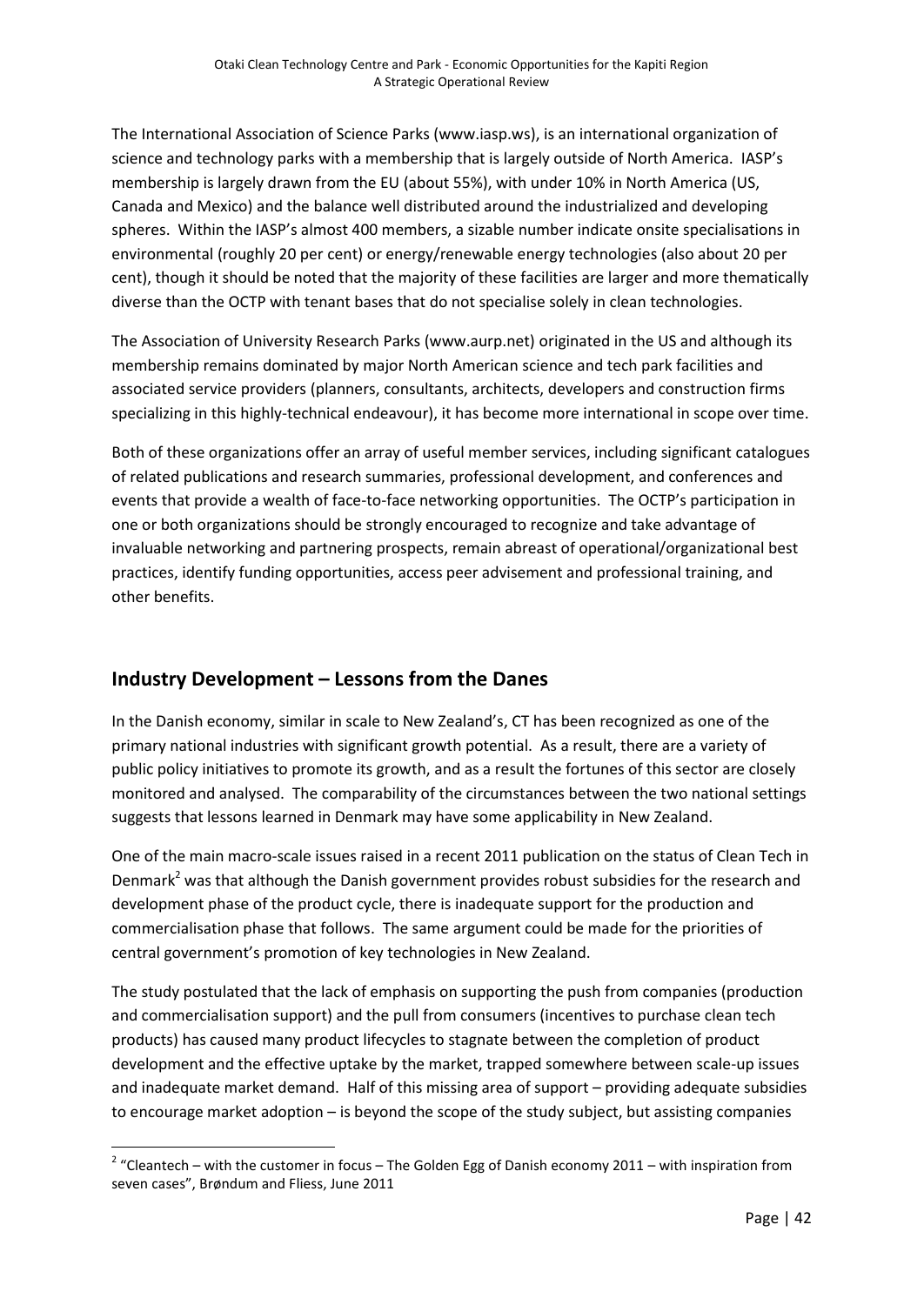with production and commercialisation is at the heart of the Clean Tech Centre's and Clean Tech Trust's missions. Identifying the critical need for this support is a broad affirmation of the programs and roles that are encouraged in this study.

Since technology development and refinement will be predictably favoured by the funding programs of central government, the CT Trust should 1) develop a particular capability for creating proposals and applying for those technology development grants, and 2) focus its budget and programs where funding from other sources is less available – e.g. enhancing production and commercialisation through the provision of management and marketing assistance, access to capital for expansion and other key support services.

The Danish study also illustrates the value and utility of ongoing sector analysis to fine-tune program functionality and measure progress, and these metrics are strongly encouraged to optimize programs that will be undertaken by the Clean Tech Trust through, or apart from, the OCTC. Using the Danish study as an example, assumptions about what companies need or find useful can only be affirmed by the companies themselves. In the table below, the ranking of various forms of Clean Tech business support by the Danish companies may follow a different pattern than those in the public sector or economic development field would assume. For example, cluster support organizations often promote their value as a one-stop source for business information, but in the Danish survey, companies gave this function the lowest priority.

It shouldn't be assumed that the preferences of NZ firms mirror those of Denmark, but this illustrates the importance of measuring firm perspectives for the sake of effective program design.

| Rank           | <b>Categories of Business Support</b>                            | % of firms that     |
|----------------|------------------------------------------------------------------|---------------------|
|                |                                                                  | chose as a priority |
|                | Participation in CT-related development projects                 | 61%                 |
| $\mathcal{P}$  | Initiatives that focus on marketing and market insight           | 44%                 |
| 3              | Expand availability of testing and demonstration facilities      | 44%                 |
| $\overline{4}$ | Identification of market trends and opportunities                | 30%                 |
| 5              | Access to competencies in research institutions                  | 29%                 |
| 6              | <b>Entrepreneurial support</b>                                   | 27%                 |
| 7              | Attraction of international companies, employees and conferences | 18%                 |
| 8              | One-stop source of CT-related information                        | 11%                 |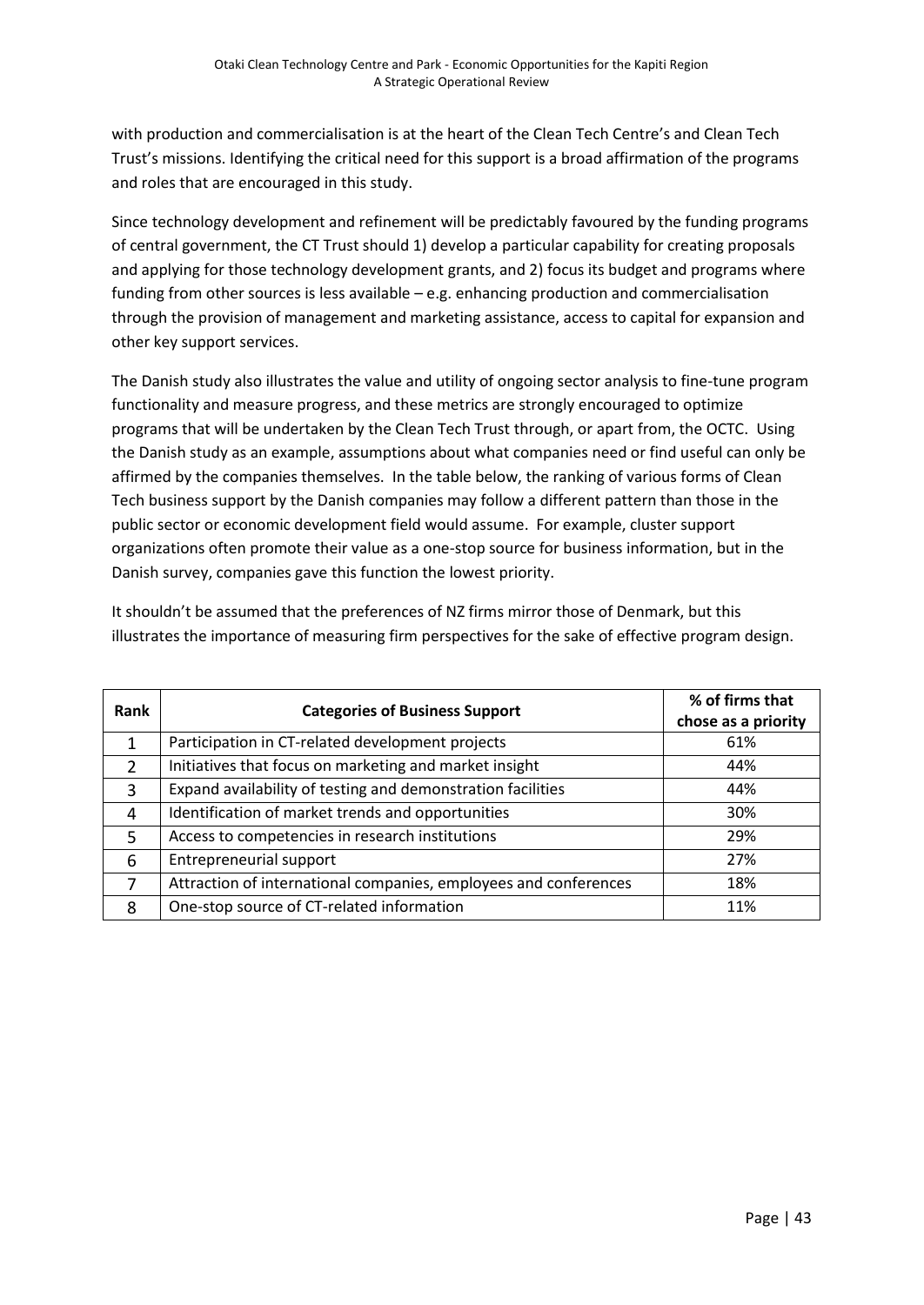### **Park Operations – University of Arizona Science and Technology Park**

Comparing facilities, the University of Arizona Science and Technology Park (UASTP) is dissimilar from the OCTP in size (500ha land, w/ 200,000m2 buildings), technical focus (broad high tech) and institutional affiliation (University-owned), yet it offers a number of applicable lessons – two of which will be discussed here.

#### *Creating the brand and walking the talk*

One of the recommendations of this report (see *Section 4 - Findings and Recommendations*) is to use every opportunity to reinforce the Clean Tech theme of the Park in the minds of the public, from elected officials and industry players to the typical person on the street. Although playing off a broader theme of portraying the facility as hearth for high tech commercialisation and promoting its links to the University of Arizona, the UA Science Tech Park management utilizes opportunity (beginning with the takeover of a repurposed facility) to direct the attention of industry and the public to its high tech mission and the economic benefits it brings to the community.

This can take many forms, ranging from hosting technology events and conferences to offering University classes at a site nearer to many in the metropolitan Tucson area than the main University campus, to providing a parcel for construction of a tech-themed high school, to establishing the Park site as a nationally prominent setting for testing and evaluating utility-scale photovoltaic arrays.

To cite a major example that falls within the Clean Tech sphere, the UASTP has established a solar test facility called the "Solar Zone", the largest multi-technology solar evaluation site in the United States. This enables various technologies to perform side by side, under identical operating conditions, so developers may determine when systems are most efficient and economical for the company. The site is host to over 25mW of generating capability distributed between several parcels, each operated by a different prominent company and utilizing different generation technologies, as well as testing various forms of mounting and tracking equipment. The site will also be hosting experimentation in University- and Corporate-sponsored thermal and compressed air energy storage technologies. It should be noted that the approximately 100ha of land dedicated to the Solar Zone generate a substantial income from multi-year ground leases.

In addition to, and likely surpassing the value lease revenues, this venture brings substantial industry attention to the UASTP, which can also offer a comprehensive on-site package that combines leasable or build-to-suit space for R&D, manufacturing, distribution, testing/metrology, and administrative functions on a full-service site that can provide everything from utilities, to food service, to workforce training ranging from assembly work through advanced degrees.

Initiatives like this have allowed the UASTP to grow from 2 tenants and 1200 employees at the time the University purchased the facility from IBM in 1994 to 43 companies and over 7000 employees today. Even during the difficult period following the economic downturn in 2008, UASTP vacancy never fell below 5 per cent, and that has rebounded to full occupancy today.

Although the amount of available land at the OCTP precludes a project on the scale of the UASTP Solar Zone, the feasibility of making vacant land at the OCTP available on a transitional basis (several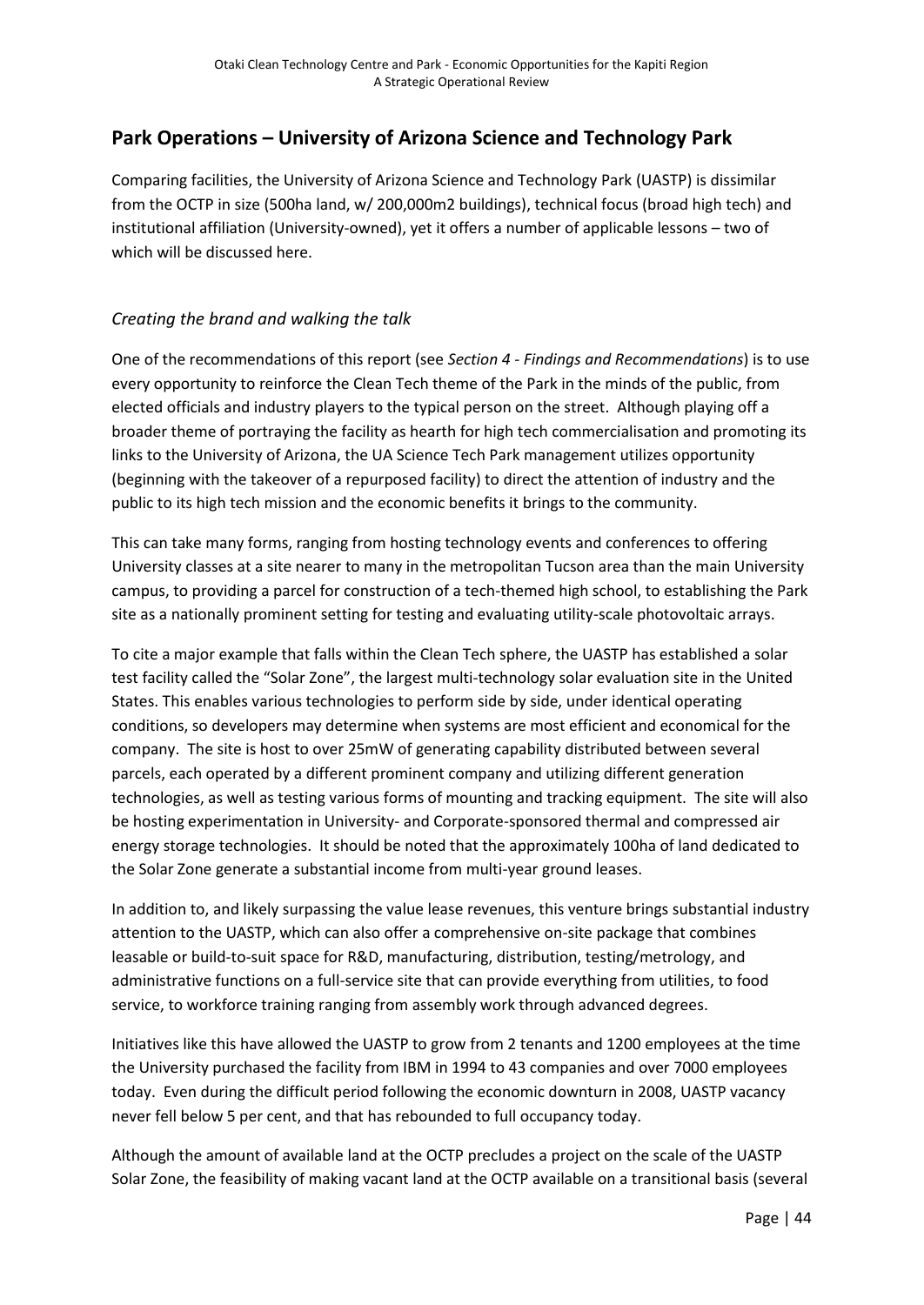years prior to development) for a facility that evaluates package-scale renewable energy, off-grid and/or smart-grid technologies represent just one area of possibilities. Vacant parcels in Phase 4 of the OCTP development scheme total approximately 1.2 hectares, and if Phases 3 and 4 are combined, the vacant land area totals approximately 2 hectares.

An OCTP venture of this type could open the door to partnering opportunities with utilities and solar-generation companies, as well as a provide revenue from ground leases. A prominent onsite facility of this type would raise the stature of the Park, adding to a green/environmental/clean tech cachet that will enhance its image and marketability.

#### *Measuring Impacts*

Economic impact studies play a very useful role in demonstrating the value public investment at a moment in time, as well as the return on that investment over the course of time. The management team of the UASTP was drawn from a University unit that specialised in researching the economic impact of the University and various public policy initiatives, so establishing a tradition of annual impact studies for the UASTP was second nature. The documentation of that growth over time has been a persuasive tool for justifying the expansion of the Park's facilities and overall mission. Although the UASTP has been largely self-sustaining financially over time, the demonstration of its financial contribution – currently measured at 3 billion USD per annum – to the regional economy has ensured that onsite revenues are largely reinvested in the Park rather than "harvested" for the benefit of the University of Arizona's larger budget, despite severe cutbacks in state-sponsored funding over the last decade.

The example this offers for the OCTP is obvious, and consideration should be given to measuring its growing impact on the region's employment and economy on an annual basis.